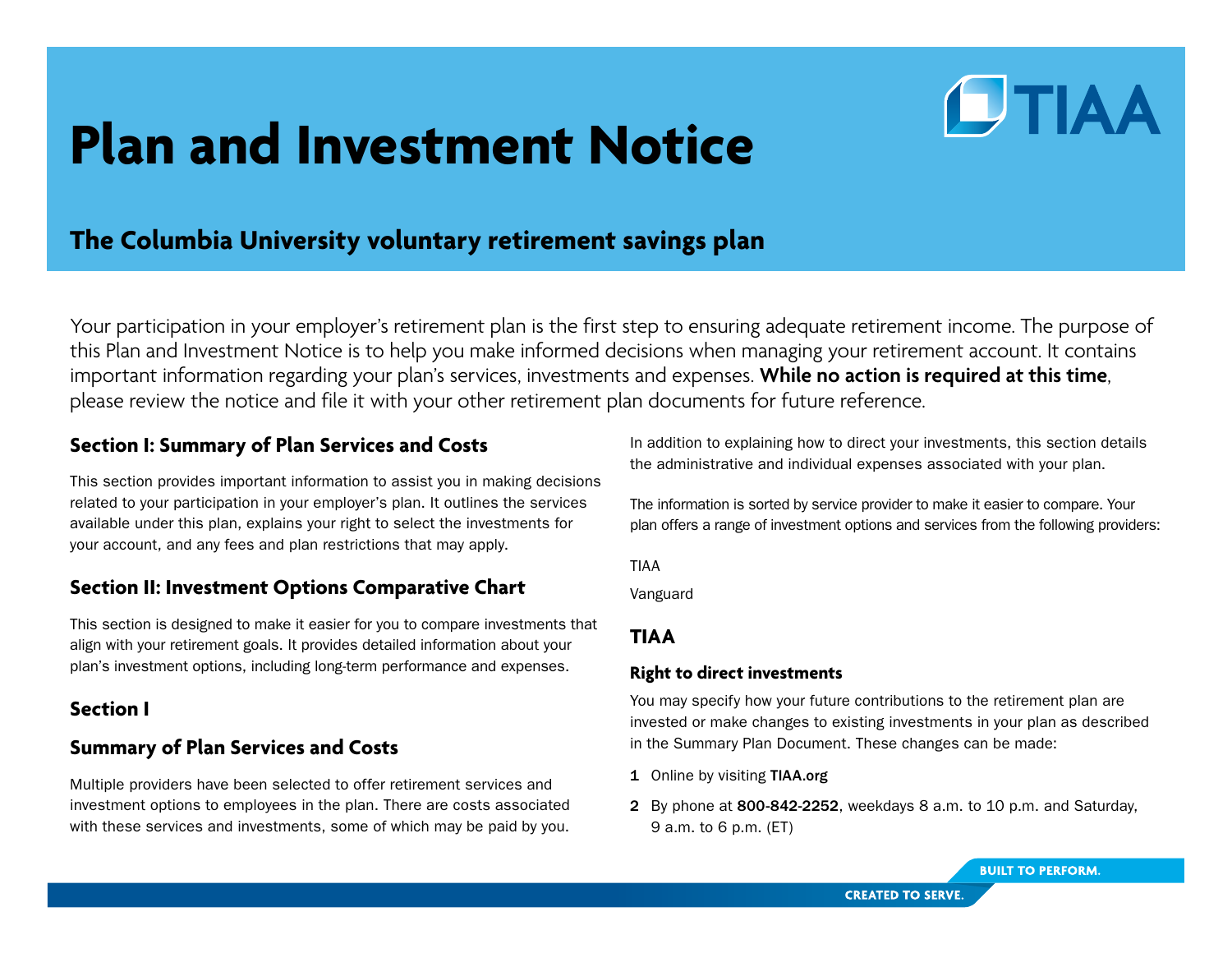#### **Restrictions**

Changes to existing investments usually take place at the close of the business day if a change is requested prior to 4 p.m. (ET). Refer to Section ll: Investment Options Comparative Chart for investment-specific restrictions.

#### **Additional rights and privileges**

Certain investments that you may hold may give you the opportunity to vote on proposals. If and when such opportunities arise, you will receive a notice with instructions on how to take advantage of what is being offered.

#### **Investment options**

A variety of investment options are available in the plan. Please refer to Section II: Investment Options Comparative Chart for a current list of investment options available to you. Additional information, as well as up-to-date investment performance, is available online at TIAA.org/planinvestmentoptions. After entering your plan ID, 100431, you will be directed to plan and investment information.

## **Cost of plan services**

There are three categories of services provided to your plan:

#### **1. General administrative services**

General administrative services include recordkeeping, legal, accounting, consulting, investment advisory and other plan administration services. Some of the expenses for general administrative services are fixed and other expenses such as legal or accounting may vary from year to year. These costs are allocated to each participant in a uniform way.

An annual TIAA Plan Servicing Fee of \$64.00 is assessed if you maintain a Retirement Choice and/or Retirement Choice Plus account. The fee is deducted proportionally from each investment in your account quarterly and identified as "TIAA Plan Servicing Fee" on your statements.

In some cases, other investment providers may pay a portion of an investment's expense ratio to TIAA, your plan's record keeper, to help offset the cost of plan administration. This practice is called "revenue sharing." If you have investments that revenue share, you'll receive a credit in the amount of the investment's revenue share based on your average daily balance. This will be identified as "TIAA Plan Servicing Credit" on your statements.

If you do not maintain a Retirement Choice and/or Retirement Choice Plus account and therefore no TIAA Plan Servicing Fee was assessed, your investment revenue share credit will be reduced by the amount of the fee in order to cover plan administrative services expenses. Please refer to Section II: Investment Options Comparative Chart of the Plan and Investment Notice for investment credit details.

#### **2. Specific investment services**

Each investment offered within the plan charges a fee for managing the investment and for associated services. This is referred to as the expense ratio and is paid by all participants in that investment in proportion to the amount of their investment. The specific expense ratio for each investment option is listed in Section II: Investment Options Comparative Chart.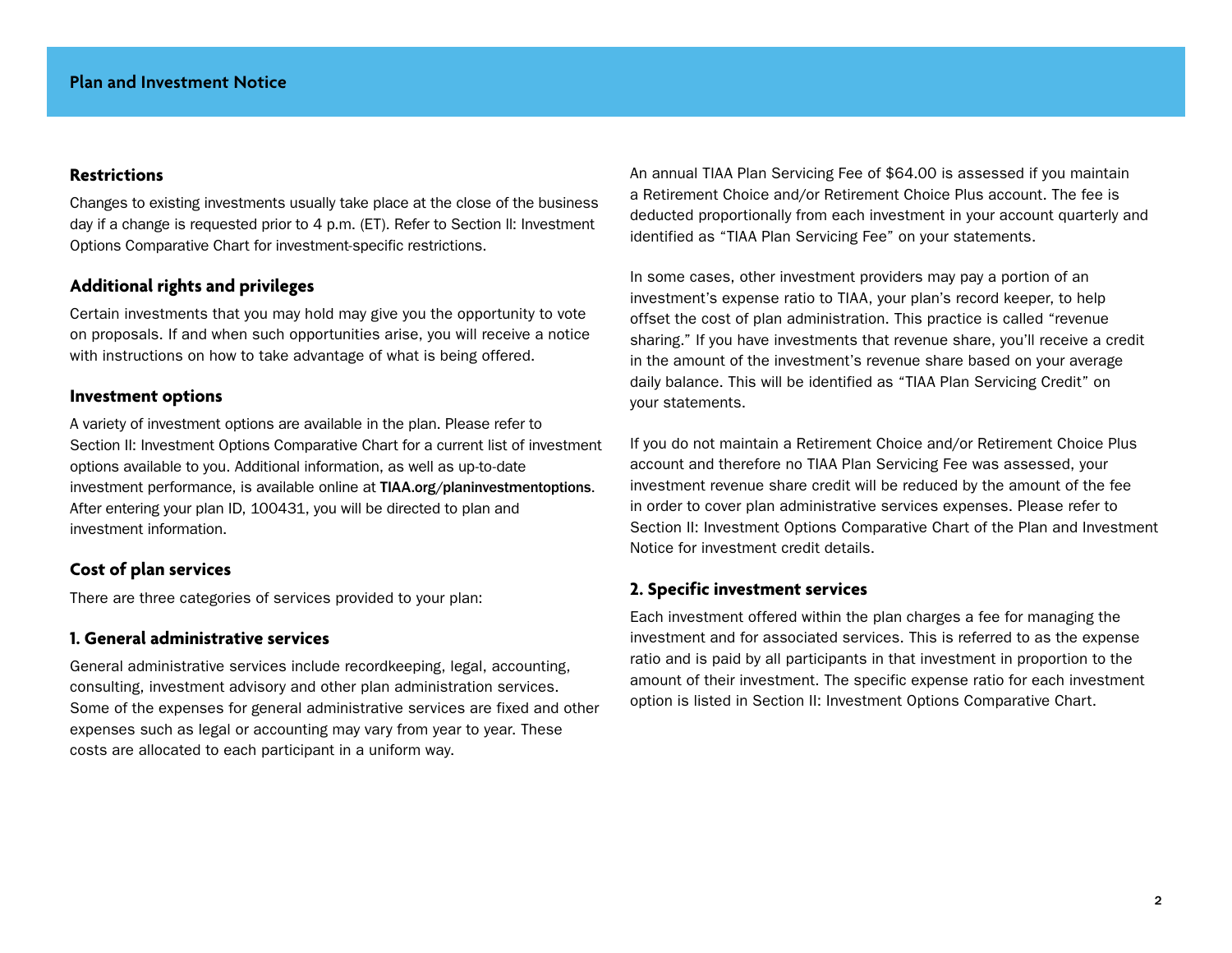## **3. Personalized services**

Personalized services provide access to a number of plan features and investments that you pay for, only if you use them. The personalized services used most often are:

| Retirement Plan Loan-Origination Fee                                                      | No charge for general purpose or residential loans<br>until September 22, 2020; after the fee waiver<br>expires, \$75 for general purpose and \$125 for<br>residential loans. This applies to plan (s): 100431 |
|-------------------------------------------------------------------------------------------|----------------------------------------------------------------------------------------------------------------------------------------------------------------------------------------------------------------|
| <b>Collateralized Loans</b>                                                               | The cost to you based upon the difference<br>between what you earn on collateral and what you<br>pay in interest. This applies to plan(s): 100431                                                              |
| Loan Maintenance                                                                          | \$25 annual fee per active loan. This applies to<br>plan(s): 100431                                                                                                                                            |
| <b>Qualified Domestic Relations Orders (QDRO)</b>                                         | No charge                                                                                                                                                                                                      |
| Sales Charges, Purchase, Withdrawal And<br><b>Redemption Fees For Certain Investments</b> | Certain charges may apply. See Section II:<br>Investment Options Comparative Chart or the<br>prospectus for applicable charges                                                                                 |

## **Vanguard**

## **Right to direct investments**

Your plan gives you the right to direct some or all of your plan investments. You can direct your plan investments using any of the three convenient methods listed below. For a list of the designated investment alternatives offered in your plan and any designated investment managers, please refer to the complete investment fee and performance chart contained in this notice.

- 1 Online. Log on to your account at vanguard.com anytime. If you have not signed up for secure online account access, visit vanguard.com/register and follow the prompts. You will need your plan number: 096141.
- 2 By phone. Call the 24hour interactive VOICE Network at 800-523-1188. You will need a personal identification number (PIN) to use VOICE. To create a PIN, follow the prompts.
- 3 With personal assistance. Vanguard Participant Services associates are available at 800-523-1188, weekdays from 8:30 a.m. to 9 p.m., (ET).

Transaction requests (e.g., a contribution, exchange or redemption) must be in good order. Good order means that Vanguard has determined that (1) your transaction request includes complete information and (2) appropriate assets are already in your account or new assets have been received.

Vanguard, as your plan's recordkeeper, will determine the necessary processing timeframes for your transaction request before submission to the fund(s).

Your transaction will then be based on the next-determined net asset value ("NAV") of the investment's shares. If your transaction request is received by Vanguard in good order on a business day before the close of regular trading on the New York Stock Exchange (NYSE) (generally 4 p.m., (ET)), you will receive that day's NAV and trade date. If your transaction request is received in good order while the NYSE is closed, you will receive the next business day's NAV and trade date.

If your transaction involves one or more investments with an early cutoff time for processing or another trading restriction, your entire transaction will be subject to that cutoff time when the trade date for your transaction is determined. If an early cutoff time applies to an investment available in your plan, please review the next section for additional information.

You may not cancel any transaction request once processing has begun. Please be careful when placing a transaction request.

#### **Restrictions**

Frequent Trading Policy: Note that your plan investments reserve the right to revise or terminate the exchange privilege (your ability to move money between investments), limit the amount of any exchange, or reject any exchange at any time, without notice.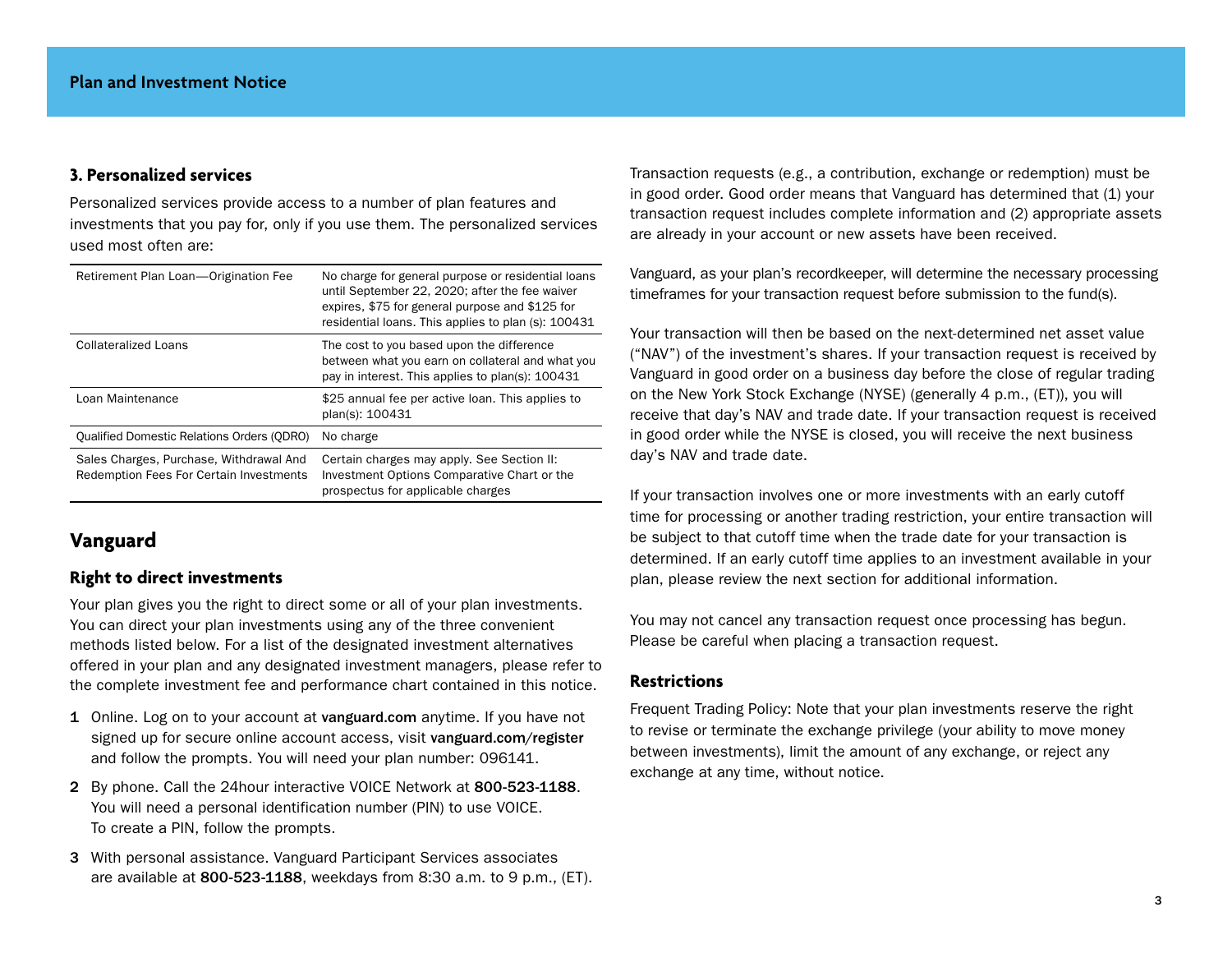Because excessive transactions can disrupt the management of an investment and increase its transaction costs, your plan investments limit exchanges and other transactions. If you move money out of an investment (other than money market funds short-term bond funds and stable value investments and employer securities), you cannot move money back into the same investment for 60 days. This policy applies regardless of the dollar amount. Please note that the 60-day clock restarts after every exchange out of the investment.

## **Additional rights and privileges**

The plan sponsor or other named fiduciary for the plan exercises voting, tender and similar rights with respect to the mutual funds in the plan.

#### **Investment options**

A variety of investment options are available in the plan. Please refer to Section II: Investment Options Comparative Chart for a current list of investment options available to you. Additional information, as well as up-to-date investment performance, is available online at http://retirementplans.vanguard.com/PubFundChart/columbia/1642.

#### **Cost of plan services—specific investment services**

Investments available in your plan may charge additional fees to your account for investment administration and other investment transactions, such as fund administrative charges, commissions, sales loads, sales charges, deferred sales charges, redemption fees, surrender charges, exchange fees, account fees, or purchase fees. Please review the complete investment fee and performance chart contained in the Investment Options Comparative Chart notice to determine whether these fees may be assessed for an investment option, and review your account statement for a detailed disclosure of the dollar amount actually charged to your account each quarter that is attributable to these fees.

The following changes to the plan are effective as of 05/23/2012: Vanguard has eliminated redemption fees for your plans Vanguard mutual fund designated investment alternatives, except Vanguard FTSE All-World ex-US

Small-Cap Index Fund Investor Shares, for which Vanguard has reduced both the purchase fee and the redemption fee from 0.75% to 0.50%. The following changes to the plan are effective 05/23/2012: Vanguard has eliminated redemption fees for your plans Vanguard mutual fund designated investment alternatives.

## **Cost of plan services—personalized services**

#### Individual transaction expenses

Your account will be subject to additional fees if you select one of the following plan services. Please also review your account statement for a detailed disclosure of the dollar amount actually charged to your account for these services and a description of the services to which these fees relate.

#### Loan origination fee

An origination fee will be deducted from the loan proceeds for each loan issued from your account. The fee is \$50 if you request the loan through vanguard.com or VOICE $\tilde{A}f\hat{A}'\tilde{A}^{\circledast}$ , and \$100 if you request the loan with personal assistance from a Vanguard associate.

#### Loan maintenance fee

An annual maintenance fee of \$25 will be deducted from your account balance for each loan in your account. The annual loan maintenance fee is charged beginning in the calendar year after the loan was issued.

#### Qualified domestic relations order (QDRO) fee

A Qualified Domestic Relations Order (QDRO) is a legal document ordering the division of a retirement plan account between parties in a divorce. If you or your spouse submits a QDRO to be processed for your account, the following fees will be assessed: QDRO processing fee: \$50.

## **Fund change**

Please note—Effective 07/24/2020, the Vanguard Capital Value Fund will be closed and mapped to the Vanguard Windsor Fund (Adm).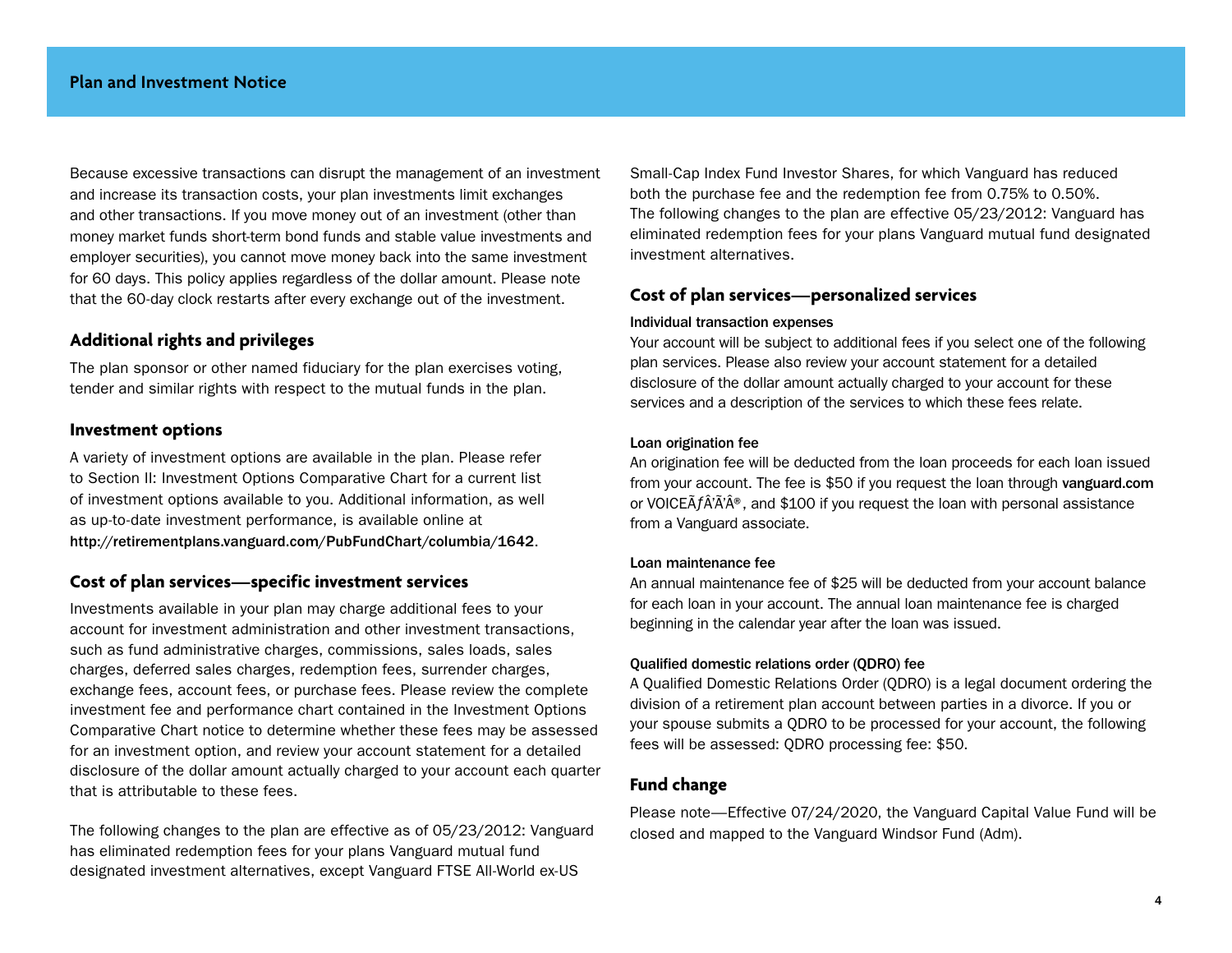## **Section II**

## **Investment Options Comparative Chart**

Your plan offers a variety of professionally managed investments. One of the benefits of the plan is that you get to decide how your contributions are invested. When making investment decisions, you should keep in mind how long you have until retirement, your tolerance for risk, how this retirement plan fits into your overall financial picture, and the impact of fees. The information on the following pages will help you compare the investment options and make more informed decisions about your retirement plan.

## **Part A—Performance and Fee Information**

Part A consists of performance and fee information for your plan's investment options. It shows you how well the investments have performed in the past as well as any fees and expenses you will pay if you invest in a particular option.

For more information on the impact of fees and expenses associated with your plan, refer to Section I: Summary of Plan Services and Costs or visit the DOL's website at www.dol.gov/sites/default/files/ebsa/about-ebsa/ouractivities/resource-center/publications/a-lookat-401k-plan-fees.pdf. Fees are only one of many factors to consider when making an investment decision.

## **Part B—Annuity Income Information**

Part B contains information about the annuity options available within your employer's retirement plan.

## **Part A. Performance and Fee Information**

The following chart(s) list(s) your plan's investment options whose value may change based on market fluctuations. When evaluating performance of your variable investment options, you should consider comparing the returns of each investment to an appropriate benchmark, which is included in the chart. A benchmark is a generally accepted unmanaged group of securities whose performance is used as a standard point of reference to measure and compare investment gains or losses for variable return investments. Keep in mind that you may not invest in the benchmark indexes which are shown for comparative purposes only. For investments that use a blend of stocks and bonds to limit risk, such as Target Date or Multi-Asset funds, a difference from the benchmark may be due to a difference in the proportion of stocks to bonds in the fund when compared to the benchmark. Benchmark information for fixed-return investments is not provided in this chart. Past performance does not indicate how an investment will perform in the future.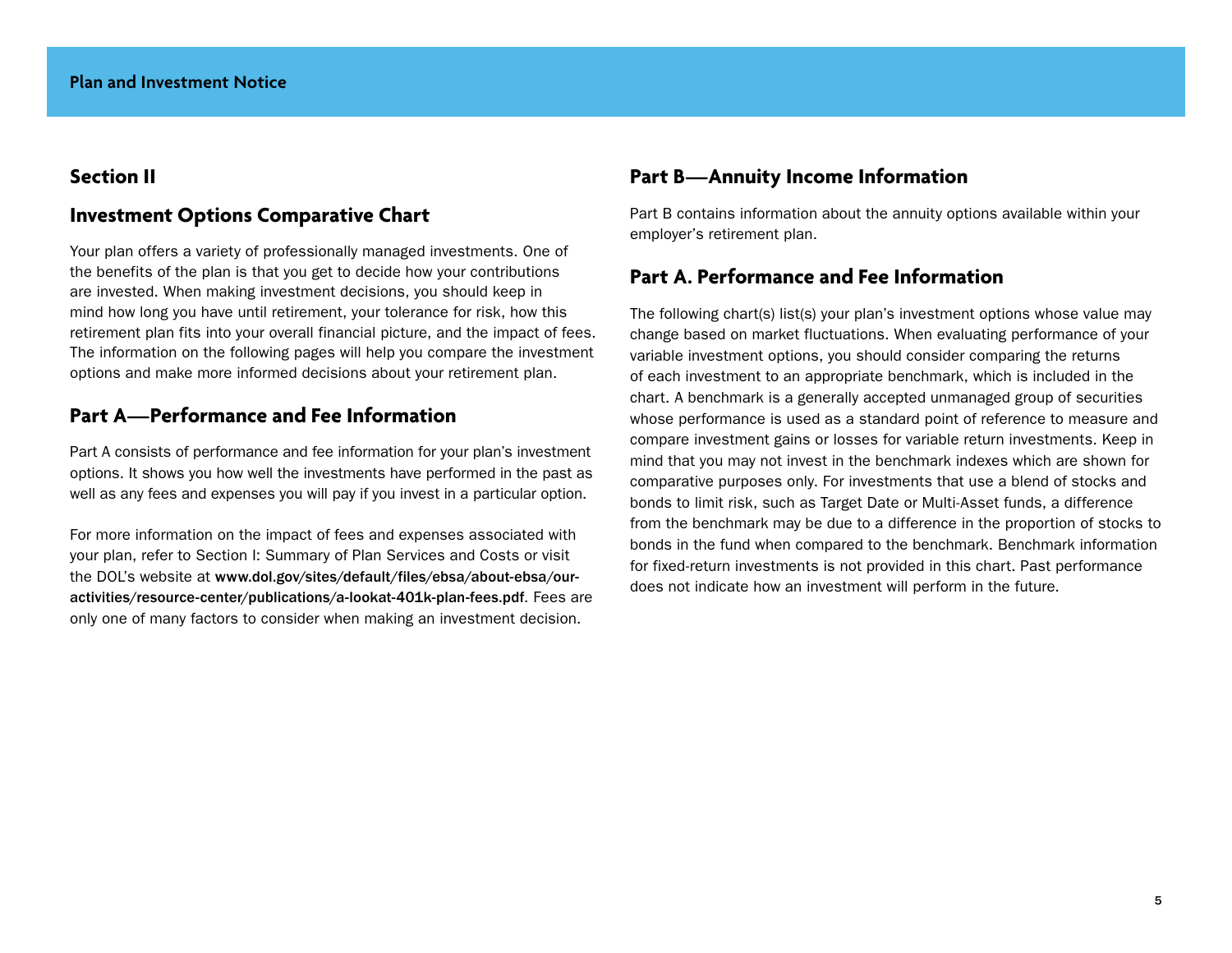# **TIAA**

For the most up-to-date information about your investment options, prospectuses for available TIAA investments and other helpful resources, visit TIAA.org/planinvestmentoptions. After entering your plan ID, 100431, you'll be directed to plan and investment information.

Visit TIAA.org for information and resources to help you make informed decisions. To request additional plan information or a paper copy of information available online, free of charge, contact TIAA at 800-842-2252 or write to us at TIAA, P.O. Box 1259, Charlotte, NC, 28201.

## **Table 1—Variable Return Investment Performance as of June 30, 2020**

|                                                             |                                       |                                |                                 | <b>Average Annual Total</b><br><b>Returns/Benchmark</b> |        |                                                               | <b>Total Annual Operating</b><br>Expenses (%/Per \$1,000) |                                              |                                                                                                                                                                      |
|-------------------------------------------------------------|---------------------------------------|--------------------------------|---------------------------------|---------------------------------------------------------|--------|---------------------------------------------------------------|-----------------------------------------------------------|----------------------------------------------|----------------------------------------------------------------------------------------------------------------------------------------------------------------------|
| <b>Investment</b><br>Name/Benchmark                         | <b>Morningstar</b><br><b>Category</b> | <b>Ticker</b><br><b>Symbol</b> | <b>Inception</b><br><b>Date</b> | 1 Yr.                                                   | 5 Yr.  | 10 Yr. or Since<br>fund Inception<br>if less than<br>10 years | <b>Gross</b>                                              | <b>Net</b>                                   | <b>Shareholder Fees &amp; Restrictions</b>                                                                                                                           |
| <b>Equities</b>                                             |                                       |                                |                                 |                                                         |        |                                                               |                                                           |                                              |                                                                                                                                                                      |
| <b>Mutual Fund</b>                                          |                                       |                                |                                 |                                                         |        |                                                               |                                                           |                                              |                                                                                                                                                                      |
| <b>Calvert International</b><br><b>Opportunities Fund I</b> | Foreign Small/<br>Mid Growth          | <b>COIIX</b>                   | 05/31/2007                      | 0.07%                                                   | 5.06%  | 8.10%                                                         | 1.12%<br>\$11.20                                          | 1.09%<br>\$10.90                             | An annual plan servicing credit of up to 0.10% may<br>be credited on a quarterly basis. For more information<br>refer to Section I: General Administrative Services. |
| <b>MSCI EAFE SMID NR USD</b>                                |                                       |                                |                                 | $-3.78%$                                                | 3.31%  | 7.35%                                                         |                                                           | <b>Contractual Waiver</b><br>Exp: 01/31/2021 | Round Trip: You cannot exchange into the fund<br>within 30 calendar days of exchanging out of<br>the fund.                                                           |
| <b>Calvert US Large Cap</b>                                 | Large Blend                           | <b>CISIX</b>                   | 06/30/2000                      | 11.56%                                                  | 10.95% | 14.36%                                                        | 0.37%                                                     | 0.24%                                        | An annual plan servicing credit of up to 0.03% may                                                                                                                   |
| <b>Core Responsible Index</b><br>Fund I                     |                                       |                                |                                 |                                                         |        |                                                               | \$3.70                                                    | \$2.40                                       | be credited on a quarterly basis. For more information<br>refer to Section I: General Administrative Services.                                                       |
| <b>Calvert US Large Cap</b><br>Core Responsible TR USD      |                                       |                                |                                 | 11.91%                                                  | 11.25% | 14.68%                                                        |                                                           | <b>Contractual Waiver</b><br>Exp: 01/31/2021 | Round Trip: You cannot exchange into the fund within<br>30 calendar days of exchanging out of the fund.                                                              |
| <b>Calvert Equity Portfolio I</b>                           | Large Growth                          | <b>CEYIX</b>                   | 11/01/1999                      | 13.21%                                                  | 14.32% | 15.55%                                                        | 0.75%                                                     | 0.74%                                        | An annual plan servicing credit of up to 0.10% may                                                                                                                   |
|                                                             |                                       |                                |                                 |                                                         |        |                                                               | \$7.50                                                    | \$7.40                                       | be credited on a quarterly basis. For more information<br>refer to Section I: General Administrative Services.                                                       |
| <b>Russell 1000 Growth</b><br><b>TRUSD</b>                  |                                       |                                |                                 | 23.28%                                                  | 15.89% | 17.23%                                                        |                                                           | <b>Contractual Waiver</b><br>Exp: 01/31/2021 | Redemption Fee: 2.00% if held <7 days. Round Trip:<br>You cannot exchange into the fund within<br>30 calendar days of exchanging out of the fund.                    |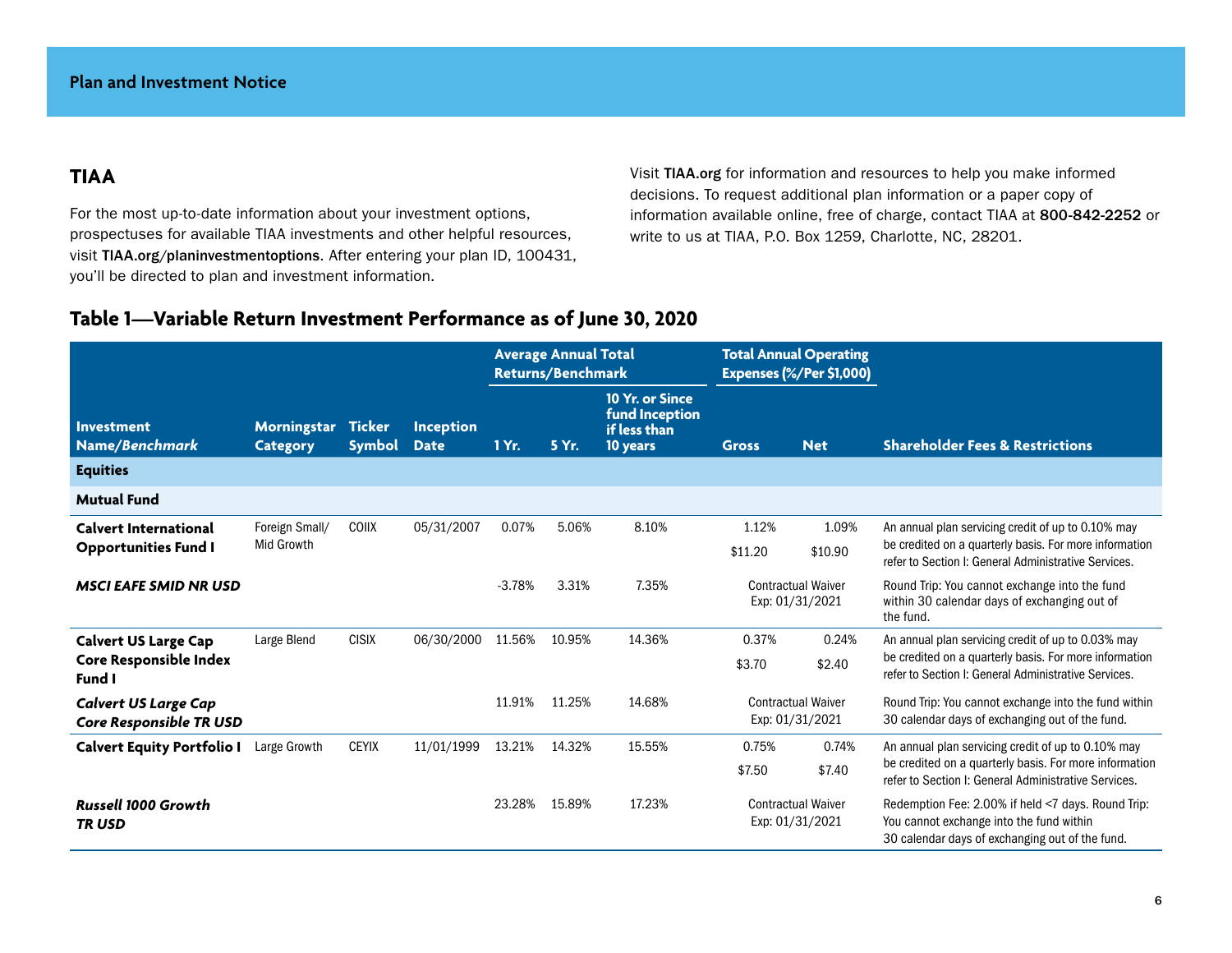|                                                              |                                       |               |                                 |           | <b>Average Annual Total</b><br><b>Returns/Benchmark</b> |                                                                      | <b>Total Annual Operating</b><br>Expenses (%/Per \$1,000) |                 |                                                                                                                                                                      |
|--------------------------------------------------------------|---------------------------------------|---------------|---------------------------------|-----------|---------------------------------------------------------|----------------------------------------------------------------------|-----------------------------------------------------------|-----------------|----------------------------------------------------------------------------------------------------------------------------------------------------------------------|
| <b>Investment</b><br>Name/Benchmark                          | Morningstar Ticker<br><b>Category</b> | <b>Symbol</b> | <b>Inception</b><br><b>Date</b> | 1 Yr.     | 5 Yr.                                                   | <b>10 Yr. or Since</b><br>fund Inception<br>if less than<br>10 years | <b>Gross</b>                                              | <b>Net</b>      | <b>Shareholder Fees &amp; Restrictions</b>                                                                                                                           |
| <b>Calvert Global Water</b><br>Fund I                        | Natural<br>Resources                  | <b>CFWIX</b>  | 01/31/2014                      | $-2.10%$  | 3.87%                                                   | 2.75%                                                                | 1.13%<br>\$11.30                                          | 0.99%<br>\$9.90 | An annual plan servicing credit of up to 0.10% may<br>be credited on a quarterly basis. For more information<br>refer to Section I: General Administrative Services. |
| <b>S&amp;P North American</b><br><b>Natural Resources TR</b> |                                       |               |                                 | $-24.37%$ | $-6.47%$                                                | $-6.53%$                                                             | <b>Contractual Waiver</b><br>Exp: 01/31/2021              |                 | Round Trip: You cannot exchange into the fund within<br>30 calendar days of exchanging out of the fund.                                                              |
| <b>Vanguard REIT Index</b>                                   | <b>Real Estate</b>                    | <b>VGSNX</b>  | 12/02/2003                      | $-6.93%$  | 5.38%                                                   | 9.72%                                                                | 0.10%                                                     | 0.10%           | Round Trip: You cannot exchange into the fund within                                                                                                                 |
| <b>Fund Institutional</b>                                    |                                       |               |                                 |           |                                                         |                                                                      | \$1.00                                                    | \$1.00          | 30 calendar days of exchanging out of the fund.                                                                                                                      |
| <b>S&amp;P United States REIT</b><br><b>TRUSD</b>            |                                       |               |                                 | $-12.95%$ | 3.86%                                                   | 8.94%                                                                |                                                           |                 |                                                                                                                                                                      |
| <b>Calvert Global Energy</b>                                 | World Small/                          | <b>CAEIX</b>  | 05/31/2007                      | 9.55%     | 3.36%                                                   | 1.64%                                                                | 1.47%                                                     | 0.99%           | An annual plan servicing credit of up to 0.10% may                                                                                                                   |
| <b>Solutions Fund I</b>                                      | <b>Mid Stock</b>                      |               |                                 |           |                                                         |                                                                      | \$14.70                                                   | \$9.90          | be credited on a quarterly basis. For more information<br>refer to Section I: General Administrative Services.                                                       |
| <b>MSCI ACWI SMID</b><br><b>NRUSD</b>                        |                                       |               |                                 | $-4.26%$  | 4.08%                                                   | 8.57%                                                                | <b>Contractual Waiver</b><br>Exp: 01/31/2021              |                 | Round Trip: You cannot exchange into the fund within<br>30 calendar days of exchanging out of the fund.                                                              |
| <b>Variable Annuity</b>                                      |                                       |               |                                 |           |                                                         |                                                                      |                                                           |                 |                                                                                                                                                                      |
| <b>CREF Stock Account R3</b>                                 | Allocation-                           | <b>QCSTIX</b> | 04/24/2015                      | 2.31%     | 6.97%                                                   | 10.65%                                                               | 0.33%                                                     | 0.33%           | An annual plan servicing credit of up to 0.10% may                                                                                                                   |
|                                                              | 85% + Equity                          |               |                                 |           |                                                         |                                                                      | \$3.30                                                    | \$3.30          | be credited on a quarterly basis. For more information<br>refer to Section I: General Administrative Services.                                                       |
| <b>Morningstar Aggressive</b><br><b>Target Risk TR USD</b>   |                                       |               |                                 | $-0.81%$  | 6.38%                                                   | 9.84%                                                                |                                                           |                 | Round Trip: If a round trip is made within 60 calendar<br>days, exchanges into the same account will be<br>restricted for 90 calendar days.                          |
| <b>TIAA Access Account-</b>                                  | Foreign Large                         | W111#         | 02/01/2007                      | $-1.05%$  | 0.62%                                                   | 5.45%                                                                | 0.58%                                                     | 0.58%           | An annual plan servicing credit of up to 0.05% may                                                                                                                   |
| <b>TIAA-CREF International</b><br><b>Equity Fund Level 1</b> | Blend                                 |               |                                 |           |                                                         |                                                                      | \$5.80                                                    | \$5.80          | be credited on a quarterly basis. For more information<br>refer to Section I: General Administrative Services.                                                       |
| <b>MSCI EAFE NR USD</b>                                      |                                       |               |                                 | $-5.13%$  | 2.05%                                                   | 5.73%                                                                | <b>Contractual Cap</b><br>Exp: 02/28/2021                 |                 | Round Trip: You cannot transfer into the account<br>within 30 calendar days of transferring out.                                                                     |
| <b>CREF Equity Index</b>                                     | Large Blend                           | QCEQIX        | 04/24/2015                      | 6.35%     | 9.81%                                                   | 13.40%                                                               | 0.23%                                                     | 0.23%           | An annual plan servicing credit of up to 0.10% may                                                                                                                   |
| <b>Account R3</b>                                            |                                       |               |                                 |           |                                                         |                                                                      | \$2.30                                                    | \$2.30          | be credited on a quarterly basis. For more information<br>refer to Section I: General Administrative Services.                                                       |
| <b>Russell 3000 TR USD</b>                                   |                                       |               |                                 | 6.53%     | 10.03%                                                  | 13.72%                                                               |                                                           |                 | Round Trip: If a round trip is made within 60 calendar<br>days, exchanges into the same account will be<br>restricted for 90 calendar days.                          |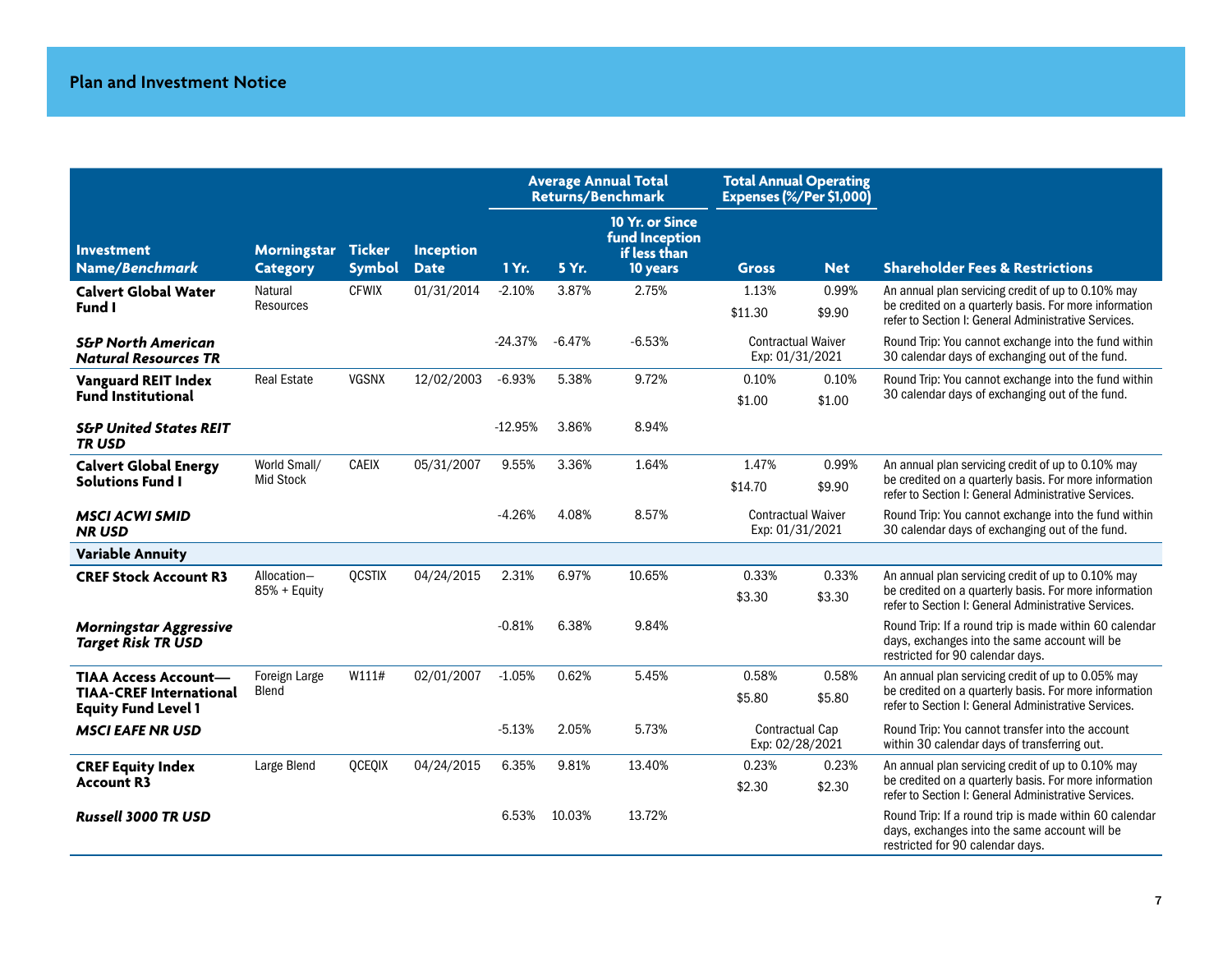|                                                                                     |                                       |               |                                 |          | <b>Average Annual Total</b><br><b>Returns/Benchmark</b> |                                                               | <b>Total Annual Operating</b><br>Expenses (%/Per \$1,000) |                 |                                                                                                                                                                      |  |
|-------------------------------------------------------------------------------------|---------------------------------------|---------------|---------------------------------|----------|---------------------------------------------------------|---------------------------------------------------------------|-----------------------------------------------------------|-----------------|----------------------------------------------------------------------------------------------------------------------------------------------------------------------|--|
| <b>Investment</b><br>Name/Benchmark                                                 | Morningstar Ticker<br><b>Category</b> | <b>Symbol</b> | <b>Inception</b><br><b>Date</b> | 1 Yr.    | 5 Yr.                                                   | 10 Yr. or Since<br>fund Inception<br>if less than<br>10 years | <b>Gross</b>                                              | <b>Net</b>      | <b>Shareholder Fees &amp; Restrictions</b>                                                                                                                           |  |
| <b>TIAA Access Account-</b><br><b>TIAA-CREF Equity Index</b><br><b>Fund Level 1</b> | Large Blend                           | W122#         | 02/01/2007                      | 6.38%    | 9.90%                                                   | 13.56%                                                        | 0.15%<br>\$1.50                                           | 0.15%<br>\$1.50 | An annual plan servicing credit of up to 0.05% may<br>be credited on a quarterly basis. For more information<br>refer to Section I: General Administrative Services. |  |
| <b>Russell 3000 TR USD</b>                                                          |                                       |               |                                 | 6.53%    | 10.03%                                                  | 13.72%                                                        | <b>Contractual Cap</b><br>Exp: 02/28/2021                 |                 | Round Trip: You cannot transfer into the account<br>within 30 calendar days of transferring out.                                                                     |  |
| <b>TIAA Access Account-</b>                                                         | Large Blend                           | W115#         | 02/01/2007                      | 7.99%    | 10.08%                                                  | 12.88%                                                        | 0.27%                                                     | 0.27%           | An annual plan servicing credit of up to 0.05% may                                                                                                                   |  |
| <b>TIAA-CREF Social Choice</b><br><b>Equity Fund Level 1</b>                        |                                       |               |                                 |          |                                                         |                                                               | \$2.70                                                    | \$2.70          | be credited on a quarterly basis. For more information<br>refer to Section I: General Administrative Services.                                                       |  |
| <b>Russell 3000 TR USD</b>                                                          |                                       |               |                                 | 6.53%    | 10.03%                                                  | 13.72%                                                        | <b>Contractual Cap</b><br>Exp: 02/28/2021                 |                 | Round Trip: You cannot transfer into the account<br>within 30 calendar days of transferring out.                                                                     |  |
| <b>CREF Growth Account R3</b>                                                       | Large Growth                          | <b>OCGRIX</b> | 04/24/2015                      | 20.48%   | 14.47%                                                  | 16.66%                                                        | 0.26%                                                     | 0.26%           | An annual plan servicing credit of up to 0.10% may                                                                                                                   |  |
|                                                                                     |                                       |               |                                 |          |                                                         |                                                               | \$2.60                                                    | \$2.60          | be credited on a quarterly basis. For more information<br>refer to Section I: General Administrative Services.                                                       |  |
| <b>Russell 1000 Growth</b><br>TR USD                                                |                                       |               |                                 | 23.28%   | 15.89%                                                  | 17.23%                                                        |                                                           |                 | Round Trip: If a round trip is made within 60 calendar<br>days, exchanges into the same account will be<br>restricted for 90 calendar days.                          |  |
| <b>TIAA Access Account-</b>                                                         | Large Growth                          | W113#         | 02/01/2007                      | 3.93%    | 9.01%                                                   | 13.46%                                                        | 0.51%                                                     | 0.51%           | An annual plan servicing credit of up to 0.05% may                                                                                                                   |  |
| <b>TIAA-CREF Growth &amp;</b><br><b>Income Fund Level 1</b>                         |                                       |               |                                 |          |                                                         |                                                               | \$5.10                                                    | \$5.10          | be credited on a quarterly basis. For more information<br>refer to Section I: General Administrative Services.                                                       |  |
| S&P 500 TR USD                                                                      |                                       |               |                                 | 7.51%    | 10.73%                                                  | 13.99%                                                        | <b>Contractual Cap</b><br>Exp: 02/28/2021                 |                 | Round Trip: You cannot transfer into the account<br>within 30 calendar days of transferring out.                                                                     |  |
| <b>TIAA Access Account-</b>                                                         | Large Growth                          | W134#         | 02/01/2007 21.58%               |          | 15.02%                                                  | 17.21%                                                        | 0.52%                                                     | 0.52%           | An annual plan servicing credit of up to 0.05% may                                                                                                                   |  |
| <b>TIAA-CREF Large-Cap</b><br><b>Growth Fund Level 1</b>                            |                                       |               |                                 |          |                                                         |                                                               | \$5.20                                                    | \$5.20          | be credited on a quarterly basis. For more information<br>refer to Section I: General Administrative Services.                                                       |  |
| Russell 1000 Growth<br><b>TRUSD</b>                                                 |                                       |               |                                 | 23.28%   | 15.89%                                                  | 17.23%                                                        | <b>Contractual Cap</b><br>Exp: 02/28/2021                 |                 | Round Trip: You cannot transfer into the account<br>within 30 calendar days of transferring out.                                                                     |  |
| <b>TIAA Access Account-</b>                                                         | Large Value                           | W114#         | 02/01/2007                      | $-8.13%$ | 2.96%                                                   | 9.19%                                                         | 0.51%                                                     | 0.51%           | An annual plan servicing credit of up to 0.05% may                                                                                                                   |  |
| <b>TIAA-CREF Large-Cap</b><br><b>Value Fund Level 1</b>                             |                                       |               |                                 |          |                                                         |                                                               | \$5.10                                                    | \$5.10          | be credited on a quarterly basis. For more information<br>refer to Section I: General Administrative Services.                                                       |  |
| Russell 1000 Value<br><b>TRUSD</b>                                                  |                                       |               |                                 | $-8.84%$ | 4.64%                                                   | 10.41%                                                        | <b>Contractual Cap</b><br>Exp: 02/28/2021                 |                 | Round Trip: You cannot transfer into the account<br>within 30 calendar days of transferring out.                                                                     |  |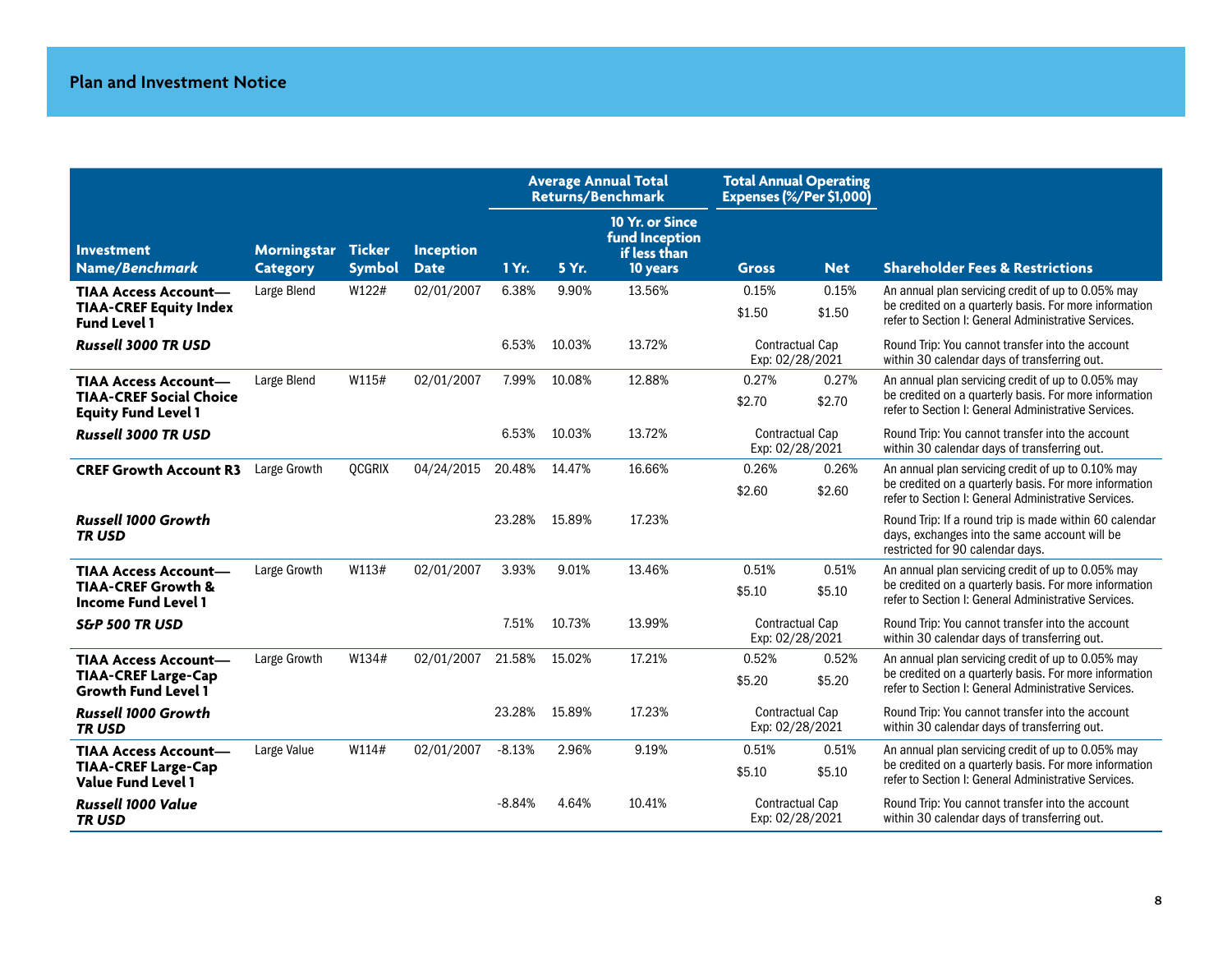|                                                                                                |                                |                                |                                 |           | <b>Average Annual Total</b><br><b>Returns/Benchmark</b> |                                                               | <b>Total Annual Operating</b><br>Expenses (%/Per \$1,000) |                 |                                                                                                                                                                      |
|------------------------------------------------------------------------------------------------|--------------------------------|--------------------------------|---------------------------------|-----------|---------------------------------------------------------|---------------------------------------------------------------|-----------------------------------------------------------|-----------------|----------------------------------------------------------------------------------------------------------------------------------------------------------------------|
| <b>Investment</b><br>Name/Benchmark                                                            | Morningstar<br><b>Category</b> | <b>Ticker</b><br><b>Symbol</b> | <b>Inception</b><br><b>Date</b> | 1 Yr.     | 5 Yr.                                                   | 10 Yr. or Since<br>fund Inception<br>if less than<br>10 years | <b>Gross</b>                                              | <b>Net</b>      | <b>Shareholder Fees &amp; Restrictions</b>                                                                                                                           |
| <b>TIAA Access Account-</b><br><b>TIAA-CREF Mid-Cap</b><br><b>Growth Fund Level 1</b>          | Mid-Cap<br>Growth              | W116#                          | 02/01/2007                      | 8.24%     | 9.20%                                                   | 13.37%                                                        | 0.58%<br>\$5.80                                           | 0.58%<br>\$5.80 | An annual plan servicing credit of up to 0.05% may<br>be credited on a quarterly basis. For more information<br>refer to Section I: General Administrative Services. |
| <b>Russell Mid Cap Growth</b><br><b>TRUSD</b>                                                  |                                |                                |                                 | 11.91%    | 11.60%                                                  | 15.09%                                                        | <b>Contractual Cap</b><br>Exp: 02/28/2021                 |                 | Round Trip: You cannot transfer into the account<br>within 30 calendar days of transferring out.                                                                     |
| <b>TIAA Access Account-</b><br><b>TIAA-CREF Mid-Cap</b><br><b>Value Fund Level 1</b>           | Mid-Cap Value                  | W117#                          | 02/01/2007                      | $-18.03%$ | 0.23%                                                   | 8.30%                                                         | 0.54%<br>\$5.40                                           | 0.54%<br>\$5.40 | An annual plan servicing credit of up to 0.05% may<br>be credited on a quarterly basis. For more information<br>refer to Section I: General Administrative Services. |
| <b>Russell Mid Cap Value</b><br><b>TRUSD</b>                                                   |                                |                                |                                 | $-11.81%$ | 3.32%                                                   | 10.29%                                                        | <b>Contractual Cap</b><br>Exp: 02/28/2021                 |                 | Round Trip: You cannot transfer into the account<br>within 30 calendar days of transferring out.                                                                     |
| <b>TIAA Access Account-</b><br><b>TIAA-CREF Real Estate</b><br><b>Securities Fund Level 1</b>  | <b>Real Estate</b>             | W130#                          | 02/01/2007                      | $-1.15%$  | 7.94%                                                   | 11.06%                                                        | 0.61%<br>\$6.10                                           | 0.61%<br>\$6.10 | An annual plan servicing credit of up to 0.05% may<br>be credited on a quarterly basis. For more information<br>refer to Section I: General Administrative Services. |
| <b>FTSE Nareit All Equity</b><br><b>REITs TR USD</b>                                           |                                |                                |                                 | $-6.47%$  | 6.56%                                                   | 10.39%                                                        | <b>Contractual Cap</b><br>Exp: 07/31/2020                 |                 | Round Trip: You cannot transfer into the account<br>within 30 calendar days of transferring out.                                                                     |
| <b>TIAA Access Account-</b><br><b>TIAA-CREF Small-Cap</b><br><b>Blend Index Fund Level 1</b>   | <b>Small Blend</b>             | W128#                          | 02/01/2007                      | $-6.57%$  | 4.36%                                                   | 10.56%                                                        | 0.16%<br>\$1.60                                           | 0.16%<br>\$1.60 | An annual plan servicing credit of up to 0.05% may<br>be credited on a quarterly basis. For more information<br>refer to Section I: General Administrative Services. |
| <b>Russell 2000 TR USD</b>                                                                     |                                |                                |                                 | $-6.63%$  | 4.29%                                                   | 10.50%                                                        | <b>Contractual Cap</b><br>Exp: 02/28/2021                 |                 | Round Trip: You cannot transfer into the account<br>within 30 calendar days of transferring out.                                                                     |
| <b>TIAA Access Account-</b><br><b>TIAA-CREF Quant Small-</b><br><b>Cap Equity Fund Level 1</b> | <b>Small Blend</b>             | W118#                          | 02/01/2007                      | $-13.48%$ | 3.25%                                                   | 10.19%                                                        | 0.52%<br>\$5.20                                           | 0.52%<br>\$5.20 | An annual plan servicing credit of up to 0.05% may<br>be credited on a quarterly basis. For more information<br>refer to Section I: General Administrative Services. |
| <b>Russell 2000 TR USD</b>                                                                     |                                |                                |                                 | $-6.63%$  | 4.29%                                                   | 10.50%                                                        | <b>Contractual Cap</b><br>Exp: 02/28/2021                 |                 | Round Trip: You cannot transfer into the account<br>within 30 calendar days of transferring out.                                                                     |
| <b>CREF Global Equities</b><br><b>Account R3</b>                                               | <b>World Stock</b>             | <b>QCGLIX</b>                  | 04/24/2015                      | 5.19%     | 6.29%                                                   | 9.82%                                                         | 0.30%<br>\$3.00                                           | 0.30%<br>\$3.00 | An annual plan servicing credit of up to 0.10% may<br>be credited on a quarterly basis. For more information<br>refer to Section I: General Administrative Services. |
| <b>MSCI ACWI NR USD</b>                                                                        |                                |                                |                                 | 2.11%     | 6.46%                                                   | 9.16%                                                         |                                                           |                 | Round Trip: If a round trip is made within 60 calendar<br>days, exchanges into the same account will be<br>restricted for 90 calendar days.                          |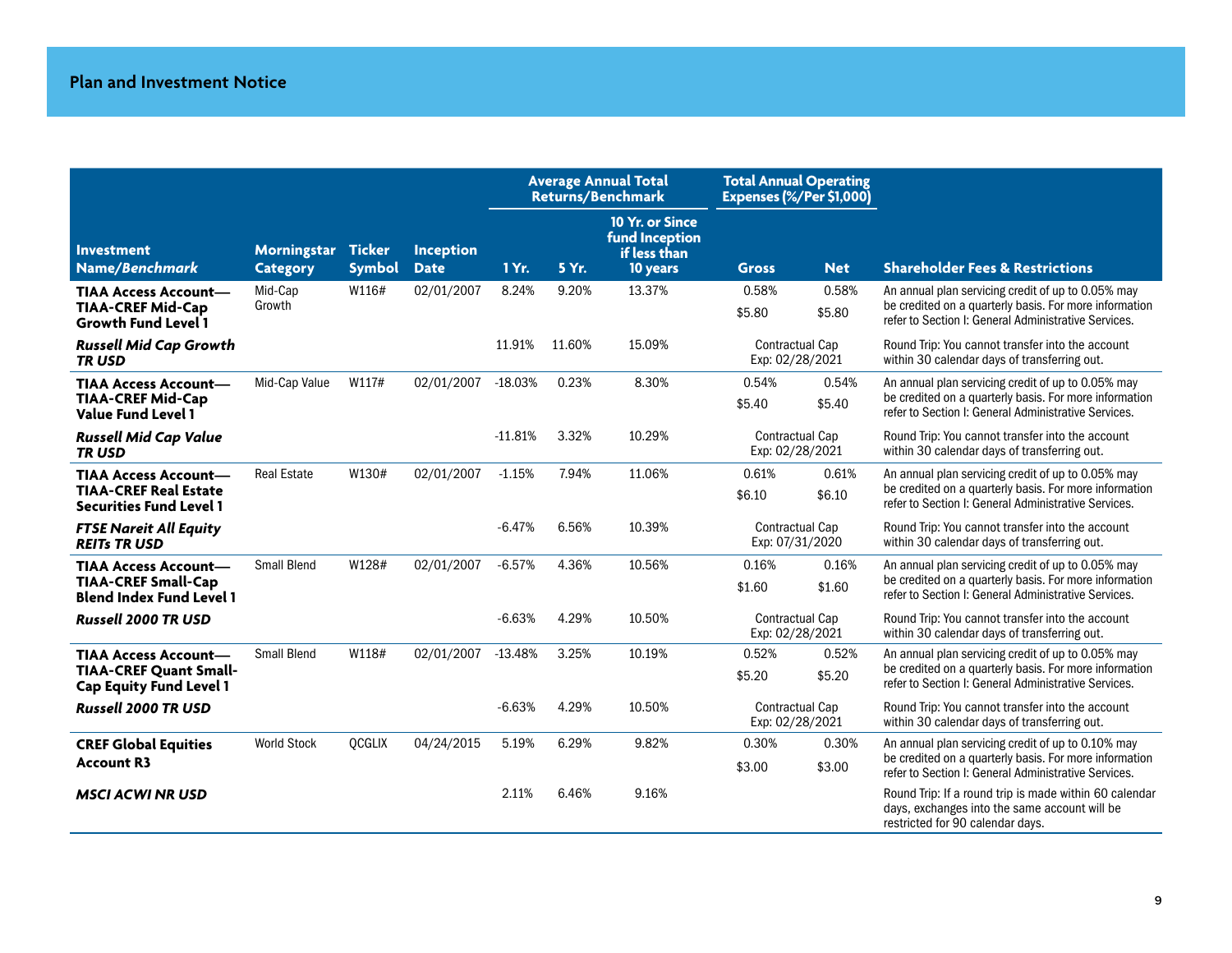|                                                                                   |                                     |                                |                                 | <b>Average Annual Total</b><br><b>Returns/Benchmark</b> |       | <b>Total Annual Operating</b><br>Expenses (%/Per \$1,000)     |                                              |                 |                                                                                                                                                                      |
|-----------------------------------------------------------------------------------|-------------------------------------|--------------------------------|---------------------------------|---------------------------------------------------------|-------|---------------------------------------------------------------|----------------------------------------------|-----------------|----------------------------------------------------------------------------------------------------------------------------------------------------------------------|
| <b>Investment</b><br>Name/Benchmark                                               | Morningstar<br><b>Category</b>      | <b>Ticker</b><br><b>Symbol</b> | <b>Inception</b><br><b>Date</b> | 1 Yr.                                                   | 5 Yr. | 10 Yr. or Since<br>fund Inception<br>if less than<br>10 years | <b>Gross</b>                                 | <b>Net</b>      | <b>Shareholder Fees &amp; Restrictions</b>                                                                                                                           |
| <b>Fixed Income</b>                                                               |                                     |                                |                                 |                                                         |       |                                                               |                                              |                 |                                                                                                                                                                      |
| <b>Mutual Fund</b>                                                                |                                     |                                |                                 |                                                         |       |                                                               |                                              |                 |                                                                                                                                                                      |
| <b>Calvert Income Fund I</b>                                                      | <b>Corporate Bond</b>               | <b>CINCX</b>                   | 02/26/1999                      | 5.11%                                                   | 4.88% | 4.47%                                                         | 0.72%                                        | 0.70%           | An annual plan servicing credit of up to 0.10% may                                                                                                                   |
|                                                                                   |                                     |                                |                                 |                                                         |       |                                                               | \$7.20                                       | \$7.00          | be credited on a quarterly basis. For more information<br>refer to Section I: General Administrative Services.                                                       |
| <b>Bloomberg Barclays US</b><br><b>Credit TR USD</b>                              |                                     |                                |                                 | 9.07%                                                   | 5.54% | 5.24%                                                         | <b>Contractual Waiver</b><br>Exp: 01/31/2021 |                 | Round Trip: You cannot exchange into the fund within<br>30 calendar days of exchanging out of the fund.                                                              |
| <b>Vanguard Total Bond</b>                                                        | Inflation-                          | <b>VIPIX</b>                   | 12/12/2003                      | 8.12%                                                   | 3.70% | 3.44%                                                         | 0.07%                                        | 0.07%           | Round Trip: You cannot exchange into the fund within                                                                                                                 |
| Market Index<br><b>Fund Institutional</b>                                         | <b>Protected Bond</b>               |                                |                                 |                                                         |       |                                                               | \$0.70                                       | \$0.70          | 30 calendar days of exchanging out of the fund.                                                                                                                      |
| <b>Bloomberg Barclays US</b><br><b>Treasury US TIPS TR USD</b>                    |                                     |                                |                                 | 8.28%                                                   | 3.75% | 3.52%                                                         |                                              |                 |                                                                                                                                                                      |
| <b>Vanguard Total Bond</b>                                                        | Intermediate-                       | <b>VBTIX</b>                   | 09/18/1995                      | 8.98%                                                   | 4.32% | 3.79%                                                         | 0.04%                                        | 0.04%           | Round Trip: You cannot exchange into the fund within                                                                                                                 |
| <b>Market Index</b><br><b>Fund Institutional</b>                                  | <b>Term Bond</b>                    |                                |                                 |                                                         |       |                                                               | \$0.40                                       | \$0.40          | 30 calendar days of exchanging out of the fund.                                                                                                                      |
| <b>Bloomberg Barclays</b><br><b>US Aggregate Float</b><br><b>Adjusted TR USD</b>  |                                     |                                |                                 | 8.92%                                                   | 4.37% | 3.87%                                                         |                                              |                 |                                                                                                                                                                      |
| <b>Calvert Ultra-Short</b>                                                        | <b>Ultrashort Bond</b>              | <b>CULIX</b>                   | 01/31/2014                      | 0.83%                                                   | 1.70% | 1.52%                                                         | 0.54%                                        | 0.47%           | An annual plan servicing credit of up to 0.03% may                                                                                                                   |
| Income Fund I                                                                     |                                     |                                |                                 |                                                         |       |                                                               | \$5.40                                       | \$4.70          | be credited on a quarterly basis. For more information<br>refer to Section I: General Administrative Services.                                                       |
| <b>Bloomberg Barclays</b><br>Government/Corporate<br><b>1 Yr Duration TR USD</b>  |                                     |                                |                                 | 3.76%                                                   | 1.81% | 1.50%                                                         | <b>Contractual Waiver</b><br>Exp: 01/31/2021 |                 | Round Trip: You cannot exchange into the fund within<br>30 calendar days of exchanging out of the fund.                                                              |
| <b>Variable Annuity</b>                                                           |                                     |                                |                                 |                                                         |       |                                                               |                                              |                 |                                                                                                                                                                      |
| <b>CREF Inflation-Linked</b><br><b>Bond Account R3</b>                            | Inflation-<br><b>Protected Bond</b> | <b>QCILIX</b>                  | 04/24/2015                      | 5.68%                                                   | 2.86% | 2.85%                                                         | 0.23%<br>\$2.30                              | 0.23%<br>\$2.30 | An annual plan servicing credit of up to 0.10% may<br>be credited on a quarterly basis. For more information<br>refer to Section I: General Administrative Services. |
| <b>Bloomberg Barclays US</b><br><b>Treasury Inflation Notes</b><br>1-10 Yr TR USD |                                     |                                |                                 | 5.75%                                                   | 2.97% | 2.66%                                                         |                                              |                 | Round Trip: If a round trip is made within 60 calendar<br>days, exchanges into the same account will be<br>restricted for 90 calendar days.                          |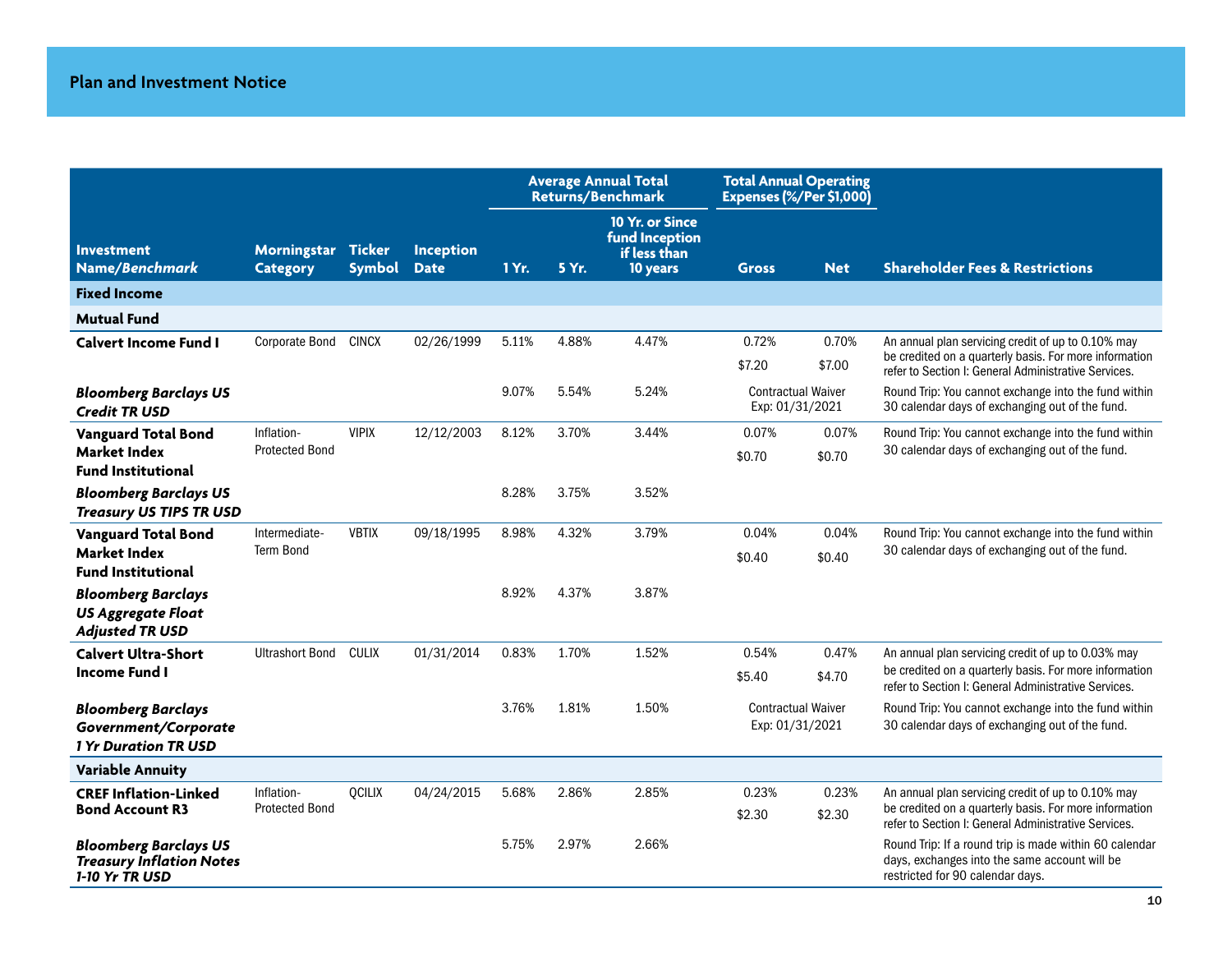|                                                                                                                                               |                                       |               |                                 | <b>Average Annual Total</b><br>Returns/Benchmark |       | <b>Total Annual Operating</b><br>Expenses (%/Per \$1,000)     |                                           |                 |                                                                                                                                                                      |
|-----------------------------------------------------------------------------------------------------------------------------------------------|---------------------------------------|---------------|---------------------------------|--------------------------------------------------|-------|---------------------------------------------------------------|-------------------------------------------|-----------------|----------------------------------------------------------------------------------------------------------------------------------------------------------------------|
| <b>Investment</b><br>Name/Benchmark                                                                                                           | Morningstar Ticker<br><b>Category</b> | <b>Symbol</b> | <b>Inception</b><br><b>Date</b> | 1 Yr.                                            | 5 Yr. | 10 Yr. or Since<br>fund Inception<br>if less than<br>10 years | <b>Gross</b>                              | <b>Net</b>      | <b>Shareholder Fees &amp; Restrictions</b>                                                                                                                           |
| <b>TIAA Access Account-</b><br><b>TIAA-CREF Core Plus</b><br><b>Bond Fund Level 1</b>                                                         | Intermediate<br>Core-Plus Bond        | W136#         | 02/01/2007                      | 6.35%                                            | 4.29% | 4.44%                                                         | 0.40%<br>\$4.00                           | 0.40%<br>\$4.00 | An annual plan servicing credit of up to 0.05% may<br>be credited on a quarterly basis. For more information<br>refer to Section I: General Administrative Services. |
| <b>Bloomberg Barclays US</b><br><b>Aggregate Bond TR USD</b>                                                                                  |                                       |               |                                 | 8.74%                                            | 4.30% | 3.82%                                                         | <b>Contractual Cap</b><br>Exp: 07/31/2020 |                 | Round Trip: You cannot transfer into the account<br>within 30 calendar days of transferring out.                                                                     |
| <b>CREF Bond Market</b><br><b>Account R3</b>                                                                                                  | Intermediate-<br><b>Term Bond</b>     | <b>QCBMIX</b> | 04/24/2015                      | 7.69%                                            | 4.38% | 3.88%                                                         | 0.26%<br>\$2.60                           | 0.26%<br>\$2.60 | An annual plan servicing credit of up to 0.10% may<br>be credited on a quarterly basis. For more information<br>refer to Section I: General Administrative Services. |
| <b>Bloomberg Barclays US</b><br><b>Aggregate Bond TR USD</b>                                                                                  |                                       |               |                                 | 8.74%                                            | 4.30% | 3.82%                                                         |                                           |                 | Round Trip: If a round trip is made within 60 calendar<br>days, exchanges into the same account will be<br>restricted for 90 calendar days.                          |
| <b>Money Market</b>                                                                                                                           |                                       |               |                                 |                                                  |       |                                                               |                                           |                 |                                                                                                                                                                      |
| <b>Mutual Fund</b>                                                                                                                            |                                       |               |                                 |                                                  |       |                                                               |                                           |                 |                                                                                                                                                                      |
| Vanguard Federal Money<br><b>Market Fund Investor</b>                                                                                         | Money<br>Market-Taxable               | <b>VMFXX</b>  | 07/13/1981                      | 1.39%                                            | 1.10% | 0.55%                                                         | 0.11%<br>\$1.10                           | 0.11%<br>\$1.10 |                                                                                                                                                                      |
| 7-day current annualized yield<br>0.12% as of 06/30/2020<br>7-day effective annualized yield<br>0.12% as of 06/30/2020                        |                                       |               |                                 |                                                  |       |                                                               |                                           |                 |                                                                                                                                                                      |
| <b>FTSE Treasury Bill 3</b><br><b>Month USD</b>                                                                                               |                                       |               |                                 | 1.56%                                            | 1.15% | 0.61%                                                         |                                           |                 |                                                                                                                                                                      |
| <b>Variable Annuity</b>                                                                                                                       |                                       |               |                                 |                                                  |       |                                                               |                                           |                 |                                                                                                                                                                      |
| <b>CREF Money Market</b><br><b>Account R3</b><br>7-day current annualized yield<br>0.01% as of 06/30/2020<br>7-day effective annualized yield | Money<br>Market-Taxable               | <b>OCMMIX</b> | 04/24/2015                      | 1.30%                                            | 0.90% | 0.45%                                                         | 0.23%<br>\$2.30                           | 0.23%<br>\$2.30 | An annual plan servicing credit of up to 0.10% may<br>be credited on a quarterly basis. For more information<br>refer to Section I: General Administrative Services. |
| 0.01% as of 06/30/2020<br>iMoneyNet Money Fund<br><b>Averages—All Government</b>                                                              |                                       |               |                                 | 1.06%                                            | 0.80% | 0.41%                                                         |                                           |                 |                                                                                                                                                                      |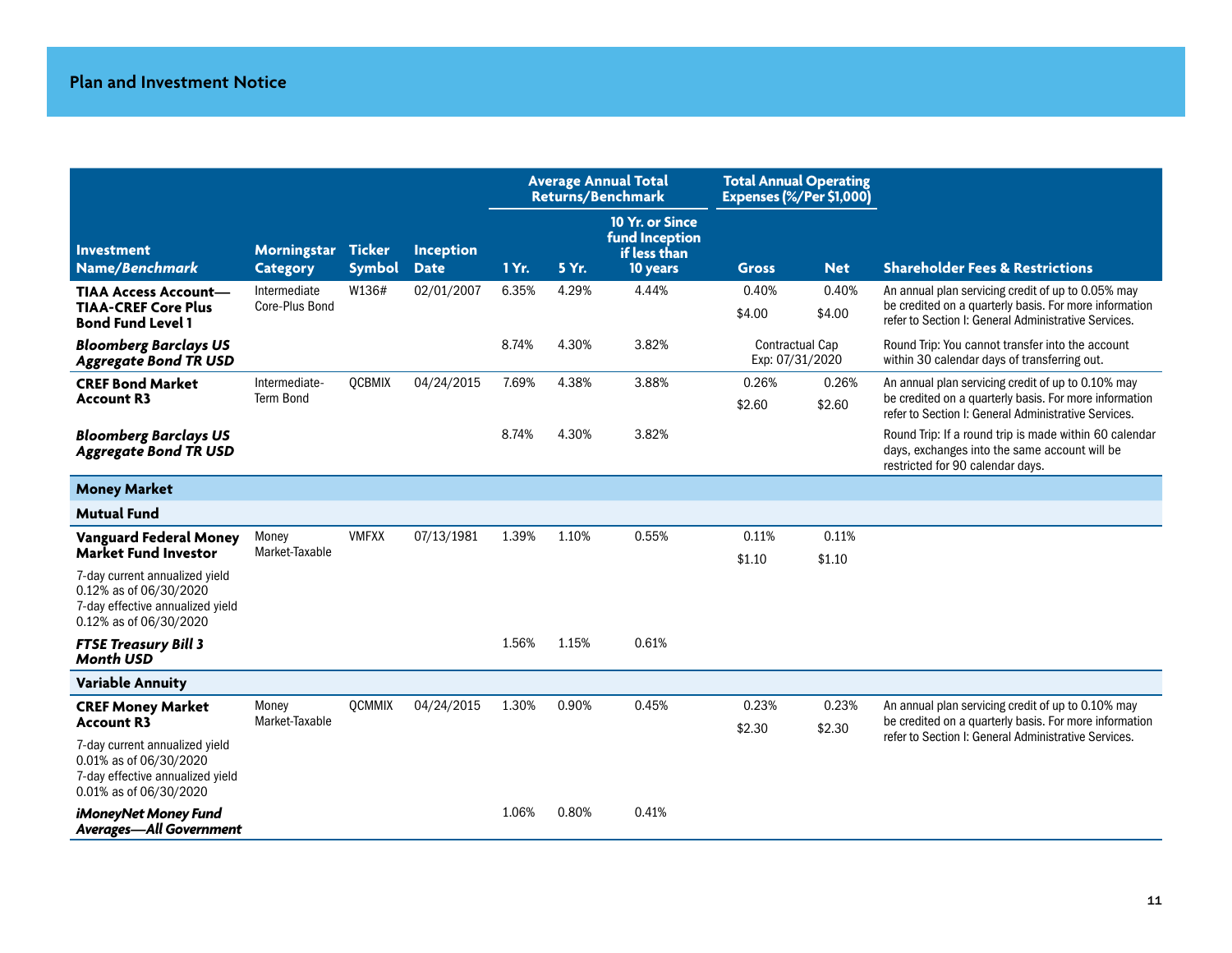|                                                              |                                 |                                |                          |       |        | <b>Average Annual Total</b><br><b>Returns/Benchmark</b>       | <b>Total Annual Operating</b><br>Expenses (%/Per \$1,000) |                           |                                                                                                                                                                      |
|--------------------------------------------------------------|---------------------------------|--------------------------------|--------------------------|-------|--------|---------------------------------------------------------------|-----------------------------------------------------------|---------------------------|----------------------------------------------------------------------------------------------------------------------------------------------------------------------|
| <b>Investment</b><br>Name/Benchmark                          | Morningstar<br><b>Category</b>  | <b>Ticker</b><br><b>Symbol</b> | Inception<br><b>Date</b> | 1 Yr. | 5 Yr.  | 10 Yr. or Since<br>fund Inception<br>if less than<br>10 years | <b>Gross</b>                                              | <b>Net</b>                | <b>Shareholder Fees &amp; Restrictions</b>                                                                                                                           |
| <b>Multi-Asset</b>                                           |                                 |                                |                          |       |        |                                                               |                                                           |                           |                                                                                                                                                                      |
| <b>Mutual Fund</b>                                           |                                 |                                |                          |       |        |                                                               |                                                           |                           |                                                                                                                                                                      |
| <b>Calvert Conservative</b><br><b>Allocation Fund I</b>      | Allocation-30%<br>to 50% Equity | <b>CFAIX</b>                   | 05/20/2016               | 5.56% |        | 6.61%                                                         | 0.81%<br>\$8.10                                           | 0.81%<br>\$8.10           | An annual plan servicing credit of up to 0.10% may<br>be credited on a quarterly basis. For more information<br>refer to Section I: General Administrative Services. |
| <b>Bloomberg Barclays US</b><br><b>Aggregate Bond TR USD</b> |                                 |                                |                          | 8.74% |        | 4.28%                                                         |                                                           |                           | Round Trip: You cannot exchange into the fund within<br>30 calendar days of exchanging out of the fund.                                                              |
| <b>Calvert Balanced</b>                                      | Allocation-50%                  | <b>CBAIX</b>                   | 02/26/1999               | 8.09% | 7.26%  | 9.42%                                                         | 0.71%                                                     | 0.68%                     | An annual plan servicing credit of up to 0.10% may                                                                                                                   |
| Portfolio I                                                  | to 70% Equity                   |                                |                          |       |        |                                                               | \$7.10                                                    | \$6.80                    | be credited on a quarterly basis. For more information<br>refer to Section I: General Administrative Services.                                                       |
| <b>Russell 1000 TR USD</b>                                   |                                 |                                |                          | 7.48% | 10.47% | 13.97%                                                        | <b>Contractual Waiver</b><br>Exp: 01/31/2021              |                           | Redemption Fee: 2.00% if held <7 days. Round<br>Trip: You cannot exchange into the fund within<br>30 calendar days of exchanging out of the fund.                    |
| <b>Calvert Moderate</b>                                      | Allocation-50% CLAIX            |                                | 05/20/2016               | 4.76% | $\sim$ | 8.46%                                                         | 0.70%                                                     | 0.70%                     | An annual plan servicing credit of up to 0.10% may                                                                                                                   |
| <b>Allocation Fund I</b>                                     | to 70% Equity                   |                                |                          |       |        |                                                               | \$7.00                                                    | \$7.00                    | be credited on a quarterly basis. For more information<br>refer to Section I: General Administrative Services.                                                       |
| <b>Russell 3000 TR USD</b>                                   |                                 |                                |                          | 6.53% |        | 12.45%                                                        |                                                           |                           | Round Trip: You cannot exchange into the fund within<br>30 calendar days of exchanging out of the fund.                                                              |
| <b>Calvert Growth</b>                                        | Allocation-                     | CAGIX                          | 05/20/2016               | 4.05% | $\sim$ | 9.84%                                                         | 0.75%                                                     | 0.66%                     | An annual plan servicing credit of up to 0.10% may                                                                                                                   |
| <b>Allocation Fund I</b>                                     | 85% + Equity                    |                                |                          |       |        |                                                               | \$7.50                                                    | \$6.60                    | be credited on a quarterly basis. For more information<br>refer to Section I: General Administrative Services.                                                       |
| <b>Russell 3000 TR USD</b>                                   |                                 |                                |                          | 6.53% |        | 12.45%                                                        | Exp: 01/31/2021                                           | <b>Contractual Waiver</b> | Round Trip: You cannot exchange into the fund within<br>30 calendar days of exchanging out of the fund.                                                              |
| <b>Vanguard Institutional</b>                                | Retirement                      | <b>VITRX</b>                   | 06/26/2015               | 5.87% | 5.00%  | 4.92%                                                         | 0.09%                                                     | 0.09%                     | Round Trip: You cannot exchange into the fund within                                                                                                                 |
| <b>Target Retirement</b><br><b>Income Fund Institutional</b> | Income                          |                                |                          |       |        |                                                               | \$0.90                                                    | \$0.90                    | 30 calendar days of exchanging out of the fund.                                                                                                                      |
| <b>Bloomberg Barclays US</b><br><b>Aggregate Bond TR USD</b> |                                 |                                |                          | 8.74% | 4.30%  | 4.42%                                                         | <b>Contractual Waiver</b><br>Exp: 01/31/2021              |                           |                                                                                                                                                                      |
| <b>Vanguard Institutional</b>                                | Target-Date                     | <b>VITVX</b>                   | 06/26/2015               | 5.60% | 5.53%  | 5.35%                                                         | 0.09%                                                     | 0.09%                     | Round Trip: You cannot exchange into the fund within                                                                                                                 |
| <b>Target Retirement 2015</b><br><b>Fund Institutional</b>   | 2015                            |                                |                          |       |        |                                                               | \$0.90                                                    | \$0.90                    | 30 calendar days of exchanging out of the fund.                                                                                                                      |
| <b>Bloomberg Barclays US</b><br><b>Aggregate Bond TR USD</b> |                                 |                                |                          | 8.74% | 4.30%  | 4.42%                                                         |                                                           |                           |                                                                                                                                                                      |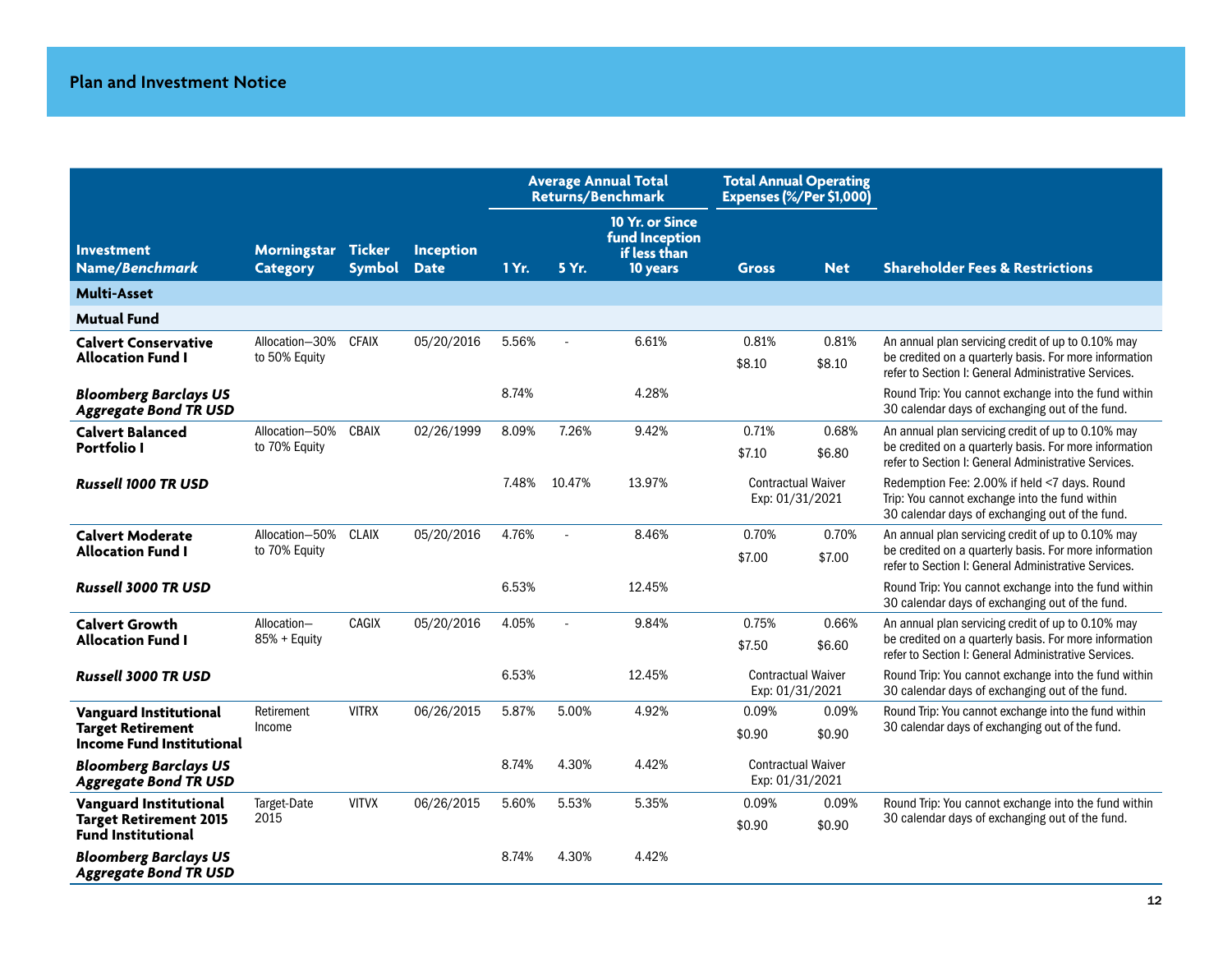|                                                                                             |                                |                                |                                 | <b>Average Annual Total</b><br>Returns/Benchmark |        | <b>Total Annual Operating</b><br>Expenses (%/Per \$1,000)            |                 |                 |                                                                                                         |
|---------------------------------------------------------------------------------------------|--------------------------------|--------------------------------|---------------------------------|--------------------------------------------------|--------|----------------------------------------------------------------------|-----------------|-----------------|---------------------------------------------------------------------------------------------------------|
| <b>Investment</b><br>Name/Benchmark                                                         | Morningstar<br><b>Category</b> | <b>Ticker</b><br><b>Symbol</b> | <b>Inception</b><br><b>Date</b> | 1 Yr.                                            | 5 Yr.  | 10 Yr. or Since<br><b>fund Inception</b><br>if less than<br>10 years | <b>Gross</b>    | <b>Net</b>      | <b>Shareholder Fees &amp; Restrictions</b>                                                              |
| <b>Vanguard Institutional</b><br><b>Target Retirement 2020</b><br>Fund Institutional        | Target-Date<br>2020            | <b>VITWX</b>                   | 06/26/2015                      | 5.15%                                            | 6.01%  | 5.78%                                                                | 0.09%<br>\$0.90 | 0.09%<br>\$0.90 | Round Trip: You cannot exchange into the fund within<br>30 calendar days of exchanging out of the fund. |
| <b>MSCI US Broad Market</b><br><b>GRUSD</b>                                                 |                                |                                |                                 | 6.56%                                            | 10.04% | 9.61%                                                                |                 |                 |                                                                                                         |
| <b>Vanguard Institutional</b><br><b>Target Retirement 2025</b><br>Fund Institutional        | Target-Date<br>2025            | <b>VRIVX</b>                   | 06/26/2015                      | 4.85%                                            | 6.34%  | 6.06%                                                                | 0.09%<br>\$0.90 | 0.09%<br>\$0.90 | Round Trip: You cannot exchange into the fund within<br>30 calendar days of exchanging out of the fund. |
| <b>MSCI US Broad Market</b><br><b>GRUSD</b>                                                 |                                |                                |                                 | 6.56%                                            | 10.04% | 9.61%                                                                |                 |                 |                                                                                                         |
| <b>Vanguard Institutional</b><br><b>Target Retirement 2030</b><br><b>Fund Institutional</b> | Target-Date<br>2030            | <b>VTTWX</b>                   | 06/26/2015                      | 4.43%                                            | 6.50%  | 6.18%                                                                | 0.09%<br>\$0.90 | 0.09%<br>\$0.90 | Round Trip: You cannot exchange into the fund within<br>30 calendar days of exchanging out of the fund. |
| <b>MSCI US Broad Market</b><br><b>GRUSD</b>                                                 |                                |                                |                                 | 6.56%                                            | 10.04% | 9.61%                                                                |                 |                 |                                                                                                         |
| <b>Vanguard Institutional</b><br><b>Target Retirement 2035</b><br><b>Fund Institutional</b> | Target-Date<br>2035            | <b>VITFX</b>                   | 06/26/2015                      | 3.98%                                            | 6.66%  | 6.30%                                                                | 0.09%<br>\$0.90 | 0.09%<br>\$0.90 | Round Trip: You cannot exchange into the fund within<br>30 calendar days of exchanging out of the fund. |
| <b>MSCI US Broad Market</b><br><b>GRUSD</b>                                                 |                                |                                |                                 | 6.56%                                            | 10.04% | 9.61%                                                                |                 |                 |                                                                                                         |
| <b>Vanguard Institutional</b><br><b>Target Retirement 2040</b><br><b>Fund Institutional</b> | Target-Date<br>2040            | <b>VIRSX</b>                   | 06/26/2015                      | 3.46%                                            | 6.78%  | 6.38%                                                                | 0.09%<br>\$0.90 | 0.09%<br>\$0.90 | Round Trip: You cannot exchange into the fund within<br>30 calendar days of exchanging out of the fund. |
| <b>MSCI US Broad Market</b><br><b>GRUSD</b>                                                 |                                |                                |                                 | 6.56%                                            | 10.04% | 9.61%                                                                |                 |                 |                                                                                                         |
| <b>Vanguard Institutional</b><br><b>Target Retirement 2045</b><br><b>Fund Institutional</b> | Target-Date<br>2045            | <b>VITLX</b>                   | 06/26/2015                      | 2.99%                                            | 6.82%  | 6.42%                                                                | 0.09%<br>\$0.90 | 0.09%<br>\$0.90 | Round Trip: You cannot exchange into the fund within<br>30 calendar days of exchanging out of the fund. |
| <b>MSCI US Broad Market</b><br><b>GRUSD</b>                                                 |                                |                                |                                 | 6.56%                                            | 10.04% | 9.61%                                                                |                 |                 |                                                                                                         |
| <b>Vanguard Institutional</b><br><b>Target Retirement 2050</b><br><b>Fund Institutional</b> | Target-Date<br>2050            | <b>VTRLX</b>                   | 06/26/2015                      | 3.00%                                            | 6.82%  | 6.41%                                                                | 0.09%<br>\$0.90 | 0.09%<br>\$0.90 | Round Trip: You cannot exchange into the fund within<br>30 calendar days of exchanging out of the fund. |
| <b>MSCI US Broad Market</b><br><b>GRUSD</b>                                                 |                                |                                |                                 | 6.56%                                            | 10.04% | 9.61%                                                                |                 |                 |                                                                                                         |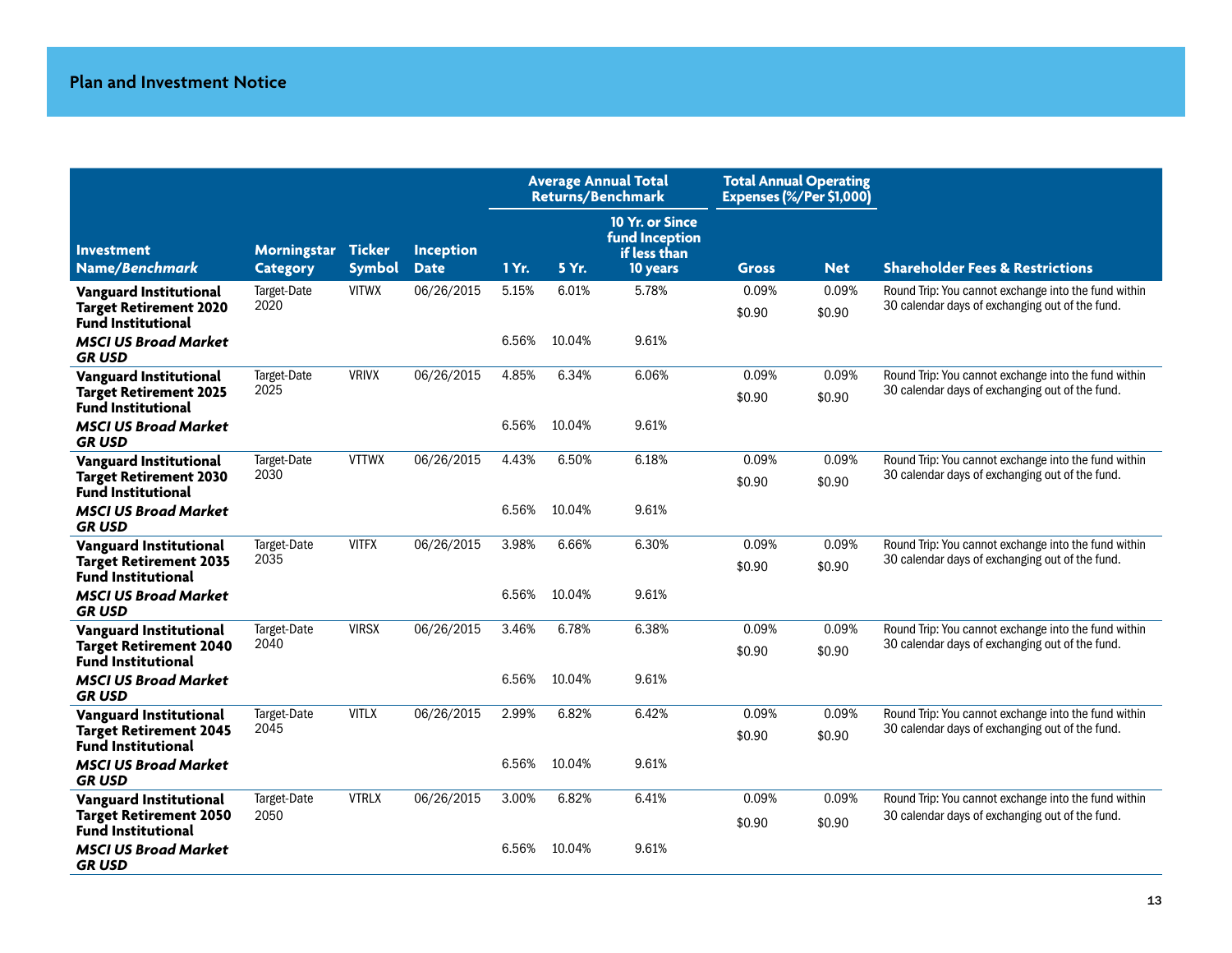|                                                                                      |                                |                                |                          |       |        | <b>Average Annual Total</b><br><b>Returns/Benchmark</b>       | <b>Total Annual Operating</b><br>Expenses (%/Per \$1,000) |                 |                                                                                                                                             |  |
|--------------------------------------------------------------------------------------|--------------------------------|--------------------------------|--------------------------|-------|--------|---------------------------------------------------------------|-----------------------------------------------------------|-----------------|---------------------------------------------------------------------------------------------------------------------------------------------|--|
| <b>Investment</b><br>Name/Benchmark                                                  | Morningstar<br><b>Category</b> | <b>Ticker</b><br><b>Symbol</b> | Inception<br><b>Date</b> | 1 Yr. | 5 Yr.  | 10 Yr. or Since<br>fund Inception<br>if less than<br>10 years | <b>Gross</b>                                              | <b>Net</b>      | <b>Shareholder Fees &amp; Restrictions</b>                                                                                                  |  |
| Vanguard Institutional<br><b>Target Retirement 2055</b><br><b>Fund Institutional</b> | Target-Date<br>2055            | <b>VIVLX</b>                   | 06/26/2015               | 2.98% | 6.83%  | 6.43%                                                         | 0.09%<br>\$0.90                                           | 0.09%<br>\$0.90 | Round Trip: You cannot exchange into the fund within<br>30 calendar days of exchanging out of the fund.                                     |  |
| <b>MSCI US Broad Market</b><br><b>GRUSD</b>                                          |                                |                                |                          | 6.56% | 10.04% | 9.61%                                                         |                                                           |                 |                                                                                                                                             |  |
| <b>Vanguard Institutional</b>                                                        | Target-Date                    | <b>VILVX</b>                   | 06/26/2015               | 3.04% | 6.82%  | 6.42%                                                         | 0.09%                                                     | 0.09%           | Round Trip: You cannot exchange into the fund within<br>30 calendar days of exchanging out of the fund.                                     |  |
| <b>Target Retirement 2060</b><br><b>Fund Institutional</b>                           | $2060+$                        |                                |                          |       |        |                                                               | \$0.90                                                    | \$0.90          |                                                                                                                                             |  |
| <b>MSCI US Broad Market</b><br><b>GRUSD</b>                                          |                                |                                |                          | 6.56% | 10.04% | 9.61%                                                         |                                                           |                 |                                                                                                                                             |  |
| <b>Vanguard Institutional</b>                                                        | Target-Date                    | <b>VSXFX</b>                   | 07/12/2017               | 2.82% |        | 6.27%                                                         | 0.09%                                                     | 0.09%           | Round Trip: You cannot exchange into the fund within                                                                                        |  |
| <b>Target Retirement 2065</b><br><b>Fund Institutional</b>                           | $2060+$                        |                                |                          |       |        |                                                               | \$0.90                                                    | \$0.90          | 30 calendar days of exchanging out of the fund.                                                                                             |  |
| <b>MSCI US Broad Market</b><br><b>GRUSD</b>                                          |                                |                                |                          | 6.56% |        | 9.84%                                                         |                                                           |                 |                                                                                                                                             |  |
| <b>Variable Annuity</b>                                                              |                                |                                |                          |       |        |                                                               |                                                           |                 |                                                                                                                                             |  |
| <b>TIAA Access Account-</b>                                                          | Allocation-30%                 | W151#                          | 05/01/2008               | 4.60% | 5.17%  | 6.68%                                                         | 0.63%                                                     | 0.47%           | An annual plan servicing credit of up to 0.05% may                                                                                          |  |
| <b>TIAA-CREF Lifecycle</b><br><b>Retirement Income</b><br><b>Fund Level 1</b>        | to 50% Equity                  |                                |                          |       |        |                                                               | \$6.30                                                    | \$4.70          | be credited on a quarterly basis. For more information<br>refer to Section I: General Administrative Services.                              |  |
| <b>S&amp;P Target Date</b><br><b>Retirement Income</b><br><b>TRUSD</b>               |                                |                                |                          | 5.40% | 4.70%  | 5.54%                                                         | <b>Contractual Waiver</b><br>Exp: 09/30/2022              |                 | Round Trip: You cannot transfer into the account<br>within 30 calendar days of transferring out.                                            |  |
| <b>CREF Social Choice</b>                                                            | Allocation-50%                 | <b>QCSCIX</b>                  | 04/24/2015               | 6.01% | 6.69%  | 8.39%                                                         | 0.26%                                                     | 0.26%           | An annual plan servicing credit of up to 0.10% may                                                                                          |  |
| <b>Account R3</b>                                                                    | to 70% Equity                  |                                |                          |       |        |                                                               | \$2.60                                                    | \$2.60          | be credited on a quarterly basis. For more information<br>refer to Section I: General Administrative Services.                              |  |
| <b>Morningstar Moderate</b><br><b>Target Risk TR USD</b>                             |                                |                                |                          | 3.70% | 6.00%  | 7.76%                                                         |                                                           |                 | Round Trip: If a round trip is made within 60 calendar<br>days, exchanges into the same account will be<br>restricted for 90 calendar days. |  |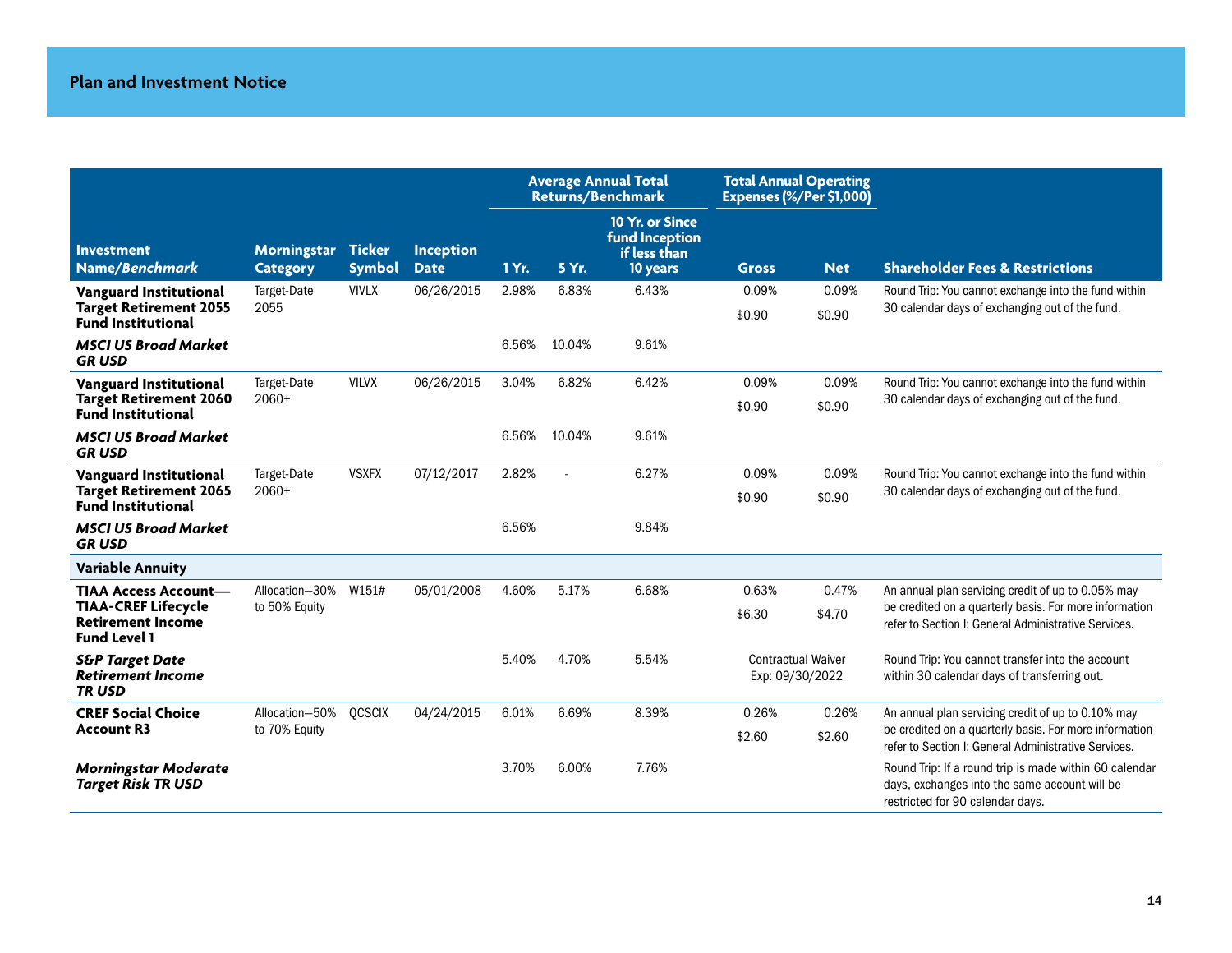|                                                                                       |                                 |                                |                                 | <b>Average Annual Total</b><br><b>Returns/Benchmark</b> |       | <b>Total Annual Operating</b><br>Expenses (%/Per \$1,000)     |                                              |                 |                                                                                                                                                                      |
|---------------------------------------------------------------------------------------|---------------------------------|--------------------------------|---------------------------------|---------------------------------------------------------|-------|---------------------------------------------------------------|----------------------------------------------|-----------------|----------------------------------------------------------------------------------------------------------------------------------------------------------------------|
| <b>Investment</b><br>Name/Benchmark                                                   | Morningstar<br><b>Category</b>  | <b>Ticker</b><br><b>Symbol</b> | <b>Inception</b><br><b>Date</b> | 1 Yr.                                                   | 5 Yr. | 10 Yr. or Since<br>fund Inception<br>if less than<br>10 years | <b>Gross</b>                                 | <b>Net</b>      | <b>Shareholder Fees &amp; Restrictions</b>                                                                                                                           |
| <b>TIAA Access Account-</b><br><b>TIAA-CREF Lifecycle 2010</b><br><b>Fund Level 1</b> | <b>Target Date</b><br>2000-2010 | W138#                          | 02/01/2007                      | 4.69%                                                   | 5.31% | 7.23%                                                         | 0.60%<br>\$6.00                              | 0.47%<br>\$4.70 | An annual plan servicing credit of up to 0.05% may<br>be credited on a quarterly basis. For more information<br>refer to Section I: General Administrative Services. |
| <b>S&amp;P Target Date 2010</b><br><b>TRUSD</b>                                       |                                 |                                |                                 | 5.19%                                                   | 5.01% | 6.35%                                                         | <b>Contractual Waiver</b><br>Exp: 09/30/2022 |                 | Round Trip: You cannot transfer into the account<br>within 30 calendar days of transferring out.                                                                     |
| <b>TIAA Access Account-</b><br><b>TIAA-CREF Lifecycle 2015</b><br><b>Fund Level 1</b> | Target-Date<br>2015             | W139#                          | 02/01/2007                      | 4.56%                                                   | 5.51% | 7.73%                                                         | 0.60%<br>\$6.00                              | 0.48%<br>\$4.80 | An annual plan servicing credit of up to 0.05% may<br>be credited on a quarterly basis. For more information<br>refer to Section I: General Administrative Services. |
| <b>S&amp;P Target Date 2015</b><br><b>TRUSD</b>                                       |                                 |                                |                                 | 4.73%                                                   | 5.30% | 7.10%                                                         | <b>Contractual Waiver</b><br>Exp: 09/30/2022 |                 | Round Trip: You cannot transfer into the account<br>within 30 calendar days of transferring out.                                                                     |
| <b>TIAA Access Account-</b><br><b>TIAA-CREF Lifecycle</b><br>2020 Fund Level 1        | Target-Date<br>2020             | W140#                          | 02/01/2007                      | 4.50%                                                   | 5.77% | 8.32%                                                         | 0.61%<br>\$6.10                              | 0.49%<br>\$4.90 | An annual plan servicing credit of up to 0.05% may<br>be credited on a quarterly basis. For more information<br>refer to Section I: General Administrative Services. |
| <b>S&amp;P Target Date 2020</b><br><b>TRUSD</b>                                       |                                 |                                |                                 | 4.33%                                                   | 5.56% | 7.76%                                                         | <b>Contractual Waiver</b><br>Exp: 09/30/2022 |                 | Round Trip: You cannot transfer into the account<br>within 30 calendar days of transferring out.                                                                     |
| <b>TIAA Access Account-</b><br><b>TIAA-CREF Lifecycle 2025</b><br><b>Fund Level 1</b> | Target-Date<br>2025             | W141#                          | 02/01/2007                      | 4.18%                                                   | 6.02% | 8.92%                                                         | 0.62%<br>\$6.20                              | 0.51%<br>\$5.10 | An annual plan servicing credit of up to 0.05% may<br>be credited on a quarterly basis. For more information<br>refer to Section I: General Administrative Services. |
| <b>S&amp;P Target Date 2025</b><br><b>TRUSD</b>                                       |                                 |                                |                                 | 3.66%                                                   | 5.82% | 8.31%                                                         | <b>Contractual Waiver</b><br>Exp: 09/30/2022 |                 | Round Trip: You cannot transfer into the account<br>within 30 calendar days of transferring out.                                                                     |
| <b>TIAA Access Account-</b><br><b>TIAA-CREF Lifecycle</b><br>2030 Fund Level 1        | Target-Date<br>2030             | W142#                          | 02/01/2007                      | 3.98%                                                   | 6.25% | 9.46%                                                         | 0.63%<br>\$6.30                              | 0.52%<br>\$5.20 | An annual plan servicing credit of up to 0.05% may<br>be credited on a quarterly basis. For more information<br>refer to Section I: General Administrative Services. |
| <b>S&amp;P Target Date 2030</b><br><b>TRUSD</b>                                       |                                 |                                |                                 | 2.92%                                                   | 6.02% | 8.78%                                                         | <b>Contractual Waiver</b><br>Exp: 09/30/2022 |                 | Round Trip: You cannot transfer into the account<br>within 30 calendar days of transferring out.                                                                     |
| <b>TIAA Access Account-</b><br><b>TIAA-CREF Lifecycle 2035</b><br><b>Fund Level 1</b> | Target-Date<br>2035             | W143#                          | 02/01/2007                      | 3.70%                                                   | 6.47% | 9.98%                                                         | 0.64%<br>\$6.40                              | 0.53%<br>\$5.30 | An annual plan servicing credit of up to 0.05% may<br>be credited on a quarterly basis. For more information<br>refer to Section I: General Administrative Services. |
| <b>S&amp;P Target Date 2035</b><br><b>TRUSD</b>                                       |                                 |                                |                                 | 2.12%                                                   | 6.17% | 9.16%                                                         | <b>Contractual Waiver</b><br>Exp: 09/30/2022 |                 | Round Trip: You cannot transfer into the account<br>within 30 calendar days of transferring out.                                                                     |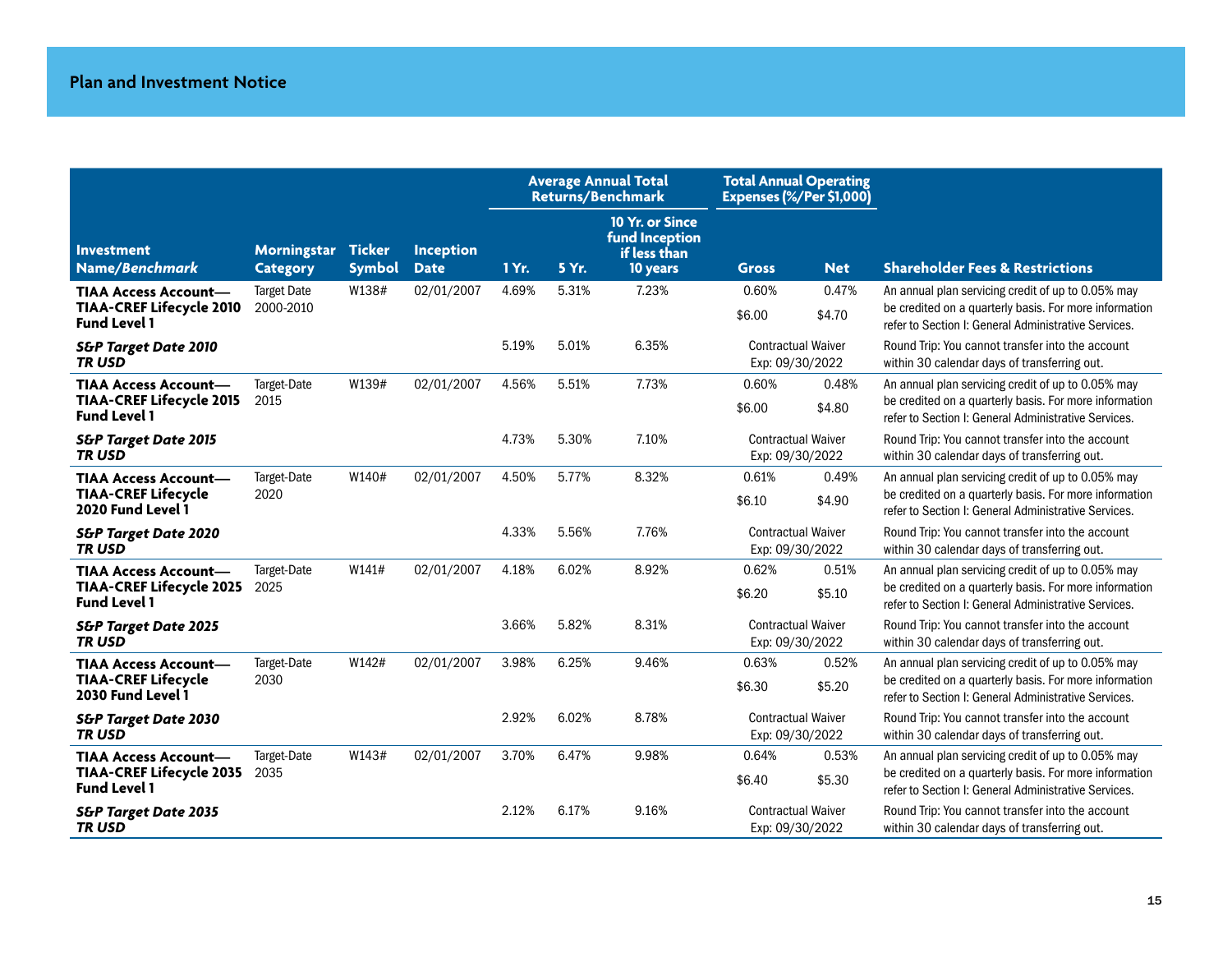|                                                                                |                                |                                |                                 |       |        | <b>Average Annual Total</b><br><b>Returns/Benchmark</b>              | <b>Total Annual Operating</b><br>Expenses (%/Per \$1,000) |                 |                                                                                                                                                                      |
|--------------------------------------------------------------------------------|--------------------------------|--------------------------------|---------------------------------|-------|--------|----------------------------------------------------------------------|-----------------------------------------------------------|-----------------|----------------------------------------------------------------------------------------------------------------------------------------------------------------------|
| <b>Investment</b><br>Name/Benchmark                                            | Morningstar<br><b>Category</b> | <b>Ticker</b><br><b>Symbol</b> | <b>Inception</b><br><b>Date</b> | 1 Yr. | 5 Yr.  | 10 Yr. or Since<br><b>fund Inception</b><br>if less than<br>10 years | <b>Gross</b>                                              | <b>Net</b>      | <b>Shareholder Fees &amp; Restrictions</b>                                                                                                                           |
| <b>TIAA Access Account-</b><br><b>TIAA-CREF Lifecycle</b><br>2040 Fund Level 1 | Target-Date<br>2040            | W144#                          | 02/01/2007                      | 3.46% | 6.63%  | 10.23%                                                               | 0.65%<br>\$6.50                                           | 0.54%<br>\$5.40 | An annual plan servicing credit of up to 0.05% may<br>be credited on a quarterly basis. For more information<br>refer to Section I: General Administrative Services. |
| <b>S&amp;P Target Date 2040</b><br><b>TRUSD</b>                                |                                |                                |                                 | 1.56% | 6.28%  | 9.43%                                                                | <b>Contractual Waiver</b><br>Exp: 09/30/2022              |                 | Round Trip: You cannot transfer into the account<br>within 30 calendar days of transferring out.                                                                     |
| <b>TIAA Access Account-</b><br><b>TIAA-CREF Lifecycle</b><br>2045 Fund Level 1 | Target-Date<br>2045            | W149#                          | 05/01/2008                      | 3.09% | 6.70%  | 10.24%                                                               | 0.66%<br>\$6.60                                           | 0.55%<br>\$5.50 | An annual plan servicing credit of up to 0.05% may<br>be credited on a quarterly basis. For more information<br>refer to Section I: General Administrative Services. |
| <b>S&amp;P Target Date 2045</b><br><b>TRUSD</b>                                |                                |                                |                                 | 1.20% | 6.34%  | 9.61%                                                                | <b>Contractual Waiver</b><br>Exp: 09/30/2022              |                 | Round Trip: You cannot transfer into the account<br>within 30 calendar days of transferring out.                                                                     |
| <b>TIAA Access Account-</b><br><b>TIAA-CREF Lifecycle</b><br>2050 Fund Level 1 | Target-Date<br>2050            | W150#                          | 05/01/2008                      | 3.04% | 6.76%  | 10.29%                                                               | 0.67%<br>\$6.70                                           | 0.55%<br>\$5.50 | An annual plan servicing credit of up to 0.05% may<br>be credited on a quarterly basis. For more information<br>refer to Section I: General Administrative Services. |
| <b>S&amp;P Target Date 2050</b><br><b>TRUSD</b>                                |                                |                                |                                 | 1.05% | 6.42%  | 9.75%                                                                | <b>Contractual Waiver</b><br>Exp: 09/30/2022              |                 | Round Trip: You cannot transfer into the account<br>within 30 calendar days of transferring out.                                                                     |
| <b>Real Estate</b>                                                             |                                |                                |                                 |       |        |                                                                      |                                                           |                 |                                                                                                                                                                      |
| <b>Variable Annuity</b>                                                        |                                |                                |                                 |       |        |                                                                      |                                                           |                 |                                                                                                                                                                      |
| <b>TIAA Real Estate Account</b>                                                | N/A                            | <b>OREARX</b>                  | 10/02/1995                      | 0.99% | 4.42%  | 8.17%                                                                | 0.78%<br>\$7.80                                           | 0.78%<br>\$7.80 | An annual plan servicing credit of up to 0.24% may<br>be credited on a quarterly basis. For more information<br>refer to Section I: General Administrative Services. |
| <b>S&amp;P 500 TR USD</b>                                                      |                                |                                |                                 | 7.51% | 10.73% | 13.99%                                                               |                                                           |                 | Transfers out: Limit 1 per quarter. Limitations may apply<br>to any transaction resulting in a balance $>$ \$150,000.                                                |

Table 1 shows fee and expense information for the investment options listed including the Total Annual Operating Expenses expressed as a percentage and a dollar amount based upon a \$1,000 accumulation both as net and gross of expenses. Total Annual Operating Expenses is a measure of what it costs to operate an investment, expressed as a percentage of its assets, as a dollar amount or in basis points. These are costs the investor pays through a reduction in the investment's rate of return.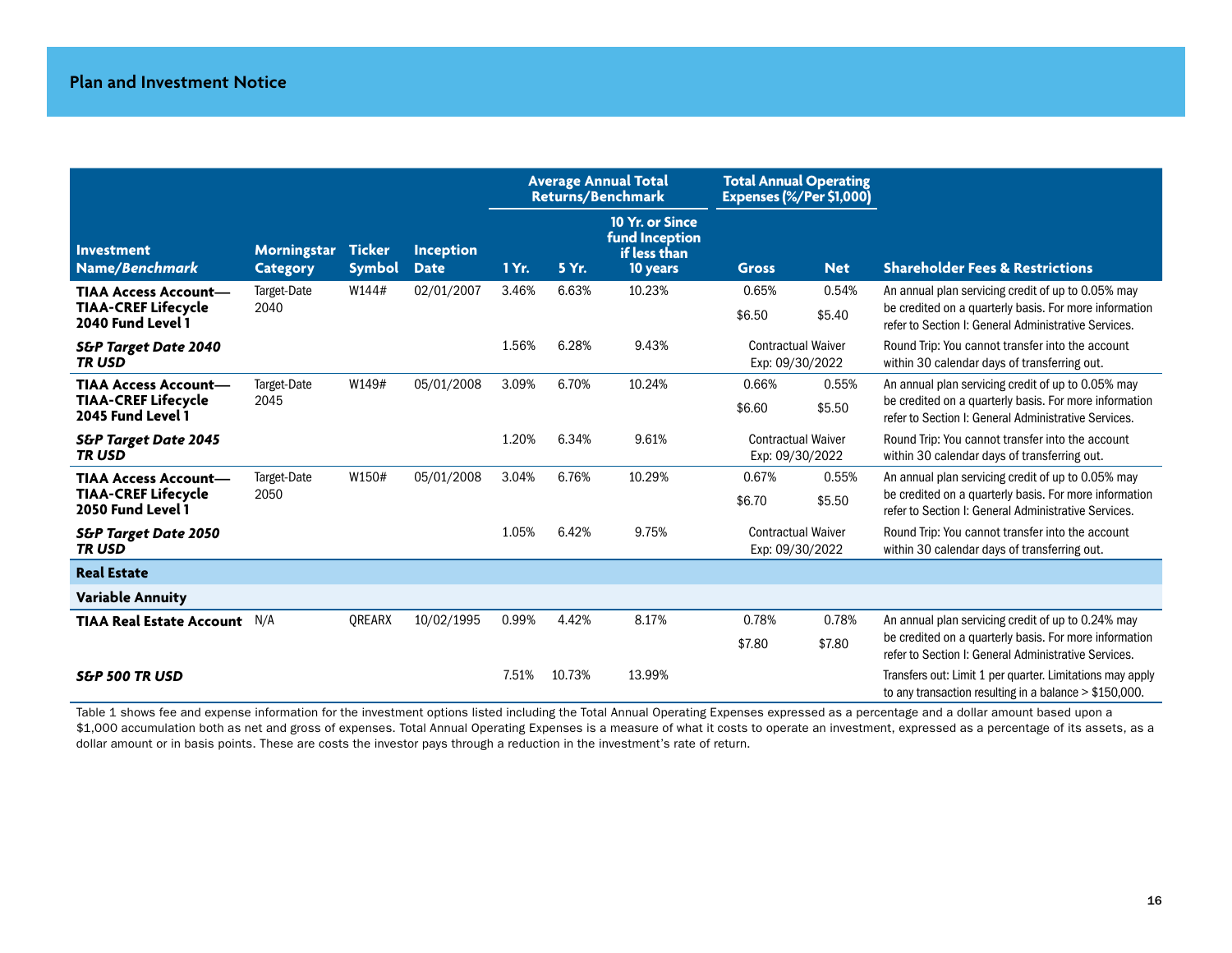## **Vanguard**

To request additional plan information from this service provider or a paper copy of information available online, free of charge, contact: Vanguard online at http://retirementplans.vanguard.com/PubFundChart/columbia/1642, contact Vanguard Participant Services at 800-523-1188 or write Vanguard at P.O. Box 2900, Valley Forge, PA 19482-2900. A free paper copy of the information available on the Web site can be obtained by contacting Vanguard Participant Services at 800-523-1188.

This table shows fee and expense information, including total annual operating expenses, for each investment listed below. Total annual operating expenses are expenses that reduce the rate of return of the investment option. This table shows shareholder-type fees, which are in addition to total annual operating expenses. This table shows any restrictions or limitations that may apply to purchases, transfers or withdrawals of the investment. Information about an option's principal risks is available on your plan's website.

## **Table 1—Variable Return Investment Performance as of June 30, 2020**

|                                                         |                                |                                |                                 | <b>Average Annual Total</b><br><b>Returns/Benchmark</b> |           | <b>Total Annual Operating</b><br>Expenses (%/Per \$1,000) |              |            |                                            |
|---------------------------------------------------------|--------------------------------|--------------------------------|---------------------------------|---------------------------------------------------------|-----------|-----------------------------------------------------------|--------------|------------|--------------------------------------------|
| Investment<br>Name/Benchmark                            | Morningstar<br><b>Category</b> | <b>Ticker</b><br><b>Symbol</b> | <b>Inception</b><br><b>Date</b> | 1 Yr.                                                   | 5 Yr.     | 10 Yr. or<br><b>Since Inception</b>                       | <b>Gross</b> | <b>Net</b> | <b>Shareholder Fees &amp; Restrictions</b> |
| <b>Equities</b>                                         |                                |                                |                                 |                                                         |           |                                                           |              |            |                                            |
| <b>Mutual Fund</b>                                      |                                |                                |                                 |                                                         |           |                                                           |              |            |                                            |
| <b>Vanguard Emerging</b>                                | Diversified                    | <b>VEMIX</b>                   | 06/22/2000                      | $-2.90%$                                                | 2.19%     | 3.18%                                                     | 0.10%        | 1.09%      |                                            |
| <b>Markets Stock Index</b><br><b>Fund Institutional</b> | <b>Emerging Mkts</b>           |                                |                                 |                                                         |           |                                                           | \$1.00       | \$1.00     |                                            |
| <b>MSCI EM NR USD</b>                                   |                                |                                |                                 | $-3.39%$                                                | 2.86%     | 3.27%                                                     |              |            |                                            |
| <b>Vanguard Pacific Stock</b>                           | Diversified                    | <b>VPADX</b>                   | 08/13/2001                      | $-1.22%$                                                | 3.51%     | 6.08%                                                     | 0.10%        | 1.09%      |                                            |
| <b>Index Fund Admiral</b>                               | Pacific/Asia                   |                                |                                 |                                                         |           |                                                           | \$1.00       | \$1.00     |                                            |
| <b>MSCI Pacific NR USD</b>                              |                                |                                |                                 | $-2.39%$                                                | 3.24%     | 5.98%                                                     |              |            |                                            |
| <b>Vanguard Energy</b>                                  | <b>Equity Energy</b>           | <b>VGELX</b>                   | 11/12/2001                      | $-31.59%$                                               | $-6.55%$  | $-0.60%$                                                  | 0.24%        | 0.24%      |                                            |
| <b>Fund Admiral</b>                                     |                                |                                |                                 |                                                         |           |                                                           | \$2.40       | \$2.40     |                                            |
| <b>S&amp;P 1500 Energy TR</b>                           |                                |                                |                                 | $-37.49%$                                               | $-10.40%$ | $-0.66%$                                                  |              |            |                                            |
| <b>Vanguard European</b>                                | <b>Europe Stock</b>            | <b>VESIX</b>                   | 05/15/2000                      | $-6.01%$                                                | 1.78%     | 6.13%                                                     | 0.08%        | 0.08%      |                                            |
| <b>Stock Index</b><br><b>Fund Institutional</b>         |                                |                                |                                 |                                                         |           |                                                           | \$0.80       | \$0.80     |                                            |
| <b>MSCI Europe NR USD</b>                               |                                |                                |                                 | $-6.78%$                                                | 1.46%     | 5.65%                                                     |              |            |                                            |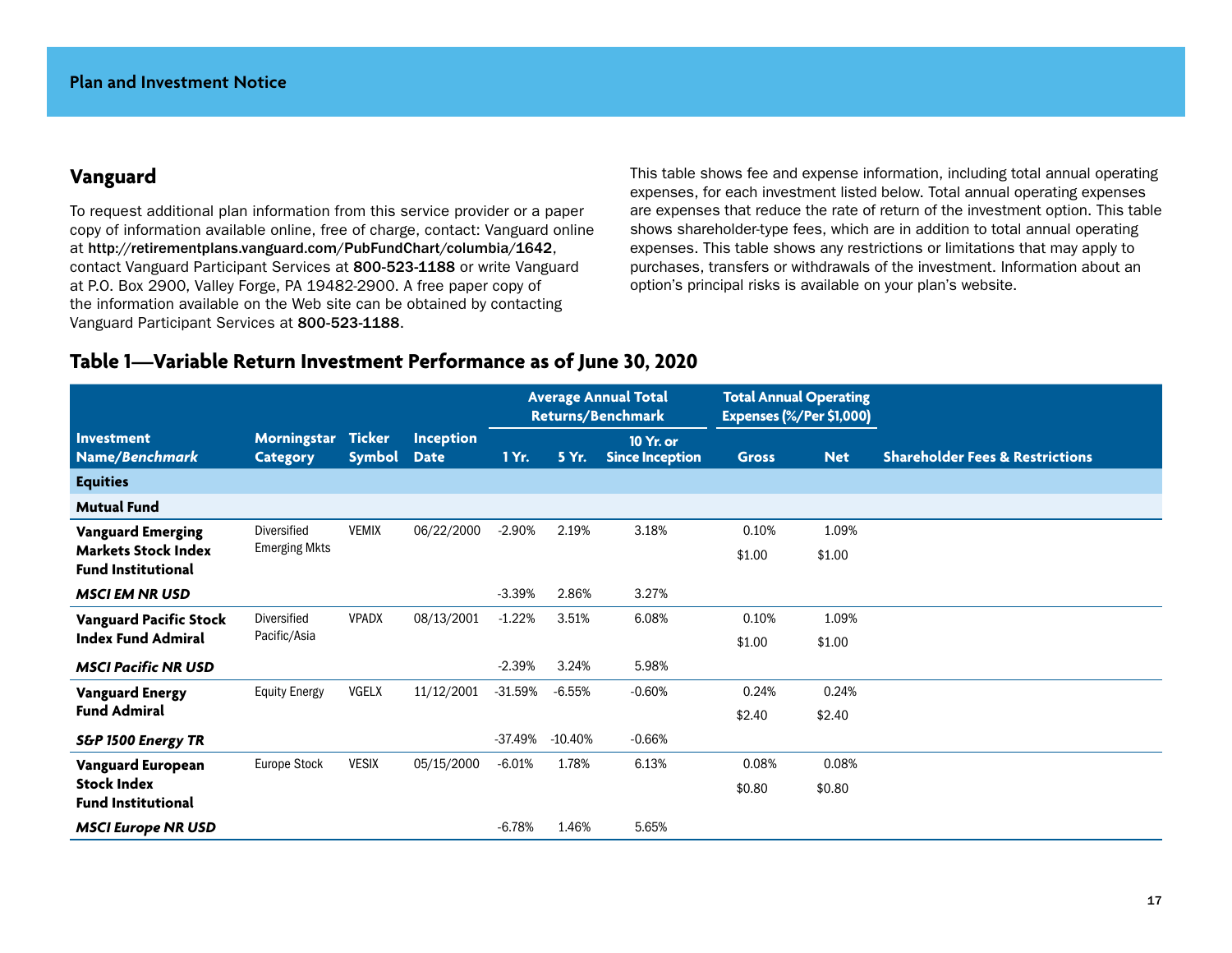|                                                               |                        |               |                  | <b>Average Annual Total</b><br><b>Returns/Benchmark</b> |        | <b>Total Annual Operating</b><br>Expenses (%/Per \$1,000) |                 |                 |                                            |
|---------------------------------------------------------------|------------------------|---------------|------------------|---------------------------------------------------------|--------|-----------------------------------------------------------|-----------------|-----------------|--------------------------------------------|
| <b>Investment</b>                                             | Morningstar            | <b>Ticker</b> | <b>Inception</b> |                                                         |        | 10 Yr. or                                                 |                 |                 |                                            |
| Name/Benchmark                                                | <b>Category</b>        | <b>Symbol</b> | <b>Date</b>      | 1 Yr.                                                   | 5 Yr.  | <b>Since Inception</b>                                    | <b>Gross</b>    | <b>Net</b>      | <b>Shareholder Fees &amp; Restrictions</b> |
| <b>Vanguard Developed</b><br><b>Markets Index</b>             | Foreign<br>Large Blend | <b>VTMNX</b>  | 01/04/2001       | $-4.23%$                                                | 2.49%  | 6.12%                                                     | 0.05%<br>\$0.50 | 0.05%<br>\$0.50 |                                            |
| <b>Fund Institutional</b>                                     |                        |               |                  |                                                         |        |                                                           |                 |                 |                                            |
| <b>MSCI ACWI Ex USA</b><br><b>NRUSD</b>                       |                        |               |                  | $-4.80%$                                                | 2.26%  | 4.97%                                                     |                 |                 |                                            |
| <b>Vanguard Total</b>                                         | Foreign Large          | <b>VTSNX</b>  | 11/29/2010       | $-4.07%$                                                | 2.45%  | 3.74%                                                     | 0.08%           | 0.08%           |                                            |
| <b>International Stock</b><br><b>Index Fund Institutional</b> |                        |               |                  |                                                         |        |                                                           | \$0.80          | \$0.80          |                                            |
| <b>MSCI ACWI Ex USA</b><br><b>NR USD</b>                      |                        |               |                  | $-4.80%$                                                | 2.26%  | 3.53%                                                     |                 |                 |                                            |
| <b>Vanguard International</b>                                 | Foreign                | <b>VWILX</b>  | 08/13/2001       | 24.55%                                                  | 11.90% | 11.27%                                                    | 0.32%           | 0.32%           |                                            |
| <b>Growth Fund Admiral</b>                                    | Large Growth           |               |                  |                                                         |        |                                                           | \$3.20          | \$3.20          |                                            |
| <b>MSCI ACWI Ex USA</b><br><b>GRUSD</b>                       |                        |               |                  | $-4.39%$                                                | 2.74%  | 5.45%                                                     |                 |                 |                                            |
| <b>Vanguard International</b>                                 | Foreign                | <b>VTRIX</b>  | 05/16/1983       | $-8.90%$                                                | 0.69%  | 4.85%                                                     | 0.37%           | 0.37%           |                                            |
| <b>Value Fund Investor</b>                                    | Large Value            |               |                  |                                                         |        |                                                           | \$3.70          | \$3.70          |                                            |
| <b>MSCI ACWI Ex USA</b><br><b>NR USD</b>                      |                        |               |                  | $-4.80%$                                                | 2.26%  | 4.97%                                                     |                 |                 |                                            |
| Vanguard International                                        | Foreign Small/         | <b>VINEX</b>  | 11/04/1996       | $-3.97%$                                                | 2.10%  | 6.84%                                                     | 0.39%           | 0.39%           |                                            |
| <b>Explorer Fund Investor</b>                                 | Mid Growth             |               |                  |                                                         |        |                                                           | \$3.90          | \$3.90          |                                            |
| <b>MSCI World Ex USA</b><br><b>SMID NR USD</b>                |                        |               |                  | $-4.11%$                                                | 3.11%  | 6.75%                                                     |                 |                 |                                            |
| <b>Vanguard Health Care</b>                                   | Health                 | VGHAX         | 11/12/2001       | 19.02%                                                  | 6.79%  | 15.55%                                                    | 0.27%           | 0.27%           |                                            |
| <b>Fund Admiral</b>                                           |                        |               |                  |                                                         |        |                                                           | \$2.70          | \$2.70          |                                            |
| <b>S&amp;P 1500 Health Care TR</b>                            |                        |               |                  | 10.80%                                                  | 8.43%  | 15.97%                                                    |                 |                 |                                            |
| <b>Vanguard Dividend</b>                                      | Large Blend            | <b>VDIGX</b>  | 05/15/1992       | 1.27%                                                   | 10.24% | 13.15%                                                    | 0.27%           | 0.27%           |                                            |
| <b>Growth Fund Investor</b>                                   |                        |               |                  |                                                         |        |                                                           | \$2.70          | \$2.70          |                                            |
| <b>Russell 1000 TR USD</b>                                    |                        |               |                  | 7.48%                                                   | 10.47% | 13.97%                                                    |                 |                 |                                            |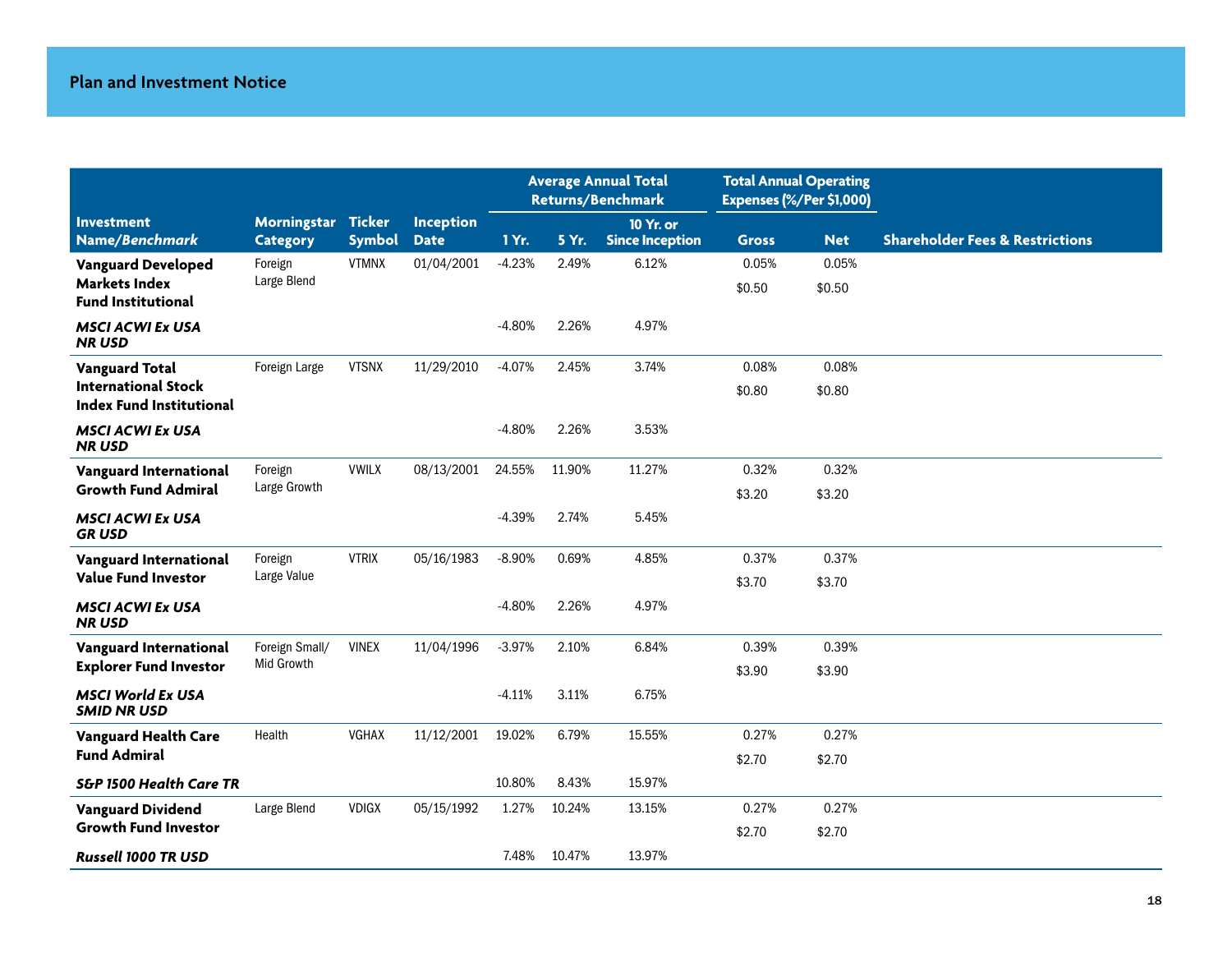|                                                  |                    |               |                  | <b>Average Annual Total</b><br><b>Returns/Benchmark</b> |        | <b>Total Annual Operating</b><br>Expenses (%/Per \$1,000) |              |            |                                            |
|--------------------------------------------------|--------------------|---------------|------------------|---------------------------------------------------------|--------|-----------------------------------------------------------|--------------|------------|--------------------------------------------|
| <b>Investment</b>                                | Morningstar Ticker |               | <b>Inception</b> |                                                         |        | 10 Yr. or                                                 |              |            |                                            |
| Name/Benchmark                                   | <b>Category</b>    | <b>Symbol</b> | <b>Date</b>      | 1 Yr.                                                   | 5 Yr.  | <b>Since Inception</b>                                    | <b>Gross</b> | <b>Net</b> | <b>Shareholder Fees &amp; Restrictions</b> |
| Vanguard Growth and                              | Large Blend        | <b>VGIAX</b>  | 05/14/2001       | 6.79%                                                   | 10.25% | 13.90%                                                    | 0.23%        | 0.23%      |                                            |
| <b>Income Fund Admiral</b>                       |                    |               |                  |                                                         |        |                                                           | \$2.30       | \$2.30     |                                            |
| <b>S&amp;P 500 TR USD</b>                        |                    |               |                  | 7.51%                                                   | 10.73% | 13.99%                                                    |              |            |                                            |
| <b>Vanguard Institutional</b>                    | Large Blend        | <b>VIIIX</b>  | 07/07/1997       | 7.51%                                                   | 10.72% | 13.98%                                                    | 0.02%        | 0.02%      |                                            |
| <b>Index Fund</b><br><b>Institutional Plus</b>   |                    |               |                  |                                                         |        |                                                           | \$0.20       | \$0.20     |                                            |
|                                                  |                    |               |                  |                                                         |        |                                                           |              |            |                                            |
| <b>S&amp;P 500 TR USD</b>                        |                    |               |                  | 7.51%                                                   | 10.73% | 13.99%                                                    |              |            |                                            |
| <b>Vanguard Total Stock</b>                      | Large Blend        | <b>VITSX</b>  | 07/07/1997       | 6.47%                                                   | 10.03% | 13.74%                                                    | 0.03%        | 0.03%      |                                            |
| <b>Market Index</b><br><b>Fund Institutional</b> |                    |               |                  |                                                         |        |                                                           | \$0.30       | \$0.30     |                                            |
| <b>CRSP US Total Market</b>                      |                    |               |                  | 6.47%                                                   | 10.03% | 13.71%                                                    |              |            |                                            |
| <b>TRUSD</b>                                     |                    |               |                  |                                                         |        |                                                           |              |            |                                            |
| <b>Vanguard Capital</b>                          | Large Growth       | <b>VHCAX</b>  | 11/12/2001       | 8.42%                                                   | 10.98% | 15.21%                                                    | 0.37%        | 0.37%      |                                            |
| Opportunity                                      |                    |               |                  |                                                         |        |                                                           | \$3.70       | \$3.70     |                                            |
| <b>Fund Admiral</b>                              |                    |               |                  |                                                         |        |                                                           |              |            |                                            |
| <b>Russell Mid Cap Growth</b><br><b>TRUSD</b>    |                    |               |                  | 11.91%                                                  | 11.60% | 15.09%                                                    |              |            |                                            |
| <b>Vanguard Growth Index</b>                     | Large Growth       | <b>VIGIX</b>  | 05/14/1998       | 24.78%                                                  | 14.94% | 16.79%                                                    | 0.04%        | 0.04%      |                                            |
| <b>Fund Institutional</b>                        |                    |               |                  |                                                         |        |                                                           | \$0.40       | \$0.40     |                                            |
| <b>CRSP US Large Cap</b><br><b>Growth TR USD</b> |                    |               |                  | 24.84%                                                  | 14.97% | 16.28%                                                    |              |            |                                            |
| <b>Vanguard PRIMECAP</b>                         | Large Growth       | <b>VPMAX</b>  | 11/12/2001       | 5.76%                                                   | 11.41% | 15.18%                                                    | 0.31%        | 0.31%      |                                            |
| <b>Fund Admiral</b>                              |                    |               |                  |                                                         |        |                                                           | \$3.10       | \$3.10     |                                            |
| <b>S&amp;P 500 TR USD</b>                        |                    |               |                  | 7.51%                                                   | 10.73% | 13.99%                                                    |              |            |                                            |
| <b>Vanguard Capital</b>                          | Large Value        | <b>VCVLX</b>  | 12/17/2001       | $-0.19%$                                                | 1.84%  | 9.22%                                                     | 0.29%        | 0.29%      |                                            |
| <b>Value Inv</b>                                 |                    |               |                  |                                                         |        |                                                           | \$2.90       | \$2.90     |                                            |
| <b>Russell 3000 Value TR USD</b>                 |                    |               |                  | $-9.42%$                                                | 4.41%  | 10.23%                                                    |              |            |                                            |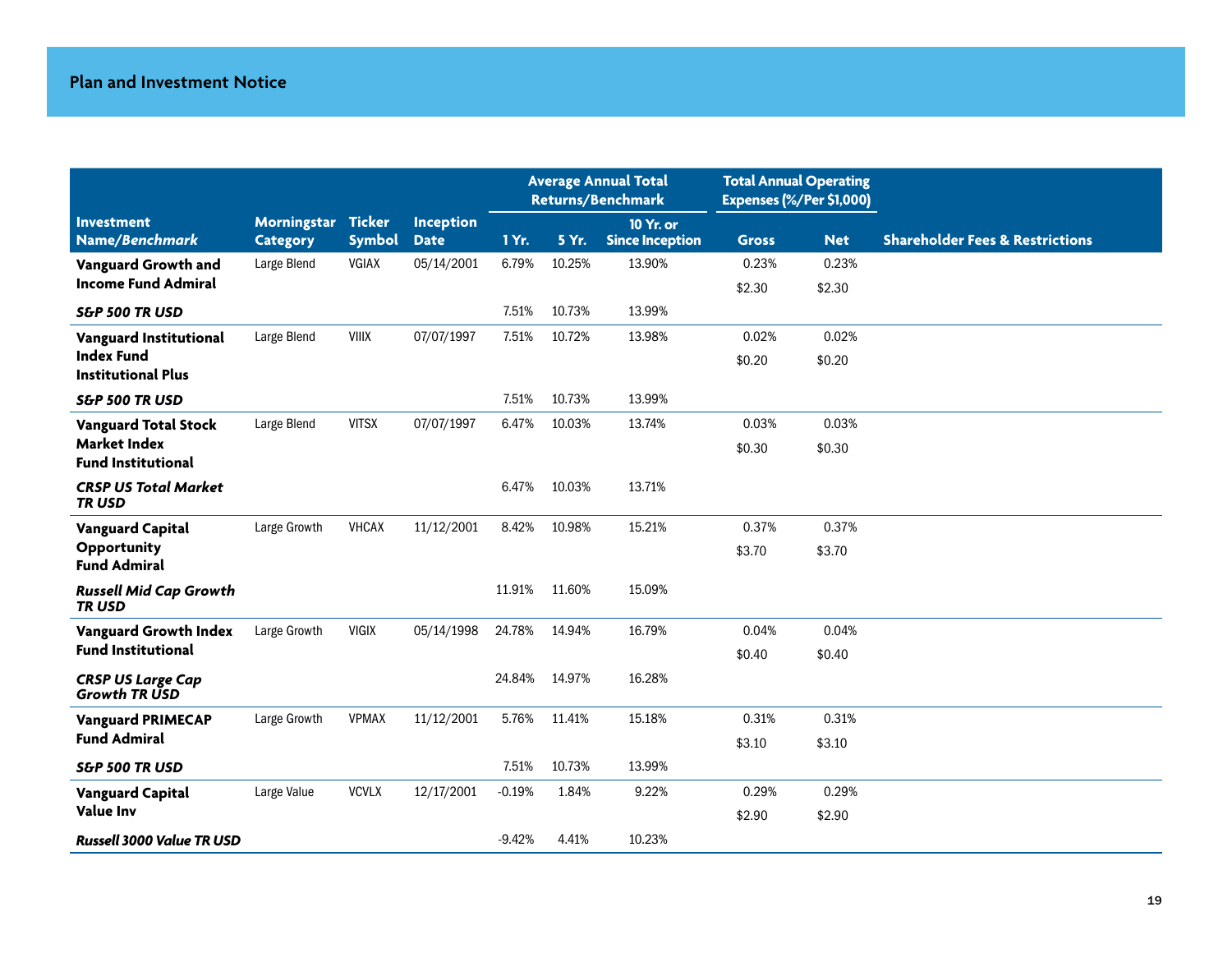|                                          |                    |               |             | <b>Average Annual Total</b><br><b>Returns/Benchmark</b> |       | <b>Total Annual Operating</b><br>Expenses (%/Per \$1,000) |              |            |                                            |
|------------------------------------------|--------------------|---------------|-------------|---------------------------------------------------------|-------|-----------------------------------------------------------|--------------|------------|--------------------------------------------|
| <b>Investment</b>                        | Morningstar Ticker |               | Inception   |                                                         |       | <b>10 Yr. or</b>                                          |              |            |                                            |
| Name/Benchmark                           | <b>Category</b>    | <b>Symbol</b> | <b>Date</b> | 1 Yr.                                                   | 5 Yr. | <b>Since Inception</b>                                    | <b>Gross</b> | <b>Net</b> | <b>Shareholder Fees &amp; Restrictions</b> |
| <b>Vanguard Equity Income</b>            | Large Value        | <b>VEIRX</b>  | 08/13/2001  | $-5.45%$                                                | 7.15% | 12.02%                                                    | 0.18%        | 0.18%      |                                            |
| <b>Fund Admiral</b>                      |                    |               |             |                                                         |       |                                                           | \$1.80       | \$1.80     |                                            |
| <b>Russell 1000 Value TR USD</b>         |                    |               |             | $-8.84%$                                                | 4.64% | 10.41%                                                    |              |            |                                            |
| Vanguard U.S. Value                      | Large Value        | <b>VUVLX</b>  | 06/29/2000  | $-14.59%$                                               | 2.08% | 9.85%                                                     | 0.22%        | 0.22%      |                                            |
| <b>Fund Investor</b>                     |                    |               |             |                                                         |       |                                                           | \$2.20       | \$2.20     |                                            |
| <b>Russell 3000 Value TR USD</b>         |                    |               |             | $-9.42%$                                                | 4.41% | 10.23%                                                    |              |            |                                            |
| <b>Vanguard Value Index</b>              | Large Value        | <b>VIVIX</b>  | 07/02/1998  | $-7.41%$                                                | 6.45% | 11.23%                                                    | 0.04%        | 0.04%      |                                            |
| <b>Fund Institutional</b>                |                    |               |             |                                                         |       |                                                           | \$0.40       | \$0.40     |                                            |
| <b>CRSP US Large Cap Value</b><br>TR USD |                    |               |             | $-7.45%$                                                | 6.47% | 11.58%                                                    |              |            |                                            |
| <b>Vanguard Windsor</b>                  | Large Value        | <b>VWNEX</b>  | 11/12/2001  | $-4.59%$                                                | 4.13% | 10.79%                                                    | 0.20%        | 0.20%      |                                            |
| <b>Fund Admiral</b>                      |                    |               |             |                                                         |       |                                                           | \$2.00       | \$2.00     |                                            |
| <b>Russell 1000 Value TR USD</b>         |                    |               |             | $-8.84%$                                                | 4.64% | 10.41%                                                    |              |            |                                            |
| <b>Vanguard Windsor II</b>               | Large Value        | <b>VWNAX</b>  | 05/14/2001  | 0.06%                                                   | 6.26% | 11.22%                                                    | 0.26%        | 0.26%      |                                            |
| <b>Fund Admiral</b>                      |                    |               |             |                                                         |       |                                                           | \$2.60       | \$2.60     |                                            |
| <b>Russell 1000 Value TR USD</b>         |                    |               |             | $-8.84%$                                                | 4.64% | 10.41%                                                    |              |            |                                            |
| <b>Vanguard Extended</b>                 | Mid-Cap Blend      | <b>VIEIX</b>  | 07/07/1997  | 1.19%                                                   | 6.78% | 12.38%                                                    | 0.05%        | 0.05%      |                                            |
| <b>Market Index</b>                      |                    |               |             |                                                         |       |                                                           | \$0.50       | \$0.50     |                                            |
| <b>Fund Institutional</b>                |                    |               |             |                                                         |       |                                                           |              |            |                                            |
| <b>S&amp;P Completion TR USD</b>         |                    |               |             | 1.08%                                                   | 6.64% | 12.26%                                                    |              |            |                                            |
| Vanguard Mid-Cap Index                   | Mid-Cap Blend      | <b>VMCIX</b>  | 05/21/1998  | $-0.18%$                                                | 7.00% | 12.49%                                                    | 0.04%        | 0.04%      |                                            |
| <b>Fund Institutional</b>                |                    |               |             |                                                         |       |                                                           | \$0.40       | \$0.40     |                                            |
| <b>CRSP US Mid Cap TR USD</b>            |                    |               |             | $-0.20%$                                                | 7.01% | 12.62%                                                    |              |            |                                            |
| <b>Vanguard Strategic</b>                | Mid-Cap Blend      | <b>VSEQX</b>  | 08/14/1995  | $-8.44%$                                                | 3.87% | 11.91%                                                    | 0.17%        | 0.17%      |                                            |
| <b>Equity Fund Investor</b>              |                    |               |             |                                                         |       |                                                           | \$1.70       | \$1.70     |                                            |
| <b>Russell Mid Cap TR USD</b>            |                    |               |             | $-2.24%$                                                | 6.76% | 12.35%                                                    |              |            |                                            |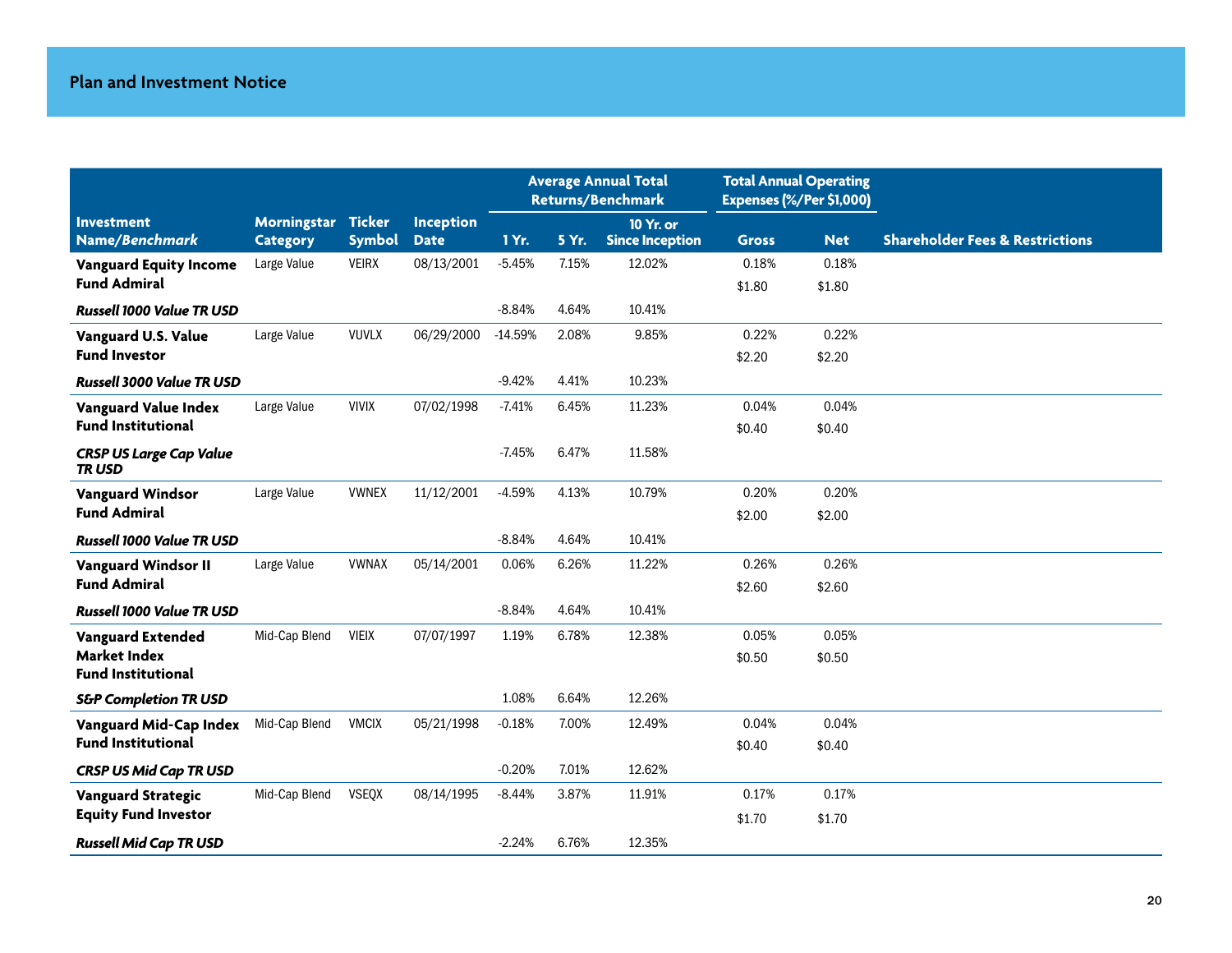|                                                   |                                       |               |                          | <b>Average Annual Total</b><br><b>Returns/Benchmark</b> |        | <b>Total Annual Operating</b><br>Expenses (%/Per \$1,000) |              |            |                                            |
|---------------------------------------------------|---------------------------------------|---------------|--------------------------|---------------------------------------------------------|--------|-----------------------------------------------------------|--------------|------------|--------------------------------------------|
| <b>Investment</b><br>Name/Benchmark               | Morningstar Ticker<br><b>Category</b> | <b>Symbol</b> | Inception<br><b>Date</b> | 1 Yr.                                                   | 5 Yr.  | 10 Yr. or<br><b>Since Inception</b>                       | <b>Gross</b> | <b>Net</b> | <b>Shareholder Fees &amp; Restrictions</b> |
| <b>Vanguard Mid-Cap</b>                           | Mid-Cap                               | <b>VMGRX</b>  | 12/31/1997               | 6.93%                                                   | 8.76%  | 13.81%                                                    | 0.36%        | 0.36%      |                                            |
| <b>Growth Fund Investor</b>                       | Growth                                |               |                          |                                                         |        |                                                           | \$3.60       | \$3.60     |                                            |
| <b>Russell Mid Cap Growth</b><br><b>TRUSD</b>     |                                       |               |                          | 11.91%                                                  | 11.60% | 15.09%                                                    |              |            |                                            |
| <b>Vanguard REIT Index</b>                        | <b>Real Estate</b>                    | <b>VGSNX</b>  | 12/02/2003               | $-6.93%$                                                | 5.38%  | 9.72%                                                     | 0.10%        | 0.10%      |                                            |
| <b>Fund Institutional</b>                         |                                       |               |                          |                                                         |        |                                                           | \$1.00       | \$1.00     |                                            |
| <b>S&amp;P United States REIT</b><br><b>TRUSD</b> |                                       |               |                          | $-12.95%$                                               | 3.86%  | 8.94%                                                     |              |            |                                            |
| <b>Vanguard Small-Cap</b>                         | Small Blend                           | <b>VSCIX</b>  | 07/07/1997               | $-5.59%$                                                | 5.41%  | 11.61%                                                    | 0.04%        | 0.04%      |                                            |
| Index Fund Institutional                          |                                       |               |                          |                                                         |        |                                                           | \$0.40       | \$0.40     |                                            |
| <b>CRSP US Small Cap</b><br><b>TRUSD</b>          |                                       |               |                          | $-5.65%$                                                | 5.38%  | 11.78%                                                    |              |            |                                            |
| <b>Vanguard Explorer</b>                          | Small Growth                          | <b>VEXRX</b>  | 11/12/2001               | 4.39%                                                   | 9.23%  | 13.89%                                                    | 0.34%        | 0.34%      |                                            |
| <b>Fund Admiral</b>                               |                                       |               |                          |                                                         |        |                                                           | \$3.40       | \$3.40     |                                            |
| Russell 2500 Growth<br><b>TRUSD</b>               |                                       |               |                          | 9.21%                                                   | 9.57%  | 14.45%                                                    |              |            |                                            |
| <b>Vanguard Small-Cap</b>                         | Small Growth                          | <b>VSGIX</b>  | 05/24/2000               | 7.79%                                                   | 9.27%  | 13.94%                                                    | 0.06%        | 0.06%      |                                            |
| <b>Growth Index</b><br><b>Fund Institutional</b>  |                                       |               |                          |                                                         |        |                                                           | \$0.60       | \$0.60     |                                            |
| <b>CRSP US Small Cap</b><br><b>Growth TR USD</b>  |                                       |               |                          | 7.80%                                                   | 9.23%  | 13.34%                                                    |              |            |                                            |
| <b>Vanguard Small-Cap</b>                         | <b>Small Value</b>                    | <b>VSIIX</b>  | 12/07/1999               | $-16.46%$                                               | 2.01%  | 9.39%                                                     | 0.06%        | 0.06%      |                                            |
| <b>Value Index</b><br><b>Fund Institutional</b>   |                                       |               |                          |                                                         |        |                                                           | \$0.60       | \$0.60     |                                            |
| <b>CRSP US Small Cap Value</b><br>TRUSD           |                                       |               |                          | $-16.54%$                                               | 2.00%  | 10.33%                                                    |              |            |                                            |
| <b>Vanguard Global Equity</b>                     | <b>World Stock</b>                    | <b>VHGEX</b>  | 08/14/1995               | 4.64%                                                   | 8.01%  | 10.79%                                                    | 0.48%        | 0.48%      |                                            |
| <b>Fund Investor</b>                              |                                       |               |                          |                                                         |        |                                                           | \$4.80       | \$4.80     |                                            |
| <b>MSCI ACWI NR USD</b>                           |                                       |               |                          | 2.11%                                                   | 6.46%  | 9.16%                                                     |              |            |                                            |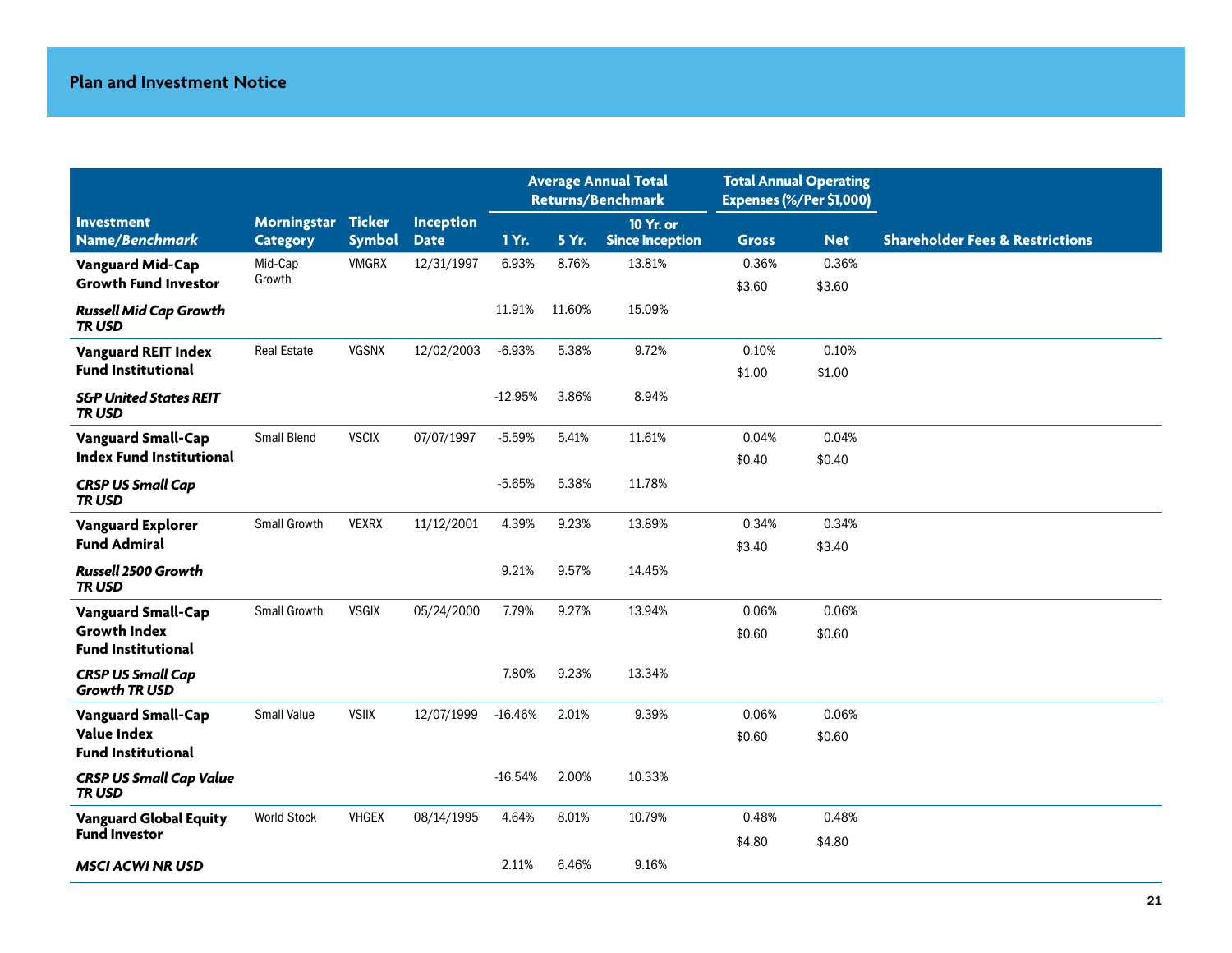|                                                                                 |                                       |                         |                          | <b>Average Annual Total</b><br><b>Returns/Benchmark</b> |       | <b>Total Annual Operating</b><br>Expenses (%/Per \$1,000) |                 |                 |                                            |
|---------------------------------------------------------------------------------|---------------------------------------|-------------------------|--------------------------|---------------------------------------------------------|-------|-----------------------------------------------------------|-----------------|-----------------|--------------------------------------------|
| <b>Investment</b><br>Name/Benchmark                                             | <b>Morningstar</b><br><b>Category</b> | Ticker<br><b>Symbol</b> | Inception<br><b>Date</b> | 1 Yr.                                                   | 5 Yr. | 10 Yr. or<br><b>Since Inception</b>                       | <b>Gross</b>    | <b>Net</b>      | <b>Shareholder Fees &amp; Restrictions</b> |
| <b>Fixed Income</b>                                                             |                                       |                         |                          |                                                         |       |                                                           |                 |                 |                                            |
| <b>Mutual Fund</b>                                                              |                                       |                         |                          |                                                         |       |                                                           |                 |                 |                                            |
| Vanguard High-Yield<br><b>Corporate Fund Admiral</b>                            | <b>High Yield</b>                     | <b>VWEAX</b>            | 11/12/2001               | 0.88%                                                   | 4.67% | 6.45%                                                     | 0.13%<br>\$1.30 | 0.13%<br>\$1.30 |                                            |
| <b>Bloomberg Barclays US</b><br><b>Corporate High Yield</b><br><b>TRUSD</b>     |                                       |                         |                          | 0.03%                                                   | 4.79% | 6.68%                                                     |                 |                 |                                            |
| Vanguard Inflation-<br><b>Protected Securities</b><br><b>Fund Institutional</b> | Inflation-<br><b>Protected Bond</b>   | <b>VIPIX</b>            | 12/12/2003               | 8.12%                                                   | 3.70% | 3.44%                                                     | 0.07%<br>\$0.70 | 0.07%<br>\$0.70 |                                            |
| <b>Bloomberg Barclays US</b><br><b>Treasury US TIPS TR USD</b>                  |                                       |                         |                          | 8.28%                                                   | 3.75% | 3.52%                                                     |                 |                 |                                            |
| <b>Vanguard GNMA</b><br><b>Fund Admiral</b>                                     | Intermediate<br>Government            | <b>VFIJX</b>            | 02/12/2001               | 5.52%                                                   | 3.09% | 3.18%                                                     | 0.11%<br>\$1.10 | 0.11%<br>\$1.10 |                                            |
| <b>Bloomberg Barclays</b><br><b>GNMA TRUSD</b>                                  |                                       |                         |                          | 5.37%                                                   | 3.03% | 3.05%                                                     |                 |                 |                                            |
| Vanguard<br><b>Intermediate-Term</b><br><b>Treasury Fund Admiral</b>            | Intermediate<br>Government            | <b>VFIUX</b>            | 02/12/2001               | 9.21%                                                   | 3.83% | 3.42%                                                     | 0.10%<br>\$0.70 | 0.07%<br>\$0.70 |                                            |
| <b>Bloomberg Barclays US</b><br><b>Government TR USD</b>                        |                                       |                         |                          | 10.34%                                                  | 4.05% | 3.34%                                                     |                 |                 |                                            |
| Vanguard<br>Intermediate-TermBond<br><b>Index Fund Institutional</b>            | Intermediate-<br><b>Term Bond</b>     | <b>VBIMX</b>            | 01/26/2006               | 10.42%                                                  | 5.04% | 4.82%                                                     | 0.05%<br>\$0.50 | 0.05%<br>\$0.50 |                                            |
| <b>Bloomberg Barclays</b><br><b>US 5-10 year</b><br>Government/Credit           |                                       |                         |                          | 10.37%                                                  | 5.08% | 4.87%                                                     |                 |                 |                                            |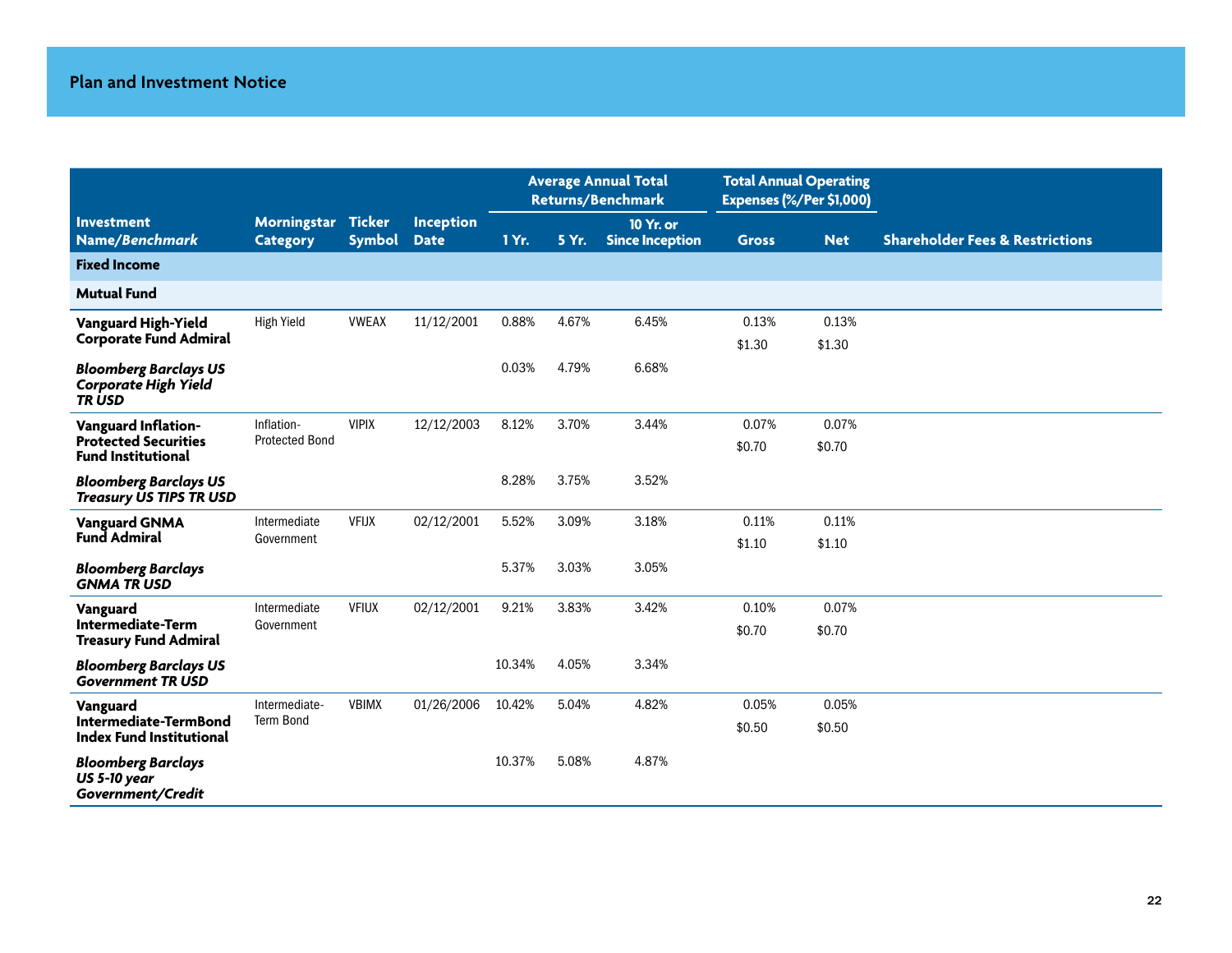|                                                                                |                                   |               |                  | <b>Average Annual Total</b><br><b>Returns/Benchmark</b> |       | <b>Total Annual Operating</b><br>Expenses (%/Per \$1,000) |                 |                 |                                            |
|--------------------------------------------------------------------------------|-----------------------------------|---------------|------------------|---------------------------------------------------------|-------|-----------------------------------------------------------|-----------------|-----------------|--------------------------------------------|
| <b>Investment</b>                                                              | Morningstar Ticker                |               | <b>Inception</b> |                                                         |       | 10 Yr. or                                                 |                 |                 |                                            |
| Name/Benchmark                                                                 | <b>Category</b>                   | <b>Symbol</b> | <b>Date</b>      | 1 Yr.                                                   | 5 Yr. | <b>Since Inception</b>                                    | <b>Gross</b>    | <b>Net</b>      | <b>Shareholder Fees &amp; Restrictions</b> |
| <b>Vanguard Total Bond</b><br><b>Market Index</b><br><b>Fund Institutional</b> | Intermediate-<br><b>Term Bond</b> | <b>VBTIX</b>  | 09/18/1995       | 8.98%                                                   | 4.32% | 3.79%                                                     | 0.04%<br>\$0.40 | 0.04%<br>\$0.40 |                                            |
| <b>Bloomberg Barclays US</b><br><b>Aggregate Float</b><br><b>Adjusted TR</b>   |                                   |               |                  | 8.92%                                                   | 4.37% | 3.87%                                                     |                 |                 |                                            |
| <b>Vanguard Long-Term</b>                                                      | Long                              | <b>VUSUX</b>  | 02/12/2001       | 25.48%                                                  | 9.27% | 7.62%                                                     | 0.10%           | 0.10%           |                                            |
| <b>Treasury Fund Admiral</b>                                                   | Government                        |               |                  |                                                         |       |                                                           | \$1.00          | \$1.00          |                                            |
| <b>Bloomberg Barclays US</b><br><b>Treasury Long TR USD</b>                    |                                   |               |                  | 25.41%                                                  | 9.26% | 7.74%                                                     |                 |                 |                                            |
| <b>Vanguard Long-Term</b>                                                      | Long-Term                         | VBLLX         | 02/02/2006       | 19.15%                                                  | 9.04% | 7.83%                                                     | 0.05%           | 0.05%           |                                            |
| <b>Bond Index</b><br><b>Fund Institutional</b>                                 | Bond                              |               |                  |                                                         |       |                                                           | \$0.50          | \$0.50          |                                            |
| <b>Bloomberg Barclays US</b><br>Government/Credit Long<br>TRUS                 |                                   |               |                  | 18.91%                                                  | 8.98% | 7.84%                                                     |                 |                 |                                            |
| <b>Vanguard Long-Term</b>                                                      | Long-Term                         | <b>VWETX</b>  | 02/12/2001       | 16.88%                                                  | 9.29% | 8.22%                                                     | 0.12%           | 0.12%           |                                            |
| <b>Investment-Grade</b><br><b>Fund Admiral</b>                                 |                                   |               |                  |                                                         |       |                                                           | \$1.20          | \$1.20          |                                            |
| <b>Bloomberg Barclays US</b><br>Credit A+ Long TR USD                          |                                   |               |                  | 15.39%                                                  | 8.76% | 7.80%                                                     |                 |                 |                                            |
| <b>Vanguard Short-Term</b>                                                     | Short                             | <b>VSGDX</b>  | 02/12/2001       | 4.89%                                                   | 2.27% | 1.79%                                                     | 0.10%           | 0.10%           |                                            |
| <b>Federal Fund Admiral</b>                                                    | Government                        |               |                  |                                                         |       |                                                           | \$1.00          | \$1.00          |                                            |
| <b>Bloomberg Barclays</b><br><b>Government 1-5 Yr</b><br><b>TRUSD</b>          |                                   |               |                  | 5.34%                                                   | 2.32% | 1.84%                                                     |                 |                 |                                            |
| <b>Vanguard Short-Term</b>                                                     | Short                             | <b>VFIRX</b>  | 02/13/2001       | 4.49%                                                   | 2.01% | 1.51%                                                     | 0.10%           | 0.10%           |                                            |
| <b>Treasury Fund Admiral</b>                                                   | Government                        |               |                  |                                                         |       |                                                           | \$1.00          | \$1.00          |                                            |
| <b>Bloomberg Barclays</b><br><b>US Government 1-3 Yr</b><br><b>TRUSD</b>       |                                   |               |                  | 4.12%                                                   | 1.86% | 1.36%                                                     |                 |                 |                                            |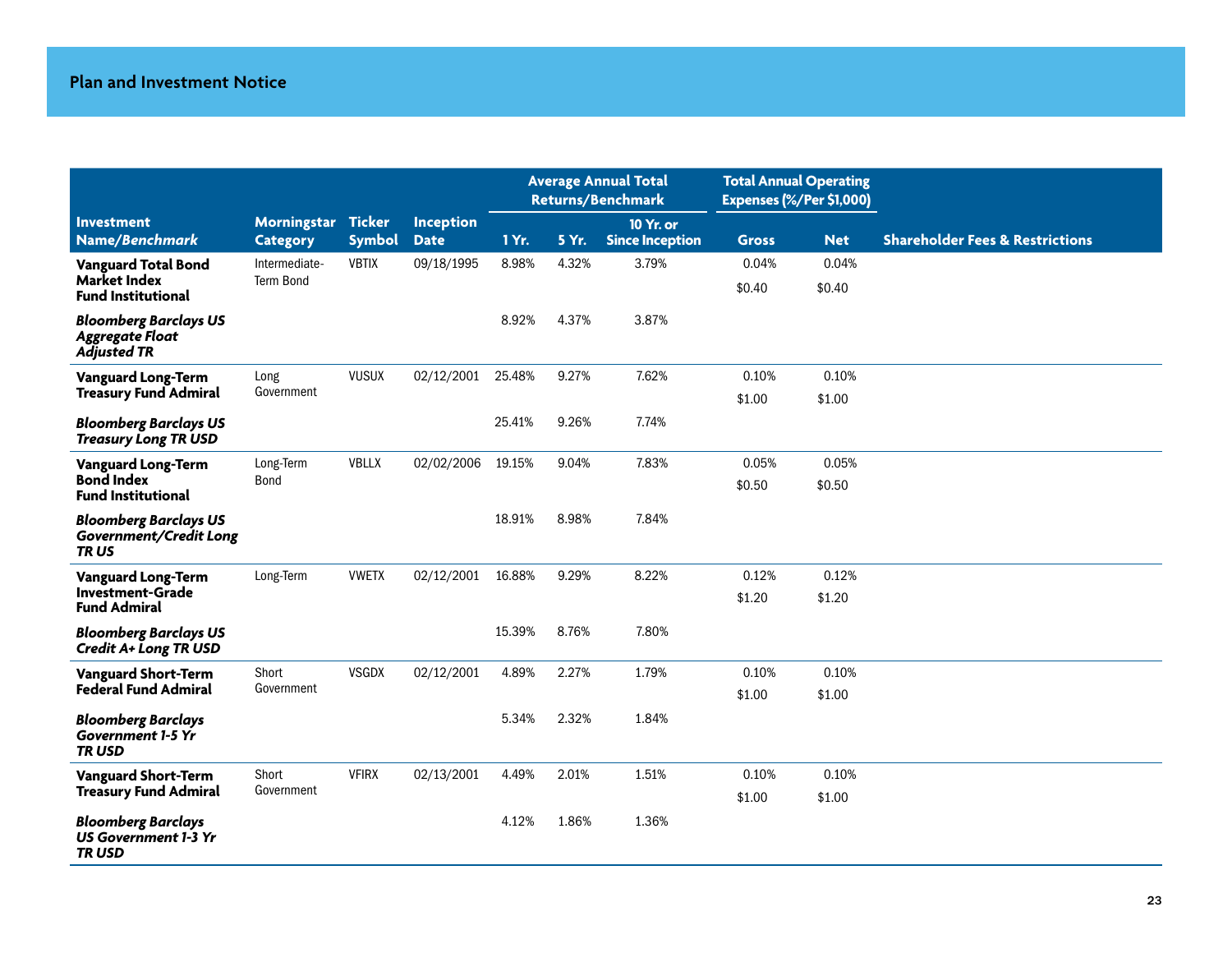|                                                                 |                    |               |                  | <b>Average Annual Total</b><br><b>Returns/Benchmark</b> |       | <b>Total Annual Operating</b><br>Expenses (%/Per \$1,000) |              |            |                                            |
|-----------------------------------------------------------------|--------------------|---------------|------------------|---------------------------------------------------------|-------|-----------------------------------------------------------|--------------|------------|--------------------------------------------|
| <b>Investment</b>                                               | Morningstar Ticker |               | <b>Inception</b> |                                                         |       | 10 Yr. or                                                 |              |            |                                            |
| Name/Benchmark                                                  | <b>Category</b>    | <b>Symbol</b> | <b>Date</b>      | 1 Yr.                                                   | 5 Yr. | <b>Since Inception</b>                                    | <b>Gross</b> | <b>Net</b> | <b>Shareholder Fees &amp; Restrictions</b> |
| <b>Vanguard Short-Term</b>                                      | Short-Term         | <b>VBITX</b>  | 09/27/2011       | 5.45%                                                   | 2.59% | 2.05%                                                     | 0.05%        | 0.05%      |                                            |
| <b>Bond Index</b><br><b>Fund Institutional</b>                  | <b>Bond</b>        |               |                  |                                                         |       |                                                           | \$0.50       | \$0.50     |                                            |
| <b>Bloomberg Barclays</b><br>US 1-5 year<br>Government/Credit F |                    |               |                  | 5.43%                                                   | 2.63% | 2.11%                                                     |              |            |                                            |
| <b>Vanguard Short-Term</b>                                      | Short-Term         | <b>VFSIX</b>  | 09/30/1997       | 4.99%                                                   | 3.06% | 2.81%                                                     | 0.07%        | 0.07%      |                                            |
| <b>Investment-Grade</b><br><b>Fund Institutional</b>            | Bond               |               |                  |                                                         |       |                                                           | \$0.70       | \$0.70     |                                            |
| <b>Bloomberg Barclays</b><br>Credit 1-5 Yr TR USD               |                    |               |                  | 5.41%                                                   | 3.18% | 3.08%                                                     |              |            |                                            |
| <b>Money Market</b>                                             |                    |               |                  |                                                         |       |                                                           |              |            |                                            |
| <b>Mutual Fund</b>                                              |                    |               |                  |                                                         |       |                                                           |              |            |                                            |
| <b>Vanguard Admiral</b>                                         | Money              | <b>VUSXX</b>  | 12/14/1992       | 1.40%                                                   | 1.08% | 0.55%                                                     | 0.09%        | 0.09%      |                                            |
| <b>Treasury Money Market</b><br><b>Fund Investor</b>            | Market-Taxable     |               |                  |                                                         |       |                                                           | \$0.90       | \$0.90     |                                            |
| <b>FTSE Treasury Bill</b><br>3 Month USD                        |                    |               |                  | 1.56%                                                   | 1.15% | 0.61%                                                     |              |            |                                            |
| <b>Vanguard Federal Money</b>                                   | Money              | <b>VMFXX</b>  | 07/13/1981       | 1.39%                                                   | 1.10% | 0.55%                                                     | 0.11%        | 0.11%      |                                            |
| <b>Market Fund Investor</b>                                     | Market-Taxable     |               |                  |                                                         |       |                                                           | \$1.10       | \$1.10     |                                            |
| <b>FTSE Treasury Bill</b><br>3 Month USD                        |                    |               |                  | 1.56%                                                   | 1.15% | 0.61%                                                     |              |            |                                            |
| <b>Multi-Asset</b>                                              |                    |               |                  |                                                         |       |                                                           |              |            |                                            |
| <b>Mutual Fund</b>                                              |                    |               |                  |                                                         |       |                                                           |              |            |                                            |
| <b>Vanguard LifeStrategy</b>                                    | Allocation-15%     | <b>VASIX</b>  | 09/30/1994       | 6.74%                                                   | 4.99% | 5.21%                                                     | 0.11%        | 0.11%      |                                            |
| <b>Income Fund Investor</b>                                     | to 30% Equity      |               |                  |                                                         |       |                                                           | \$1.10       | \$1.10     |                                            |
| <b>Bloomberg Barclays US</b><br><b>Aggregate Bond TR USD</b>    |                    |               |                  | 8.74%                                                   | 4.30% | 3.82%                                                     |              |            |                                            |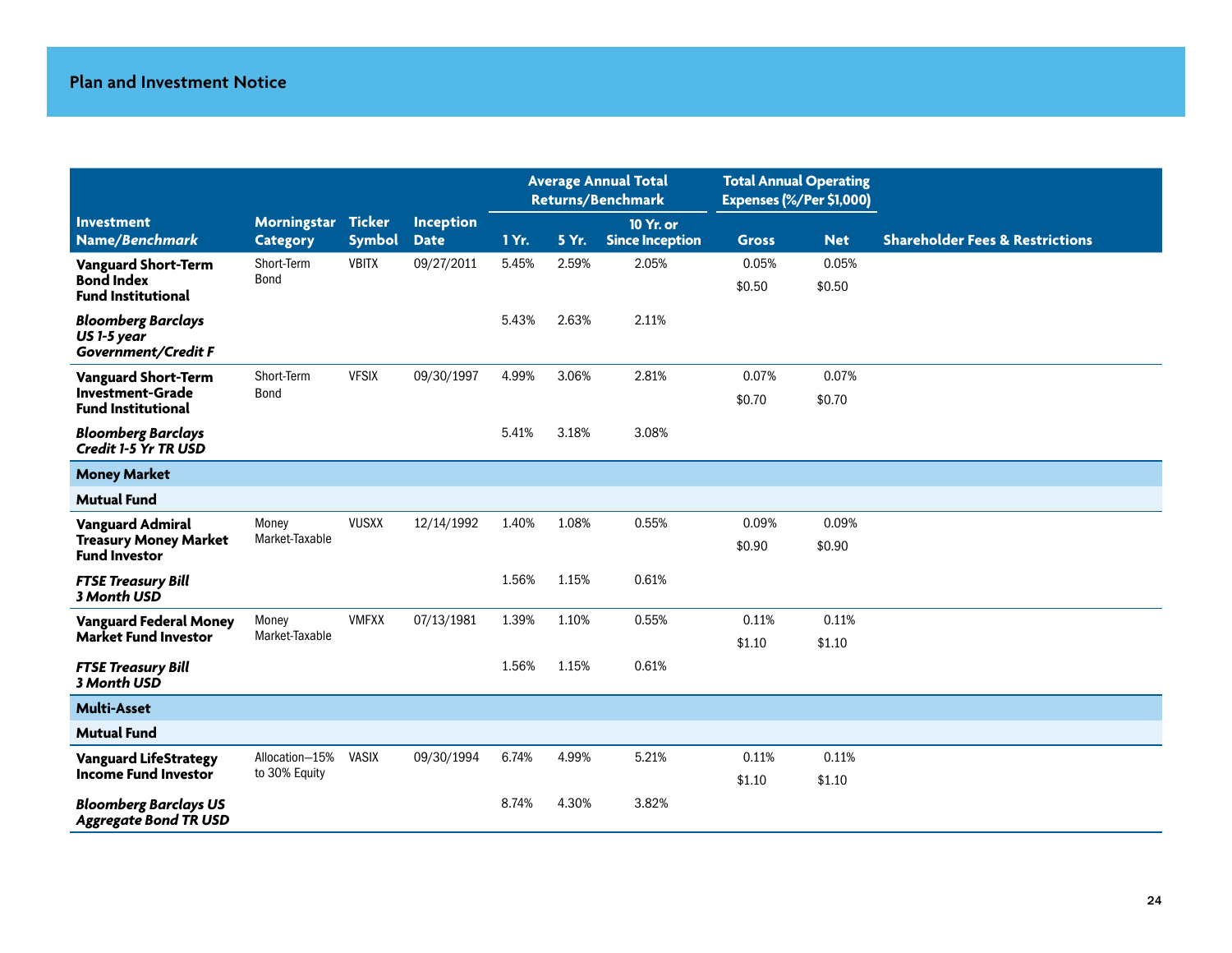|                                                                        |                    |               |                  | <b>Average Annual Total</b><br><b>Returns/Benchmark</b> |       | <b>Total Annual Operating</b><br>Expenses (%/Per \$1,000) |              |            |                                            |
|------------------------------------------------------------------------|--------------------|---------------|------------------|---------------------------------------------------------|-------|-----------------------------------------------------------|--------------|------------|--------------------------------------------|
| <b>Investment</b>                                                      | Morningstar Ticker |               | <b>Inception</b> |                                                         |       | 10 Yr. or                                                 |              |            |                                            |
| Name/Benchmark                                                         | <b>Category</b>    | <b>Symbol</b> | <b>Date</b>      | 1 Yr.                                                   | 5 Yr. | <b>Since Inception</b>                                    | <b>Gross</b> | <b>Net</b> | <b>Shareholder Fees &amp; Restrictions</b> |
| <b>Vanguard LifeStrategy</b>                                           | Allocation-30%     | <b>VSCGX</b>  | 09/30/1994       | 5.95%                                                   | 5.65% | 6.70%                                                     | 0.12%        | 0.12%      |                                            |
| Conservative<br><b>Growth Fund Investor</b>                            | to 50% Equity      |               |                  |                                                         |       |                                                           | \$1.20       | \$1.20     |                                            |
| <b>Bloomberg Barclays US</b><br><b>Aggregate Bond TR USD</b>           |                    |               |                  | 8.74%                                                   | 4.30% | 3.82%                                                     |              |            |                                            |
| <b>Vanguard Wellesley</b>                                              | Allocation-30%     | <b>VWIAX</b>  | 05/14/2001       | 5.73%                                                   | 6.72% | 7.91%                                                     | 0.16%        | 0.16%      |                                            |
| <b>Income Fund Admiral</b>                                             | to 50% Equity      |               |                  |                                                         |       |                                                           | \$1.60       | \$1.60     |                                            |
| <b>Morningstar Moderately</b><br><b>Conservative Target</b><br>Risk TR |                    |               |                  | 5.74%                                                   | 5.58% | 6.43%                                                     |              |            |                                            |
| <b>Vanguard Balanced Index</b>                                         | Allocation-50%     | <b>VBAIX</b>  | 12/01/2000       | 8.22%                                                   | 8.05% | 9.95%                                                     | 0.06%        | 0.06%      |                                            |
| <b>Fund Institutional</b>                                              | to 70% Equity      |               |                  |                                                         |       |                                                           | \$0.60       | \$0.60     |                                            |
| <b>Morningstar Moderate</b><br><b>Target Risk TR USD</b>               |                    |               |                  | 3.70%                                                   | 6.00% | 7.76%                                                     |              |            |                                            |
| <b>Vanguard LifeStrategy</b>                                           | Allocation-50%     | <b>VSMGX</b>  | 09/30/1994       | 4.87%                                                   | 6.18% | 8.16%                                                     | 0.13%        | 0.13%      |                                            |
| Moderate Growth<br><b>Fund Investor</b>                                | to 70% Equity      |               |                  |                                                         |       |                                                           | \$1.30       | \$1.30     |                                            |
| <b>Bloomberg Barclays US</b><br><b>Aggregate Bond TR USD</b>           |                    |               |                  | 8.74%                                                   | 4.30% | 3.82%                                                     |              |            |                                            |
| <b>Vanguard STAR Fund-</b>                                             | Allocation-50%     | <b>VGSTX</b>  | 03/29/1985       | 9.22%                                                   | 7.69% | 9.51%                                                     | 0.31%        | 0.31%      |                                            |
| <b>Balanced Option Investor</b>                                        | to 70% Equity      |               |                  |                                                         |       |                                                           | \$3.10       | \$3.10     |                                            |
| <b>Morningstar Moderate</b><br><b>Target Risk TR USD</b>               |                    |               |                  | 3.70%                                                   | 6.00% | 7.76%                                                     |              |            |                                            |
| <b>Vanguard LifeStrategy</b>                                           | Allocation-70%     | VASGX         | 09/30/1994       | 3.65%                                                   | 6.61% | 9.44%                                                     | 0.14%        | 0.14%      |                                            |
| <b>Growth Fund Investor</b>                                            | to 85% Equity      |               |                  |                                                         |       |                                                           | \$1.40       | \$1.40     |                                            |
| <b>Dow Jones US Total Stock</b><br><b>Market TR USD</b>                |                    |               |                  | 6.41%                                                   | 9.97% | 13.68%                                                    |              |            |                                            |
| <b>Vanguard Institutional</b>                                          | Retirement         | <b>VITRX</b>  | 06/26/2015       | 5.87%                                                   | 5.00% | 4.92%                                                     | 0.09%        | 0.09%      |                                            |
| <b>Target Retirement</b><br><b>Income Fund Institutional</b>           | Income             |               |                  |                                                         |       |                                                           | \$0.90       | \$0.90     |                                            |
| <b>Bloomberg Barclays US</b><br><b>Aggregate Bond TR USD</b>           |                    |               |                  | 8.74%                                                   | 4.30% | 4.42%                                                     |              |            |                                            |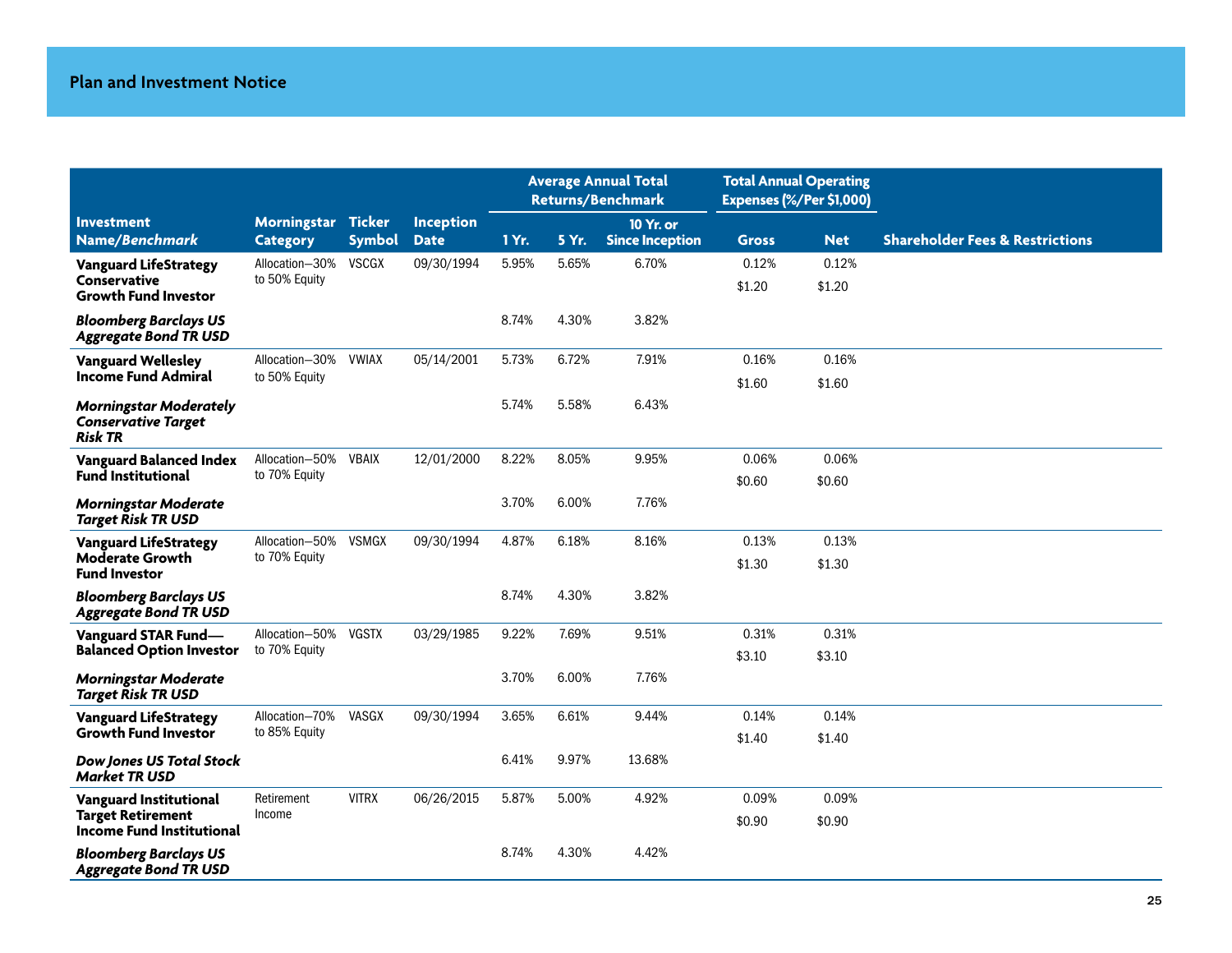|                                                                                      |                     |               |                  | <b>Average Annual Total</b><br><b>Returns/Benchmark</b> |        | <b>Total Annual Operating</b><br>Expenses (%/Per \$1,000) |                 |                 |                                            |
|--------------------------------------------------------------------------------------|---------------------|---------------|------------------|---------------------------------------------------------|--------|-----------------------------------------------------------|-----------------|-----------------|--------------------------------------------|
| <b>Investment</b>                                                                    | Morningstar Ticker  |               | <b>Inception</b> |                                                         |        | 10 Yr. or                                                 |                 |                 |                                            |
| Name/Benchmark                                                                       | <b>Category</b>     | <b>Symbol</b> | <b>Date</b>      | 1 Yr.                                                   | 5 Yr.  | <b>Since Inception</b>                                    | <b>Gross</b>    | <b>Net</b>      | <b>Shareholder Fees &amp; Restrictions</b> |
| Vanguard Institutional<br><b>Target Retirement 2015</b><br><b>Fund Institutional</b> | Target-Date<br>2015 | <b>VITVX</b>  | 06/26/2015       | 5.60%                                                   | 5.53%  | 5.35%                                                     | 0.09%<br>\$0.90 | 0.09%<br>\$0.90 |                                            |
| <b>Bloomberg Barclays US</b><br><b>Aggregate Bond TR USD</b>                         |                     |               |                  | 8.74%                                                   | 4.30%  | 4.42%                                                     |                 |                 |                                            |
| Vanguard Institutional                                                               | Target-Date         | <b>VITWX</b>  | 06/26/2015       | 5.15%                                                   | 6.01%  | 5.78%                                                     | 0.09%           | 0.09%           |                                            |
| <b>Target Retirement 2020</b><br><b>Fund Institutional</b>                           | 2020                |               |                  |                                                         |        |                                                           | \$0.90          | \$0.90          |                                            |
| <b>MSCI US Broad Market</b><br><b>GRUSD</b>                                          |                     |               |                  | 6.56%                                                   | 10.04% | 9.61%                                                     |                 |                 |                                            |
| <b>Vanguard Institutional</b>                                                        | Target-Date         | <b>VRIVX</b>  | 06/26/2015       | 4.85%                                                   | 6.34%  | 6.06%                                                     | 0.09%           | 0.09%           |                                            |
| <b>Target Retirement 2025</b><br><b>Fund Institutional</b>                           | 2025                |               |                  |                                                         |        |                                                           | \$0.90          | \$0.90          |                                            |
| <b>MSCI US Broad Market</b><br><b>GRUSD</b>                                          |                     |               |                  | 6.56%                                                   | 10.04% | 9.61%                                                     |                 |                 |                                            |
| <b>Vanguard Institutional</b>                                                        | Target-Date         | <b>VTTWX</b>  | 06/26/2015       | 4.43%                                                   | 6.50%  | 6.18%                                                     | 0.09%           | 0.09%           |                                            |
| <b>Target Retirement 2030</b><br><b>Fund Institutional</b>                           | 2030                |               |                  |                                                         |        |                                                           | \$0.90          | \$0.90          |                                            |
| <b>MSCI US Broad Market</b><br><b>GRUSD</b>                                          |                     |               |                  | 6.56%                                                   | 10.04% | 9.61%                                                     |                 |                 |                                            |
| <b>Vanguard Institutional</b>                                                        | Target-Date         | <b>VITFX</b>  | 06/26/2015       | 3.98%                                                   | 6.66%  | 6.30%                                                     | 0.09%           | 0.09%           |                                            |
| <b>Target Retirement 2035</b><br>Fund Institutional                                  | 2035                |               |                  |                                                         |        |                                                           | \$0.90          | \$0.90          |                                            |
| <b>MSCI US Broad Market</b><br><b>GRUSD</b>                                          |                     |               |                  | 6.56%                                                   | 10.04% | 9.61%                                                     |                 |                 |                                            |
| <b>Vanguard Institutional</b>                                                        | Target-Date         | <b>VIRSX</b>  | 06/26/2015       | 3.46%                                                   | 6.78%  | 6.38%                                                     | 0.09%           | 0.09%           |                                            |
| <b>Target Retirement 2040</b><br><b>Fund Institutional</b>                           | 2040                |               |                  |                                                         |        |                                                           | \$0.90          | \$0.90          |                                            |
| <b>MSCI US Broad Market</b><br><b>GRUSD</b>                                          |                     |               |                  | 6.56%                                                   | 10.04% | 9.61%                                                     |                 |                 |                                            |
| <b>Vanguard Institutional</b>                                                        | Target-Date         | <b>VITLX</b>  | 06/26/2015       | 2.99%                                                   | 6.82%  | 6.42%                                                     | 0.09%           | 0.09%           |                                            |
| <b>Target Retirement 2045</b><br><b>Fund Institutional</b>                           | 2045                |               |                  |                                                         |        |                                                           | \$0.90          | \$0.90          |                                            |
| <b>MSCI US Broad Market</b><br><b>GRUSD</b>                                          |                     |               |                  | 6.56%                                                   | 10.04% | 9.61%                                                     |                 |                 |                                            |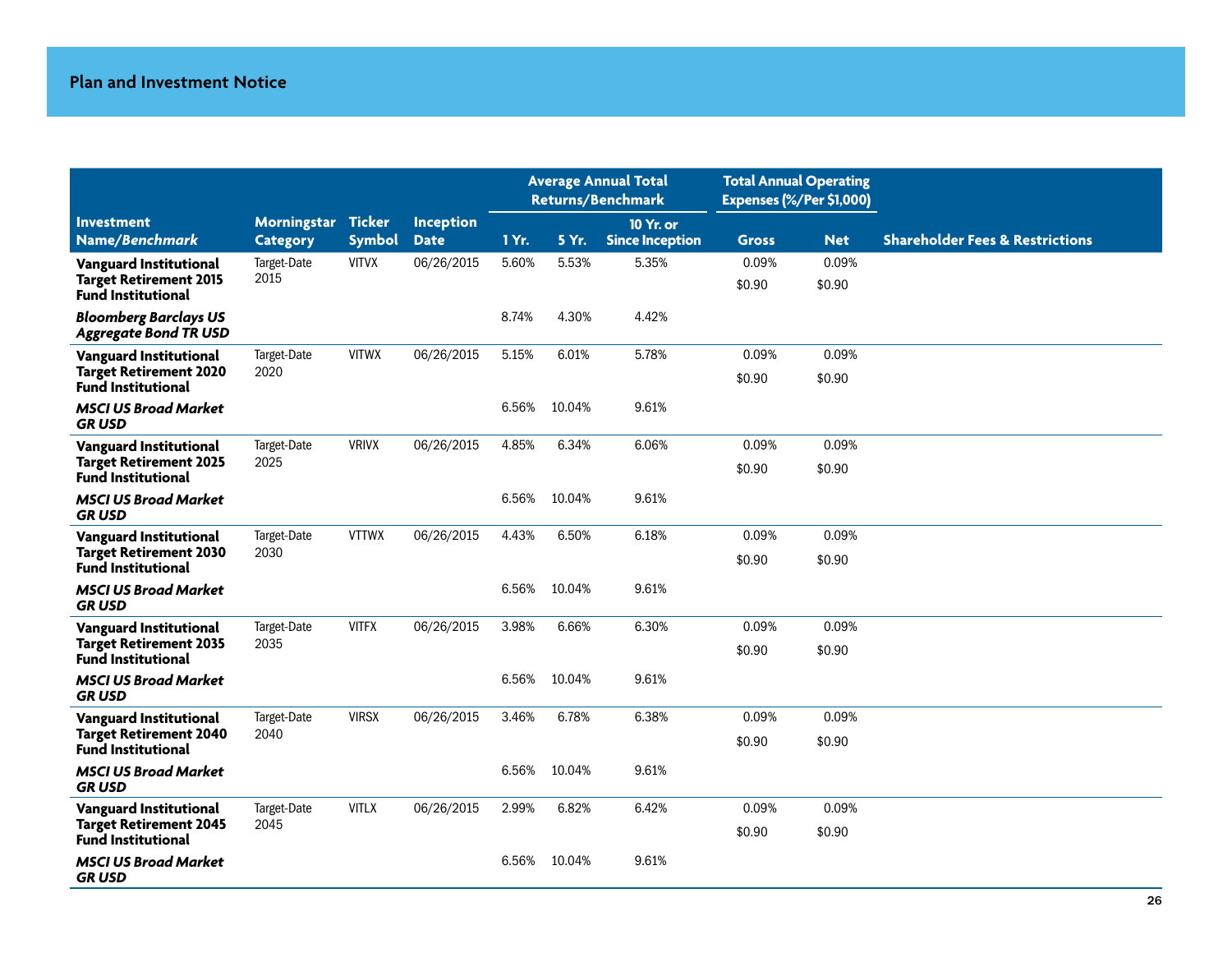|                                                                                             |                                       |                                |                                 | <b>Average Annual Total</b><br><b>Returns/Benchmark</b> |                          |                                     | <b>Total Annual Operating</b><br><b>Expenses (%/Per \$1,000)</b> |                 |                                            |
|---------------------------------------------------------------------------------------------|---------------------------------------|--------------------------------|---------------------------------|---------------------------------------------------------|--------------------------|-------------------------------------|------------------------------------------------------------------|-----------------|--------------------------------------------|
| Investment<br>Name/Benchmark                                                                | <b>Morningstar</b><br><b>Category</b> | <b>Ticker</b><br><b>Symbol</b> | <b>Inception</b><br><b>Date</b> | 1 Yr.                                                   | 5 Yr.                    | 10 Yr. or<br><b>Since Inception</b> | <b>Gross</b>                                                     | <b>Net</b>      | <b>Shareholder Fees &amp; Restrictions</b> |
| <b>Vanguard Institutional</b><br><b>Target Retirement 2050</b><br><b>Fund Institutional</b> | Target-Date<br>2050                   | <b>VTRLX</b>                   | 06/26/2015                      | 3.00%                                                   | 6.82%                    | 6.41%                               | 0.09%<br>\$0.90                                                  | 0.09%<br>\$0.90 |                                            |
| <b>MSCI US Broad Market</b><br><b>GRUSD</b>                                                 |                                       |                                |                                 | 6.56%                                                   | 10.04%                   | 9.61%                               |                                                                  |                 |                                            |
| <b>Vanguard Institutional</b><br><b>Target Retirement 2055</b><br><b>Fund Institutional</b> | Target-Date<br>2055                   | <b>VIVLX</b>                   | 06/26/2015                      | 2.98%                                                   | 6.83%                    | 6.43%                               | 0.09%<br>\$0.90                                                  | 0.09%<br>\$0.90 |                                            |
| <b>MSCI US Broad Market</b><br><b>GRUSD</b>                                                 |                                       |                                |                                 | 6.56%                                                   | 10.04%                   | 9.61%                               |                                                                  |                 |                                            |
| <b>Vanguard Institutional</b>                                                               | Target-Date                           | <b>VILVX</b>                   | 06/26/2015                      | 3.04%                                                   | 6.82%                    | 6.42%                               | 0.09%                                                            | 0.09%           |                                            |
| <b>Target Retirement 2060</b><br><b>Fund Institutional</b>                                  | $2060+$                               |                                |                                 |                                                         |                          |                                     | \$0.90                                                           | \$0.90          |                                            |
| <b>MSCI US Broad Market</b><br><b>GRUSD</b>                                                 |                                       |                                |                                 | 6.56%                                                   | 10.04%                   | 9.61%                               |                                                                  |                 |                                            |
| <b>Vanguard Institutional</b>                                                               | Target-Date                           | <b>VSXFX</b>                   | 07/12/2017                      | 2.82%                                                   | $\overline{\phantom{a}}$ | 6.27%                               | 0.09%                                                            | 0.09%           |                                            |
| <b>Target Retirement 2065</b><br><b>Fund Institutional</b>                                  | $2060+$                               |                                |                                 |                                                         |                          |                                     | \$0.90                                                           | \$0.90          |                                            |
| <b>MSCI US Broad Market</b><br><b>GRUSD</b>                                                 |                                       |                                |                                 | 6.56%                                                   |                          | 9.84%                               |                                                                  |                 |                                            |

Table 1 shows fee and expense information for the investment options listed including the Total Annual Operating Expenses expressed as a percentage and a dollar amount based upon a \$1,000 accumulation both as net and gross of expenses. Total Annual Operating Expenses is a measure of what it costs to operate an investment, expressed as a percentage of its assets, as a dollar amount or in basis points. These are costs the investor pays through a reduction in the investment's rate of return.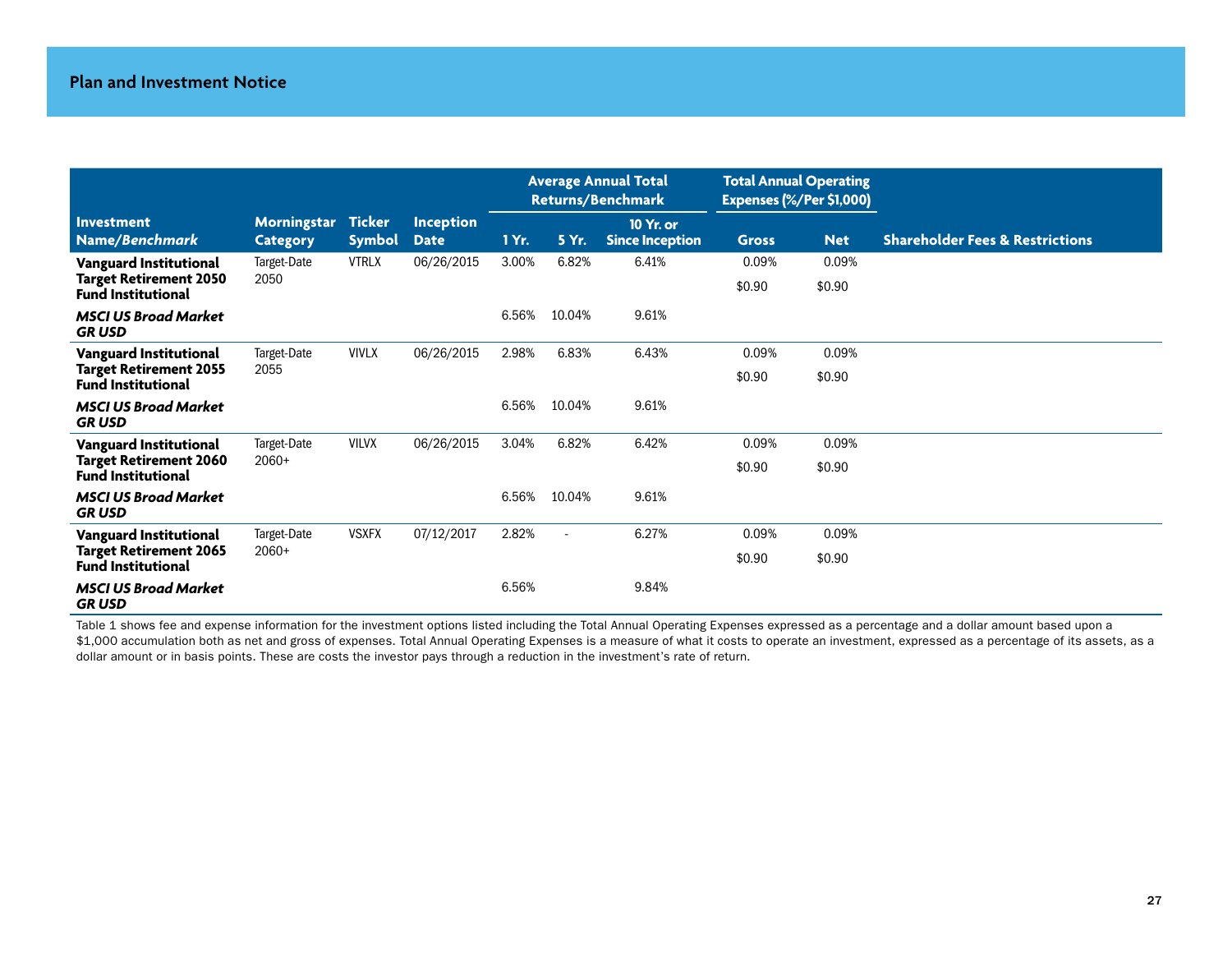# **TIAA**

# **Table 2—Fixed Return Investments**

The following chart lists the plan's investment options that have a fixed or stated rate of return.

| Name/Type/<br><b>Option</b>                                                          | <b>Return Term</b> |                       | <b>Additional Information</b>                                                                                                                                                                                                                                                                                                                                                                                                                                                                                                                                                                                                                                                                                                                                                                                                                                                                                                                                                                                                                                                                                                                                                                                                                                                                                                                                                                                                                                                                                                                                                                                                                                                                                                                                                                                                                                                                                                                                                                                                                                                                                                                                                                                                                                                   |
|--------------------------------------------------------------------------------------|--------------------|-----------------------|---------------------------------------------------------------------------------------------------------------------------------------------------------------------------------------------------------------------------------------------------------------------------------------------------------------------------------------------------------------------------------------------------------------------------------------------------------------------------------------------------------------------------------------------------------------------------------------------------------------------------------------------------------------------------------------------------------------------------------------------------------------------------------------------------------------------------------------------------------------------------------------------------------------------------------------------------------------------------------------------------------------------------------------------------------------------------------------------------------------------------------------------------------------------------------------------------------------------------------------------------------------------------------------------------------------------------------------------------------------------------------------------------------------------------------------------------------------------------------------------------------------------------------------------------------------------------------------------------------------------------------------------------------------------------------------------------------------------------------------------------------------------------------------------------------------------------------------------------------------------------------------------------------------------------------------------------------------------------------------------------------------------------------------------------------------------------------------------------------------------------------------------------------------------------------------------------------------------------------------------------------------------------------|
| <b>Guaranteed Annuity</b>                                                            |                    |                       |                                                                                                                                                                                                                                                                                                                                                                                                                                                                                                                                                                                                                                                                                                                                                                                                                                                                                                                                                                                                                                                                                                                                                                                                                                                                                                                                                                                                                                                                                                                                                                                                                                                                                                                                                                                                                                                                                                                                                                                                                                                                                                                                                                                                                                                                                 |
| TIAA<br><b>Traditional-Group</b><br><b>Retirement Annuity</b>                        | 3.00%              | Through<br>02/28/2021 | An annual plan servicing credit of up to 0.15% may be credited on a quarterly basis. For more information refer to Section I: General Administrative Services.<br>The current rate shown applies to premiums remitted during the month of September 2020 and will be credited through 2/28/2021. This rate is subject<br>to change in subsequent months. Up-to-date rate of return information is available on your plan-specific website noted above or at 800-842-2733. TIAA<br>Traditional guarantees your principal and a minimum annual interest rate. The guaranteed minimum interest rate is 3.00%, and is effective while the funds<br>remain in the contract. The account also offers the opportunity for additional amounts in excess of the guaranteed minimum interest rate. When declared,<br>additional amounts remain in effect for the twelve-month period that begins each March 1 for accumulating annuities and January 1 for payout annuities.<br>Additional amounts are not guaranteed for the future years. All guarantees are subject to TIAA's claims paying ability. TIAA Traditional is designed primarily<br>to help meet your long-term retirement income needs; it is not a short-term savings vehicle. Therefore, some contracts require that benefits are paid in<br>installments over time and/or may impose surrender charges on certain withdrawals. TIAA has rewarded participants who save in contracts where benefits are<br>paid in installments over time instead of in an immediate lump-sum by crediting higher interest rates, typically 0.50% to 0.75% higher. Higher rates will lead<br>to higher account balances and more retirement income for you. For Group Retirement Annuity (GRA) contracts, and subject to the terms of your employer's<br>plan, lump-sum withdrawals are available from the TIAA Traditional account only within 120 days after termination of employment and are subject to a 2.5%<br>surrender charge. All other withdrawals and transfers from the account must be paid in ten annual installments. After termination of employment additional<br>income options may be available including income for life, income for a fixed period, interest-only payments and IRS required minimum distributions. |
| <b>TIAA</b><br><b>Traditional-Group</b><br>Supplemental<br><b>Retirement Annuity</b> | 3.00%              | Through<br>02/28/2021 | An annual plan servicing credit of up to 0.15% may be credited on a quarterly basis. For more information refer to Section I: General Administrative Services.<br>The current rate shown applies to premiums remitted during the month of September 2020 and will be credited through 2/28/2021. This rate is subject<br>to change in subsequent months. Up-to-date rate of return information is available on your plan-specific website noted above or at 800-842-2733. TIAA<br>Traditional guarantees your principal and a minimum annual interest rate. The guaranteed minimum interest rate is 3.00%, and is effective while the funds<br>remain in the contract. The account also offers the opportunity for additional amounts in excess of the guaranteed minimum interest rate. When declared,<br>additional amounts remain in effect for the twelve-month period that begins each March 1 for accumulating annuities and January 1 for payout annuities.<br>Additional amounts are not guaranteed for the future years. All guarantees are subject to TIAA's claims paying ability. For Group Supplemental Retirement<br>Annuity (GSRA) contracts, and subject to the terms of your employer's plan, lump-sum withdrawals and transfers are available from the TIAA Traditional<br>account without any restrictions or charges. After termination of employment additional income options may be available including income for life, income for<br>a fixed period of time, and IRS required minimum distribution payments.                                                                                                                                                                                                                                                                                                                                                                                                                                                                                                                                                                                                                                                                                                                                           |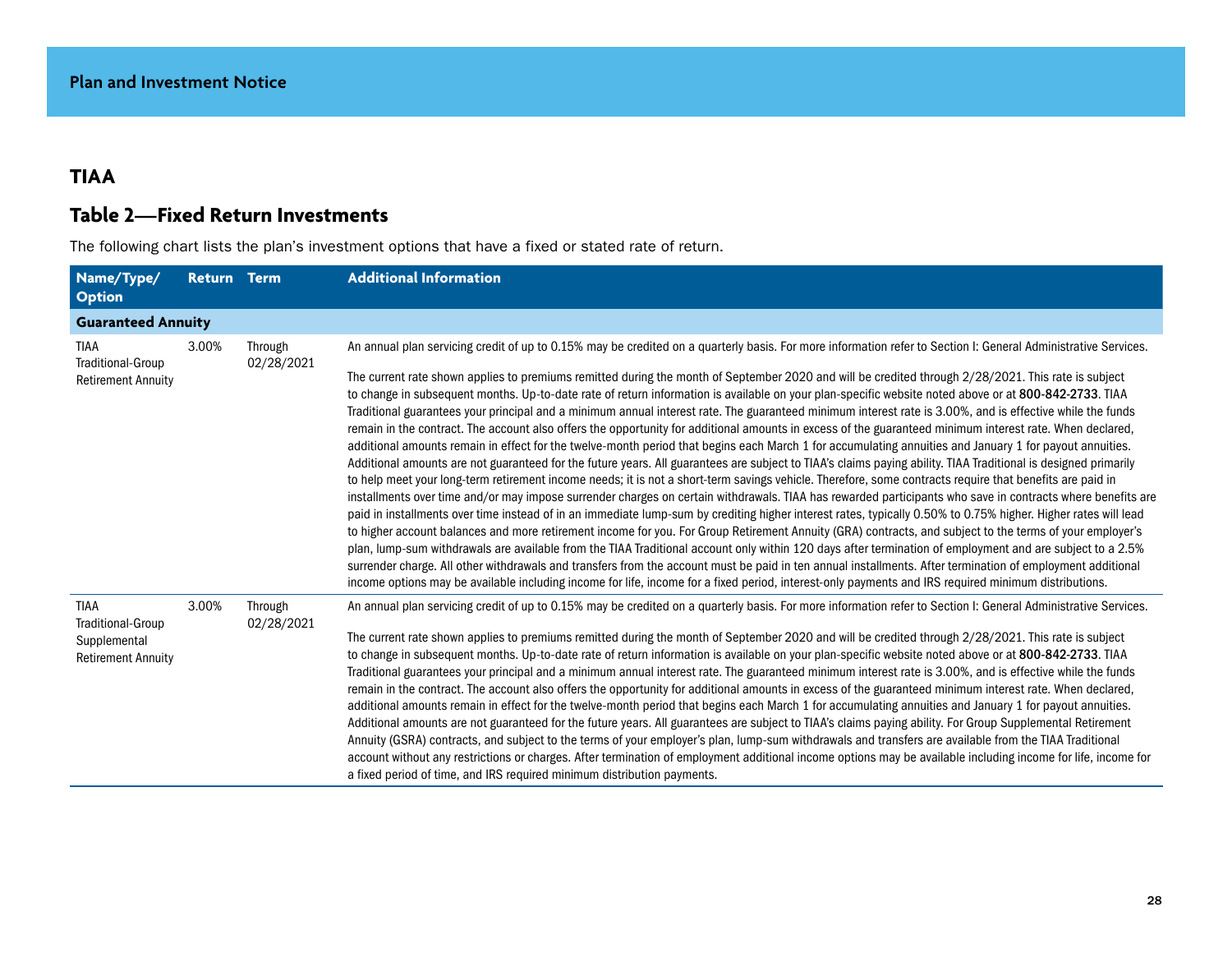| <b>TIAA Traditional-</b>                                              | 3.00% | Through<br>02/28/2021 | An annual plan servicing credit of up to 0.15% may be credited on a quarterly basis. For more information refer to Section I: General Administrative Services.                                                                                                                                                                                                                                                                                                                                                                                                                                                                                                                                                                                                                                                                                                                                                                                                                                                                                                                                                                                                                                                                                                                                                                                                                                                                                                                                                                                                                                                                                                                                                                                                                                                                                                                                                                                                                                                                                                                                                       |
|-----------------------------------------------------------------------|-------|-----------------------|----------------------------------------------------------------------------------------------------------------------------------------------------------------------------------------------------------------------------------------------------------------------------------------------------------------------------------------------------------------------------------------------------------------------------------------------------------------------------------------------------------------------------------------------------------------------------------------------------------------------------------------------------------------------------------------------------------------------------------------------------------------------------------------------------------------------------------------------------------------------------------------------------------------------------------------------------------------------------------------------------------------------------------------------------------------------------------------------------------------------------------------------------------------------------------------------------------------------------------------------------------------------------------------------------------------------------------------------------------------------------------------------------------------------------------------------------------------------------------------------------------------------------------------------------------------------------------------------------------------------------------------------------------------------------------------------------------------------------------------------------------------------------------------------------------------------------------------------------------------------------------------------------------------------------------------------------------------------------------------------------------------------------------------------------------------------------------------------------------------------|
| <b>Retirement Annuity</b>                                             |       |                       | The current rate shown applies to premiums remitted during the month of September 2020 and will be credited through 2/28/2021. This rate is subject<br>to change in subsequent months. Up-to-date rate of return information is available on your plan-specific website noted above or at 800-842-2733. TIAA<br>Traditional guarantees your principal and a minimum annual interest rate. The guaranteed minimum interest rate is 3.00%, and is effective while the funds<br>remain in the contract. The account also offers the opportunity for additional amounts in excess of the guaranteed minimum interest rate. When declared,<br>additional amounts remain in effect for the twelve-month period that begins each March 1 for accumulating annuities and January 1 for payout annuities.<br>Additional amounts are not guaranteed for the future years. All guarantees are subject to TIAA's claims paying ability. TIAA Traditional is designed primarily<br>to help meet your long-term retirement income needs; it is not a short-term savings vehicle. Therefore, some contracts require that benefits are paid in<br>installments over time and/or may impose surrender charges on certain withdrawals. TIAA has rewarded participants who save in contracts where benefits<br>are paid in installments over time instead of in an immediate lump-sum by crediting higher interest rates, typically 0.50% to 0.75% higher. Higher rates will<br>lead to higher account balances and more retirement income for you. For Retirement Annuity (RA) contracts, lump-sum withdrawals are not available from<br>the TIAA Traditional account. Subject to the terms of your plan, all withdrawals and transfers from the account must be paid in ten annual installments.<br>After termination of employment additional income options may be available including income for life, interest-only payments, and IRS required minimum<br>distribution payments.                                                                                                                                                  |
| <b>TIAA Traditional-</b><br>Retirement                                | 1.75% | Through<br>02/28/2021 | An annual plan servicing credit of up to 0.15% may be credited on a quarterly basis. For more information refer to Section I: General Administrative Services.                                                                                                                                                                                                                                                                                                                                                                                                                                                                                                                                                                                                                                                                                                                                                                                                                                                                                                                                                                                                                                                                                                                                                                                                                                                                                                                                                                                                                                                                                                                                                                                                                                                                                                                                                                                                                                                                                                                                                       |
| <b>Choice Plus</b>                                                    |       |                       | The current rate shown applies to premiums remitted during the month of August 2020 and will be credited through 2/28/2021. This rate is subject to change<br>in subsequent months. Up-to-date rate of return information is available on your plan-specific website noted above or at 800-842-2733. TIAA Traditional<br>guarantees your principal and a minimum annual interest rate. The current guaranteed minimum interest rate is 1.00% for premiums remitted in March 2020<br>through February 2021, and is effective through February 2021. The account also offers the opportunity for additional amounts in excess of the minimum<br>interest rate. When declared, additional amounts remain in effect for the twelvemonth period that begins each March 1 for accumulating annuities and<br>January 1 for payout annuities. Additional amounts are not guaranteed for the future years. All guarantees are subject to TIAA's claims paying ability. For<br>Retirement Choice Plus (RCP) contracts, and subject to the terms of your employer's plan, lump-sum withdrawals and transfers are available from the TIAA<br>Traditional account without any surrender charges. For certain RCP contracts, any transfer from TIAA Traditional to a competing fund must first be directed<br>to a non-competing fund for a period of 90 days. After 90 days, transfers may be made to a competing fund, including transferring back to TIAA Traditional.<br>(TIAA Contract form IGRSP-02-ACC/TIAA Certificate form IGRSP-CERT3-ACC). After termination of employment additional income options may be available<br>including income for life and IRS required minimum distribution payments. The Contract holder (typically your employer as the sponsor of your plan) has the<br>right to remove TIAA Traditional as a plan option. If elected, the contract's entire TIAA Traditional accumulation will be paid out in 60 monthly installments,<br>without any surrender charge and will be reinvested at the direction of your plan sponsor. Please refer to your contract certificate for additional details. |
| <b>TIAA Traditional-</b><br>Supplemental<br><b>Retirement Annuity</b> | 3.00% | Through<br>02/28/2021 | An annual plan servicing credit of up to 0.15% may be credited on a quarterly basis. For more information refer to Section I: General Administrative Services.<br>The current rate shown applies to premiums remitted during the month of September 2020 and will be credited through 2/28/2021. This rate is subject<br>to change in subsequent months. Up-to-date rate of return information is available on your plan-specific website noted above or at 800-842-2733. TIAA<br>Traditional guarantees your principal and a minimum annual interest rate. The guaranteed minimum interest rate is 3.00%, and is effective while the funds<br>remain in the contract. The account also offers the opportunity for additional amounts in excess of the guaranteed minimum interest rate. When declared,<br>additional amounts remain in effect for the twelve-month period that begins each March 1 for accumulating annuities and January 1 for payout annuities.<br>Additional amounts are not guaranteed for the future years. All guarantees are subject to TIAA's claims paying ability. For Supplemental Retirement Annuity<br>(SRA) contracts, and subject to the terms of your employer's plan, lump-sum withdrawals and transfers are available from the TIAA Traditional account without<br>any restrictions or charges. After termination of employment additional income options may be available including income for life, income for a fixed period of<br>time, and IRS required minimum distribution payments.                                                                                                                                                                                                                                                                                                                                                                                                                                                                                                                                                                                       |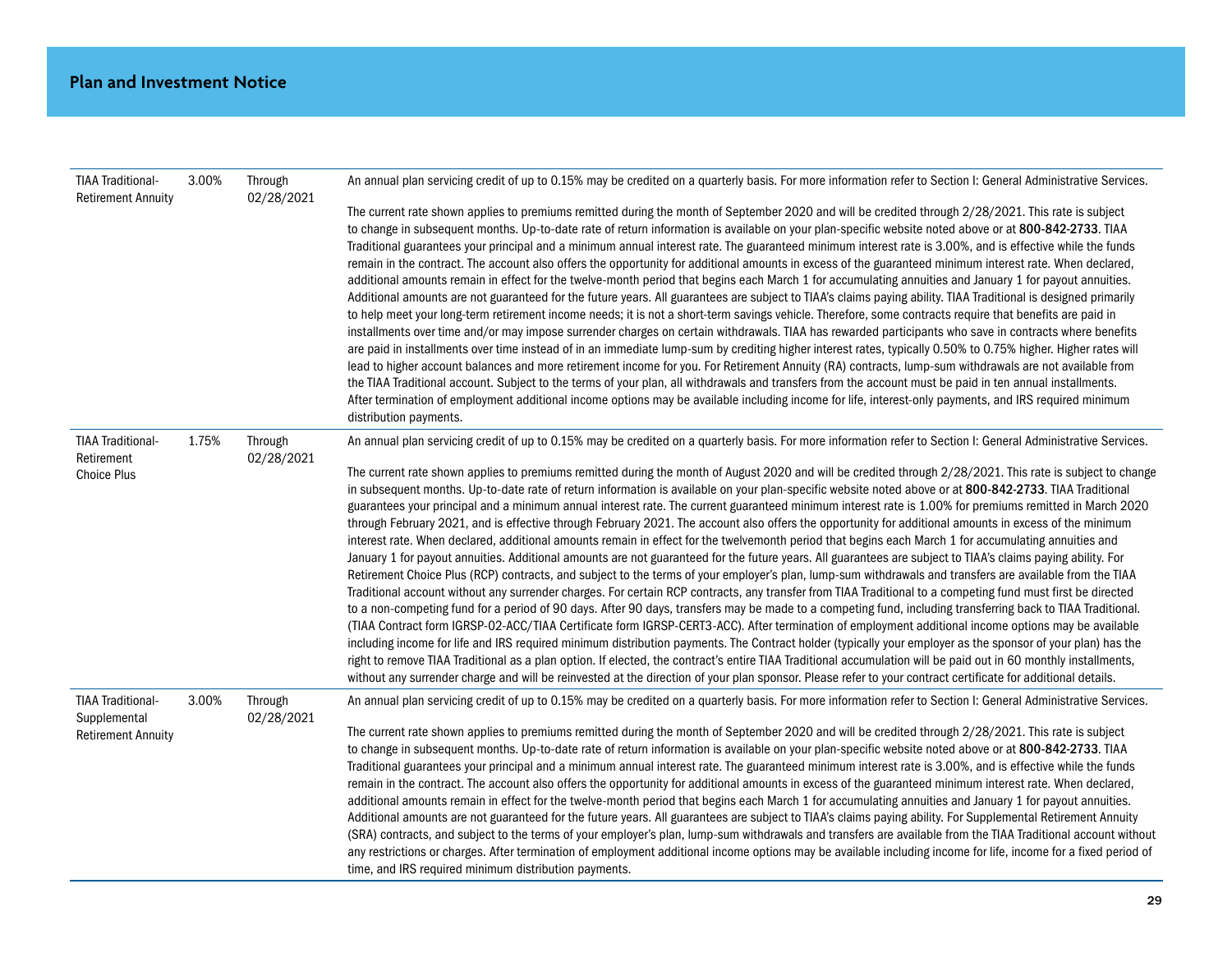## **Part B. Annuity Information**

The information below focuses on the annuity options under the plan. Annuities are insurance contracts that allow you to receive a guaranteed stream of payments at regular intervals, usually beginning when you retire and lasting for your entire life. Annuities are issued by insurance companies. Guarantees of an insurance company are subject to its long-term financial strength and claims-paying ability.

## **TIAA**

## **TIAA Traditional Annuity Lifetime Income Option**

## **Objectives/goals**

To provide a guaranteed stable stream of income for your life and, if you choose, the life of an annuity partner. A TIAA Traditional Annuity provides income stability by providing a minimum guaranteed interest rate as well as the potential for additional interest. TIAA Traditional can be part of a diversified retirement portfolio that may include stocks (equities), bonds (fixed income), real estate, and money market investments. Electing a life annuity is just one of many payout options available under the TIAA Traditional Annuity.

## **Pricing factors**

The amount of your lifetime income is dependent upon many factors including:

- $\blacksquare$  The type of annuity selected (single life, joint life, with or without guaranteed minimum periods), and your selection of either the standard or graded benefit method.
- $\blacksquare$  The amount of accumulations converted to a life annuity.
- Your age and, if applicable, the age of your annuity partner.
- The projected returns of the TIAA Traditional Annuity.

Under no circumstances will you receive less than the guaranteed amount of income required under the annuity contracts. To learn more about investments that offer lifetime annuity income, please access the web link provided in the Performance and Fee Information section.

## **Restrictions/fees**

- You may not begin a one-life annuity after you attain age 90, nor may you begin a two-life annuity after you or your annuity partner attains age 90.
- Subject to contract terms, if your accumulation is less than \$5,000 on your annuity starting date, TIAA may choose instead to pay your accumulations to you in a single sum.
- $\blacksquare$  If your TIAA annuity payment would be less than \$100, TIAA has the right to change the payment frequency which would result in a payment of \$100 or more.
- Once you have elected a lifetime annuity, your election is irrevocable.

# **TIAA Real Estate and CREF Variable Annuity Lifetime Income Options**

## **Objectives/goals**

To provide a variable stream of income for your life and, if you choose, the life of an annuity partner. This lifetime annuity provides a variable income that you cannot outlive. A variable annuity can be part of a diversified retirement portfolio that may include guaranteed, stocks (equities), bonds (fixed income), real estate, and money market investments. Electing a life annuity is just one of many payout options available.

## **Pricing factors**

The amount of your lifetime income is dependent upon many factors including:

- $\blacksquare$  The type of annuity selected (single life, joint life, with or without guaranteed minimum periods).
- $\blacksquare$  The amount of accumulations converted to a life annuity.
- Your age and, if applicable, the age of your annuity partner.
- The investment performance of the variable annuity account your annuity is based upon.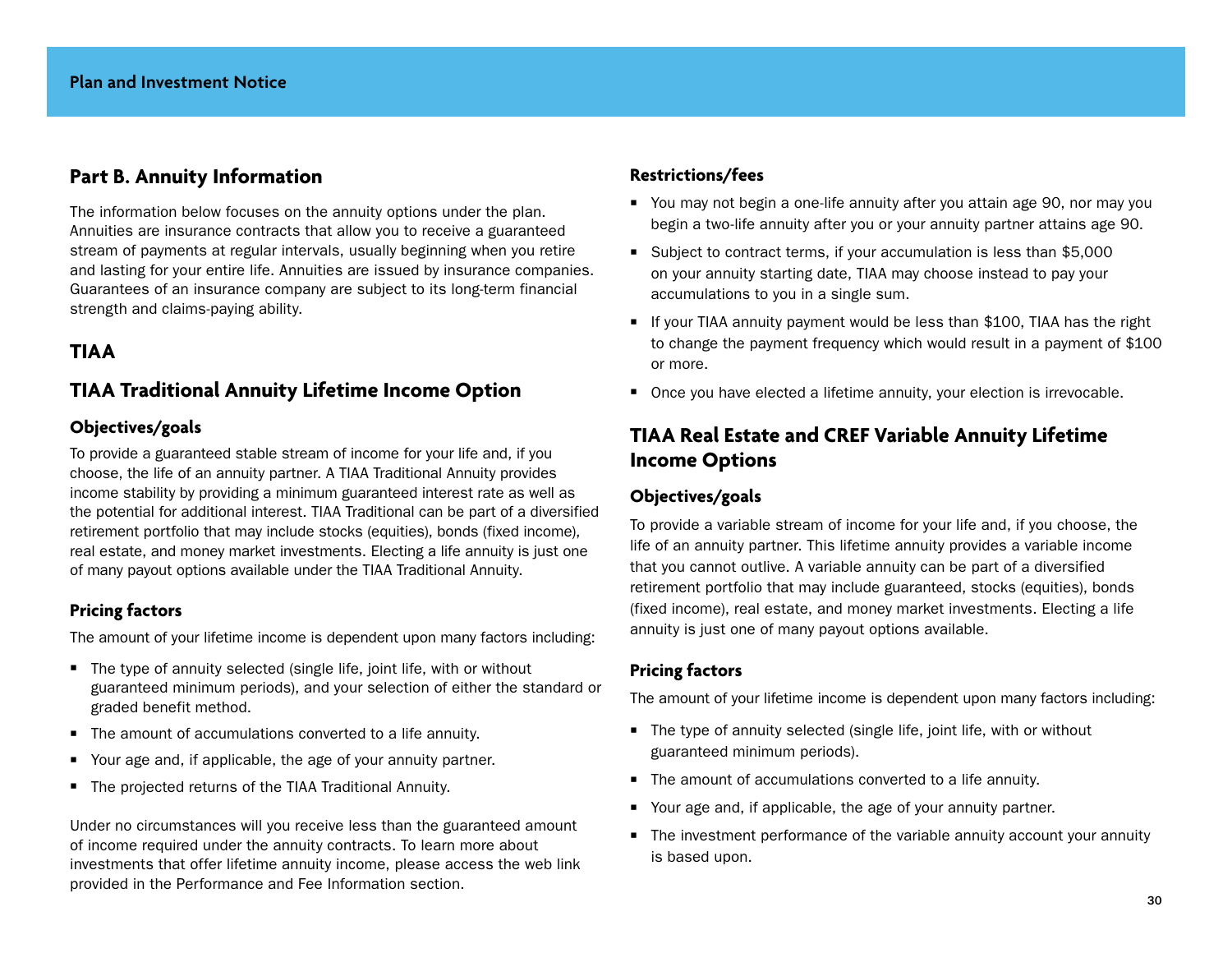Variable annuity accounts don't guarantee a minimum income. Income fluctuates based on market performance and is directly tied to the accounts' investment returns. A 4% annual investment return is assumed. Generally, if the actual return in a given year is greater than 4% the amount of annuity income will increase; if it is less than 4%, the income will decrease. To learn more about investments that offer lifetime annuity income, please access the web link provided in the Performance and Fee Information section.

## **Restrictions/fees**

- You may not begin a one-life annuity after you attain age 90, nor may you begin a two-life annuity after you or your annuity partner attains age 90.
- Subject to contract terms, if your accumulation is less than \$5,000 on your annuity starting date, TIAA may choose instead to pay your accumulations to you in a single sum.
- $\blacksquare$  If your annuity payment would be less than \$100, TIAA has the right to change the payment frequency which would result in a payment of \$100 or more.
- Once you have elected a lifetime annuity, your election is irrevocable.
- **Upon annuitization of CREF accumulations, the expenses associated with** CREF will be the same as the R3 Class regardless of the CREF Class prior to annuitization. The R3 Class has the lowest expense of all the CREF Classes.

## **TIAA Access Funds**

## **Objectives/goals**

To provide a variable stream of income for your life and, if you choose, the life of an annuity partner. A TIAA-CREF Access Account lifetime annuity provides a variable income that you cannot outlive. A TIAA-CREF Access Annuity can be part of a diversified retirement portfolio that may include guaranteed, stocks (equities), bonds (fixed income), real estate, and money market investments. Electing a life annuity is just one of many payout options available under the TIAA-CREF Access Annuities.

#### **Pricing factors**

The amount of your lifetime income is dependent upon many factors including:

- $\blacksquare$  The type of annuity selected (single life, joint life, with or without guaranteed minimum periods).
- $\blacksquare$  The amount of accumulations converted to a life annuity.
- Your age and, if applicable, the age of your annuity partner.
- The investment performance of the TIAA-CREF Lifecycle Retirement Income Access Account your annuity is based upon.

Variable annuity accounts don't guarantee a minimum income. Income fluctuates based on market performance and is directly tied to the accounts' investment returns. A 4% annual investment return is assumed. Generally, if the actual return in a given year is greater than 4%, the amount of annuity income will increase; if it is less than 4%, the income will decrease. To learn more about investments that offer lifetime annuity income, please access the web link provided in the Performance and Fee Information section.

#### **Restrictions/fees**

- Access Annuity lifetime income is offered only under the TIAA-CREF Lifecycle Retirement Income Fund.
- You may not begin a one-life annuity after you attain age 90, nor may you begin a two-life annuity after you or your annuity partner attains age 90.
- Subject to contract terms, if your accumulation is less than \$5,000 on your annuity starting date, TIAA may choose instead to pay your accumulations to you in a single sum.
- $\blacksquare$  If your TIAA-CREF Access Annuity payment would be less than \$100, TIAA has the right to change the payment frequency which would result in a payment of \$100 or more.
- You may elect to transfer funds from your other plan investments into a TIAA-CREF Access Annuity.
- Once you have elected a lifetime annuity, your election is irrevocable.